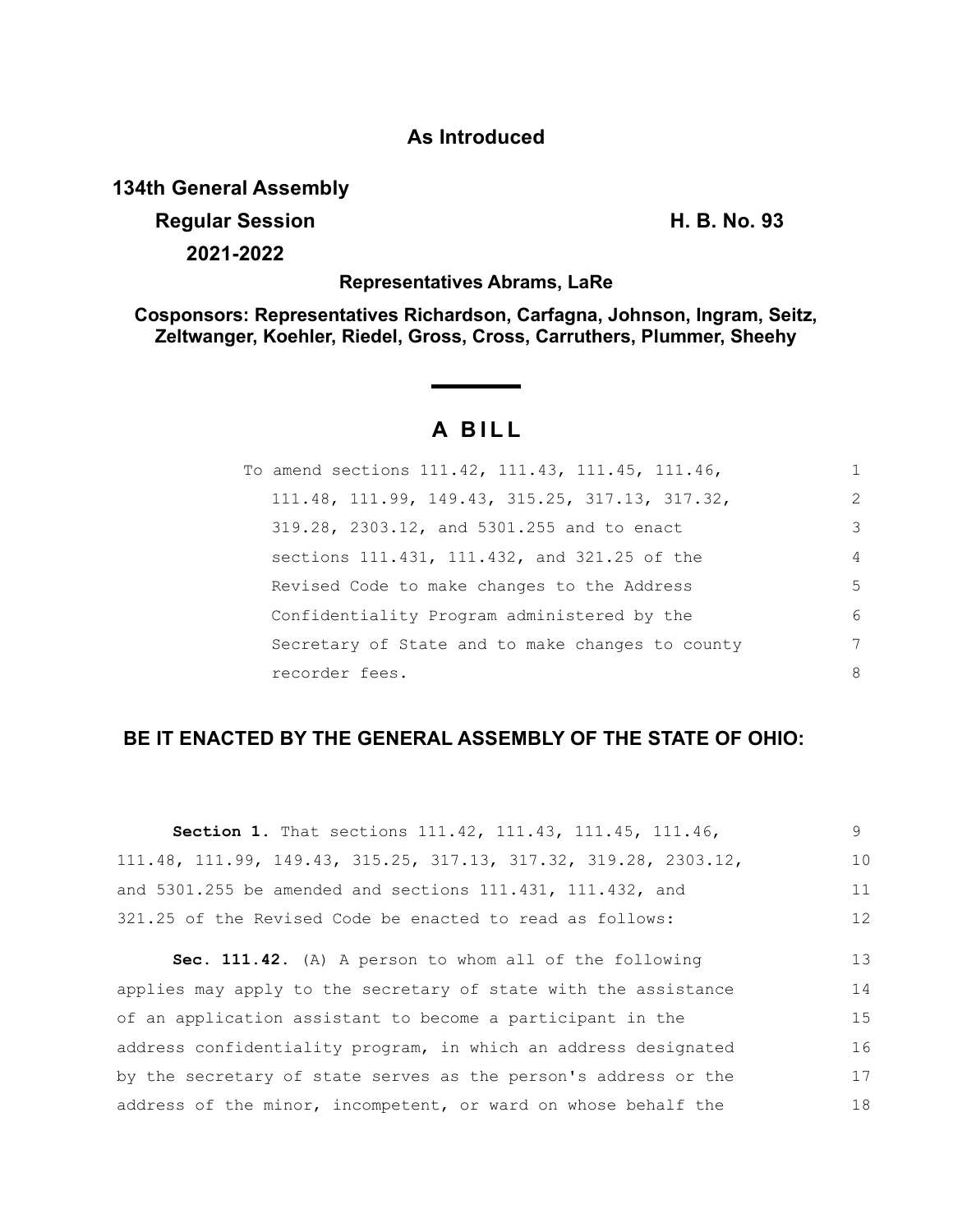| person is applying:                                              | 19 |
|------------------------------------------------------------------|----|
| (1) The applicant is an adult who is applying on behalf of       | 20 |
| the person's self or is a parent or guardian applying on behalf  | 21 |
| of a minor, incompetent, or ward.                                | 22 |
| (2) The applicant or the minor, incompetent, or ward, as         | 23 |
| applicable, resides, works, or attends a school or an            | 24 |
| institution of higher education in this state.                   | 25 |
| (3) The applicant or the minor, incompetent, or ward, as         | 26 |
| applicable, is changing residence.                               | 27 |
| $(4)$ -The applicant fears for the safety of the applicant, a    | 28 |
| member of the applicant's household, or the minor, incompetent,  | 29 |
| or ward on whose behalf the application is made because the      | 30 |
| applicant, household member, minor, incompetent, or ward is a    | 31 |
| victim of domestic violence, menacing by stalking, human         | 32 |
| trafficking, trafficking in persons, rape, or sexual battery.    | 33 |
| $(4)$ The applicant or the minor, incompetent, or ward,          | 34 |
| as applicable, is not a tier I sex offender/child-victim         | 35 |
| offender, a tier II sex offender/child-victim offender, or a     | 36 |
| tier III sex offender/child-victim offender.                     | 37 |
| (B) An application to become a participant in the address        | 38 |
| confidentiality program shall be made on a form prescribed by    | 39 |
| the secretary of state and filed in the office of the secretary  | 40 |
| of state in the manner prescribed by the secretary of state. The | 41 |
| application shall contain all of the following:                  | 42 |
| (1) A notarized statement by the applicant that the              | 43 |
| applicant fears for the safety of the applicant, a member of the | 44 |
| applicant's household, or the minor, incompetent, or ward on     | 45 |
| whose behalf the application is made because the applicant,      | 46 |

household member, minor, incompetent, or ward is a victim of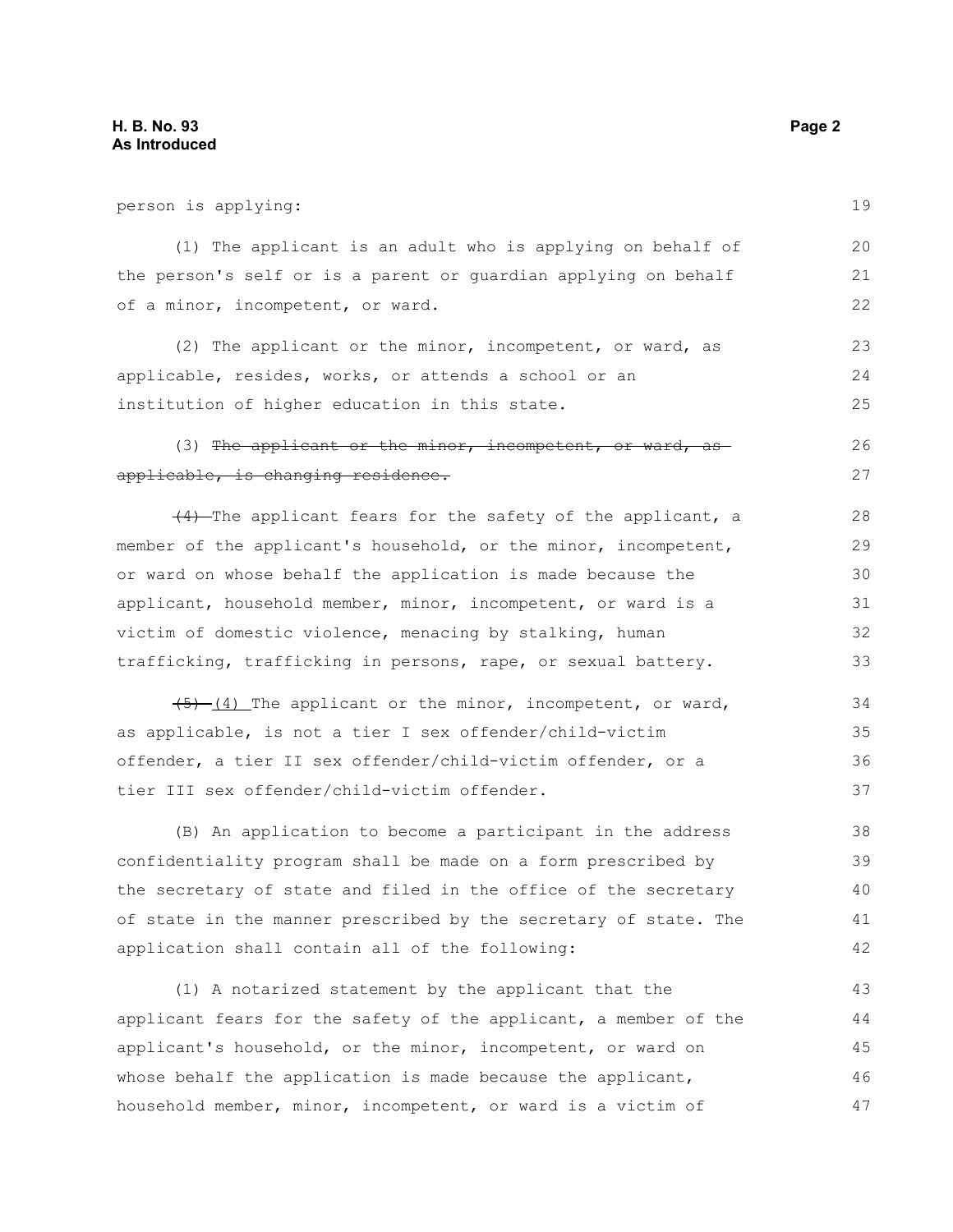domestic violence, menacing by stalking, human trafficking, trafficking in persons, rape, or sexual battery; 48 49

(2) A statement that the application assistant recommends that the applicant or the minor, incompetent, or ward, as applicable, participate in the address confidentiality program; 50 51 52

(3) A knowing and voluntary designation of the secretary of state as the agent for the purposes of receiving service of process and the receipt of mail; 53 54 55

(4) The mailing address and telephone number or numbers at which the secretary of state may contact the applicant;

(5) The address or addresses of the applicant's residence, school, institution of higher education, business, or place of employment that the applicant requests not be disclosed for the reason that disclosure will increase the risk that the applicant, a member of the applicant's household, or the minor, incompetent, or ward on whose behalf the application is made will be threatened or physically harmed by another person; 58 59

(6) The signature of the applicant, the name and signature of the application assistant who assisted the applicant, and the date on which the applicant and the application assistant signed the application;

(7) Except for a claim based on the performance or nonperformance of a public duty that was manifestly outside the scope of the officer's or employee's office or employment or in which the officer or employee acted with malicious purpose, in bad faith, or in a wanton or reckless manner, a voluntary release and waiver of all future claims against the state for any claim that may arise from participation in the address confidentiality program. 69 70 71 72 73 74 75 76

56 57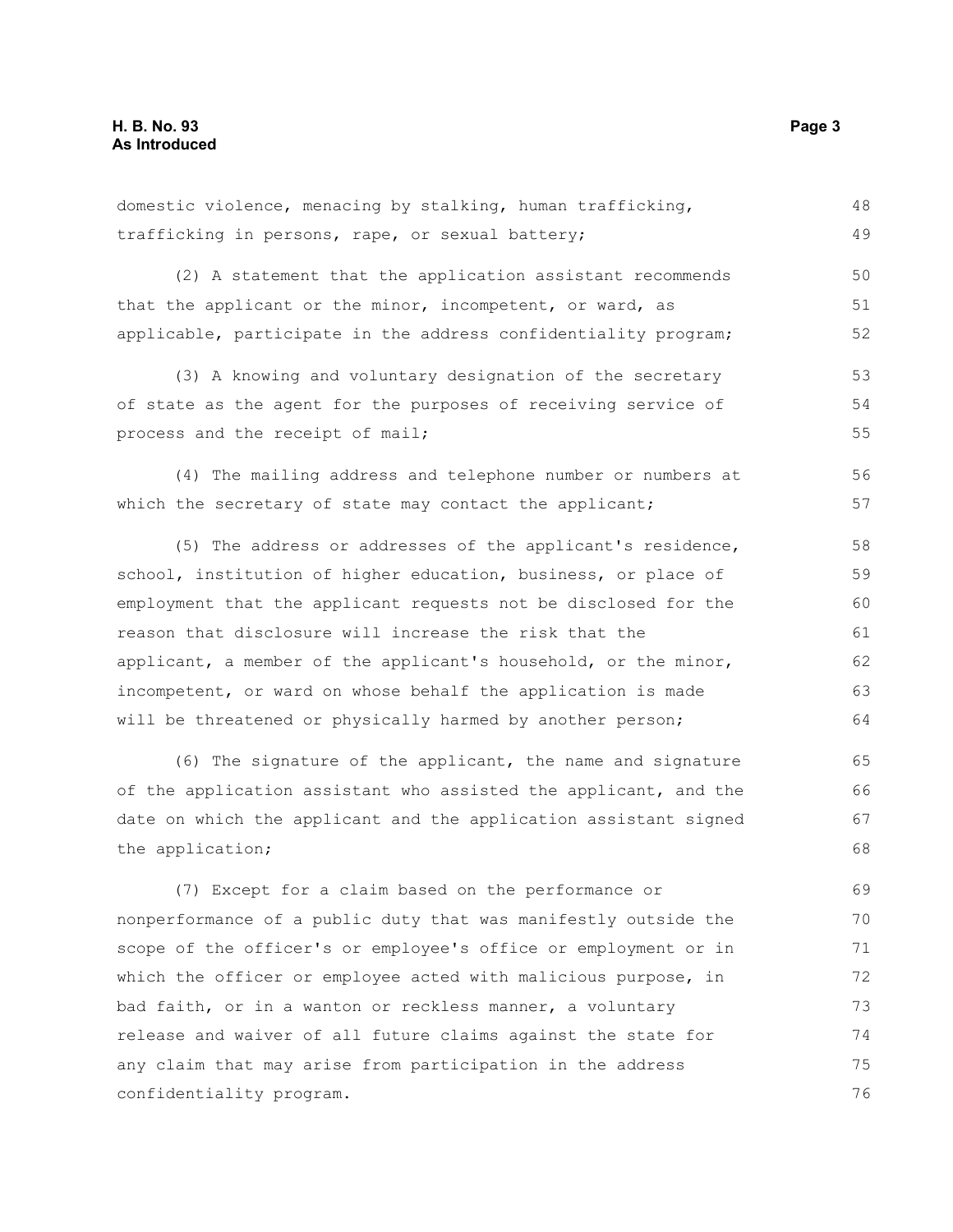| (C) Upon receiving a properly completed application under        | 77  |
|------------------------------------------------------------------|-----|
| division (B) of this section, the secretary of state shall       | 78  |
| within ten business days, do all of the following:               | 79  |
| (1) Certify the applicant or the minor, incompetent, or          | 80  |
| ward on whose behalf the application is filed as a program       | 81  |
| participant;                                                     | 82  |
| (2) Designate each eligible address listed in the                | 83  |
| application as a confidential address;                           | 84  |
| (3) Issue the program participant a unique program               | 85  |
| participant identification number;                               | 86  |
| (4) Issue the program participant an address                     | 87  |
| confidentiality program authorization card, which shall be valid | 88  |
| during the period that the program participant remains certified | 89  |
| to participate in the address confidentiality program, and which | 90  |
| shall include the address at which the program participant may   | 91  |
| receive mail through the office of the secretary of state;       | 92  |
| (5) Provide information to the program participant               | 93  |
| concerning all of the following:                                 | 94  |
| (a) The manner in which the program participant may use          | 95  |
| the secretary of state as the program participant's agent for    | 96  |
| the purposes of receiving mail and receiving service of process  | 97  |
| and the types of mail that the secretary of state will forward   | 98  |
| to the program participant;                                      | 99  |
| (6) Provide information to the program participant               | 100 |
| eoncerning the (b) The process to register to vote and to vote   | 101 |
| as a program participant, if the program participant is eligible | 102 |
| to vote;                                                         | 103 |
| The process to file a real property confidentiality<br>(C)       | 104 |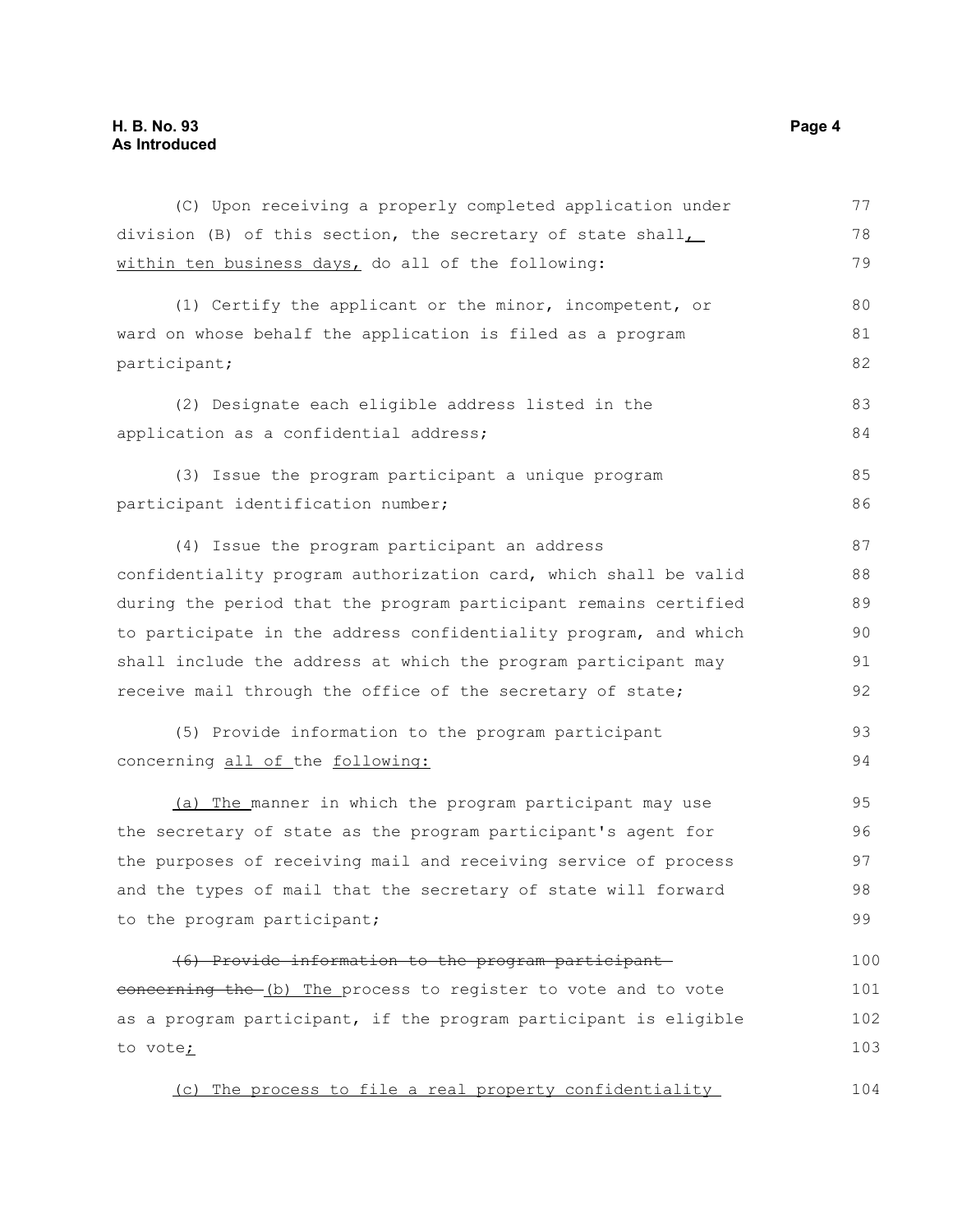| notice with the county recorder concerning any real property in  | 105 |
|------------------------------------------------------------------|-----|
| which the program participant acquires an ownership interest     | 106 |
| after being certified a program participant and after the        | 107 |
| effective date of this amendment;                                | 108 |
| (d) The use of a written notice to persons involved in the       | 109 |
| acquisition of real property under section 111.432 of the        | 110 |
| Revised Code;                                                    | 111 |
| (e) The process to authorize the secretary of state to           | 112 |
| disclose confidential information concerning the program         | 113 |
| participant under certain circumstances, as described in         | 114 |
| division (E) of section 111.43 of the Revised Code.              | 115 |
| (D) A program participant shall update the person's              | 116 |
| application information, within thirty days after any change has | 117 |
| occurred, by submitting a notice of change to the office of the  | 118 |
| secretary of state on a form prescribed by the secretary of      | 119 |
| state. The secretary of state may, with proper notice, cancel a  | 120 |
| program participant's certification if the participant is found  | 121 |
| to be unreachable for a period of sixty days or more.            | 122 |
| (E) The certification of a program participant shall be          | 123 |
| valid for four years after the date of the filing of the         | 124 |
| application for the program participant unless the certification | 125 |
| is withdrawn or invalidated before the end of that four-year     | 126 |
| period.                                                          | 127 |
| (F) (1) A program participant who continues to be eligible       | 128 |
| to participate in the address confidentiality program may renew  | 129 |
| the program participant's certification by submitting a renewal  | 130 |
| application to the secretary of state with the assistance of an  | 131 |
| application assistant. The renewal application shall be on a     | 132 |
| form prescribed by the secretary of state and shall contain all  | 133 |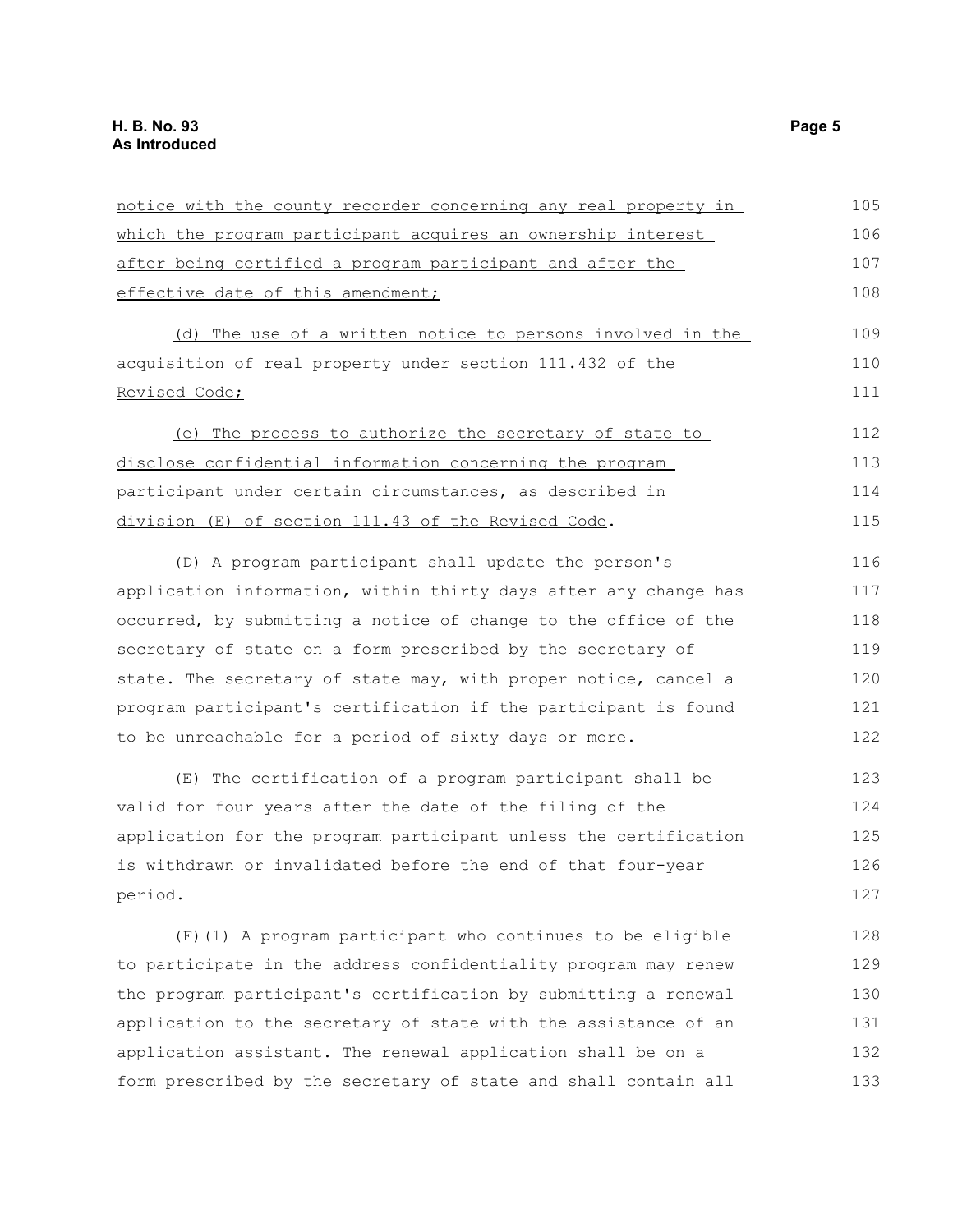| (2) The secretary of state may prescribe by rule a grace         | 135 |
|------------------------------------------------------------------|-----|
| period during which a program participant whose certification    | 136 |
| has expired may renew the program participant's certification    | 137 |
| without being considered to have ceased being a program          | 138 |
| participant during that period.                                  | 139 |
| (3) When a program participant renews the program                | 140 |
| participant's certification, the program participant shall       | 141 |
| continue to use the program participant's original program       | 142 |
| participant identification number.                               | 143 |
| (G) A tier I sex offender/child-victim offender, a tier II       | 144 |
| sex offender/child-victim offender, or a tier III sex            | 145 |
| offender/child-victim offender is not eligible to participate in | 146 |
| the address confidentiality program described in sections 111.41 | 147 |
| to 111.99 of the Revised Code.                                   | 148 |
| Sec. 111.43. (A) A program participant may request that a        | 149 |
| governmental entity, other than a board of elections, use the    | 150 |
| address designated by the secretary of state as the program      | 151 |
| participant's address. Except as otherwise provided in division  | 152 |

of the information described in division (B) of this section.

 $(D)$  (F) of this section and in section 111.44 of the Revised Code, if the program participant requests that a governmental entity use that address, the governmental entity shall accept

that address. The program participant may shall provide the

authorization card as proof of the program participant's status.

program participant's address confidentiality program

(B) A program participant who acquires an ownership interest in real property in this state after being certified a program participant and after the effective date of this amendment may submit a real property confidentiality notice to 159 160 161 162

134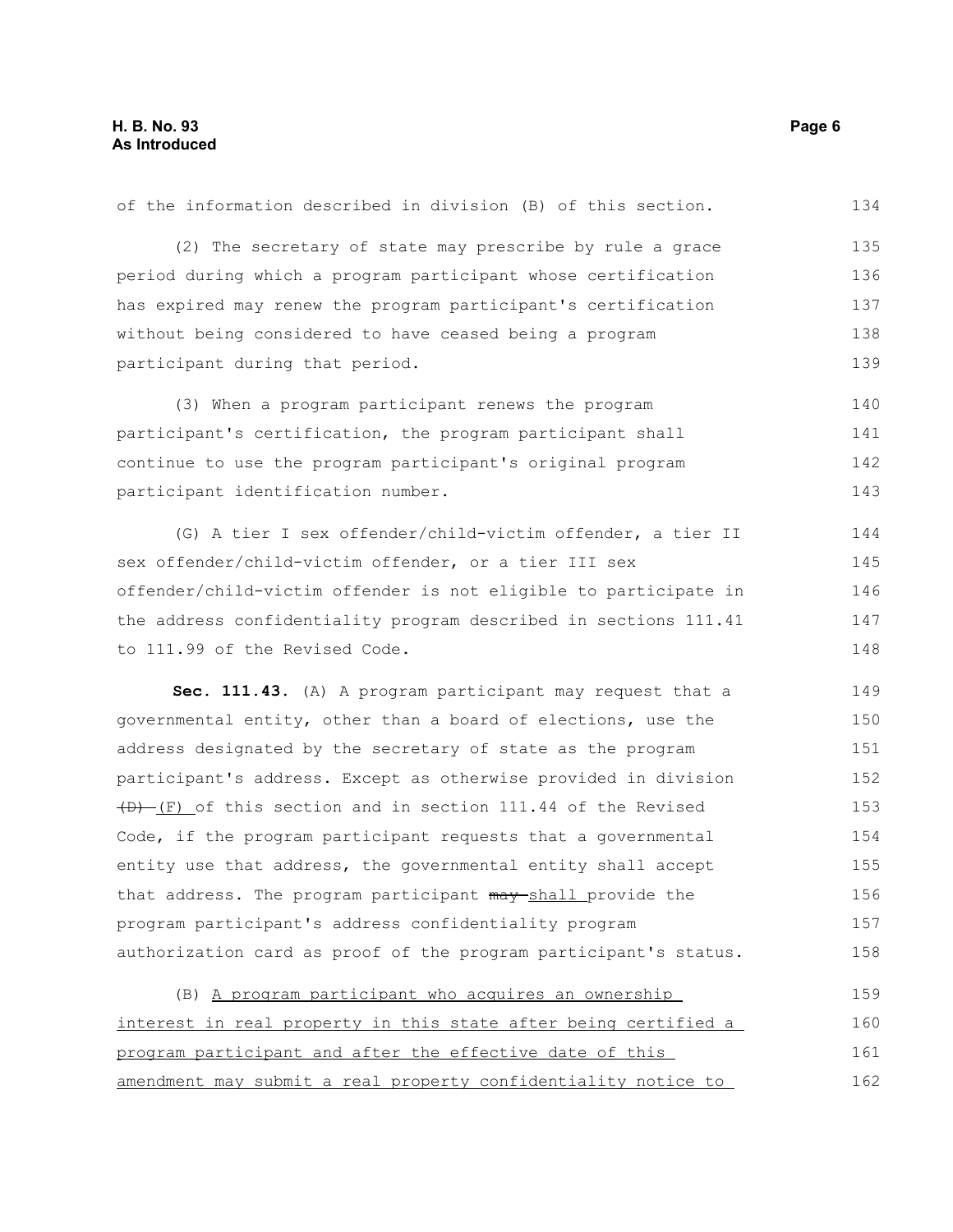| the county recorder of the county in which the real property is                | 163 |
|--------------------------------------------------------------------------------|-----|
| located, as described in section 111.431 of the Revised Code.                  | 164 |
| (C) If a program participant's employer, school, or                            | 165 |
| institution of higher education is not a governmental entity,                  | 166 |
| the program participant may request that the employer, school,                 | 167 |
| or institution of higher education use the address designated by               | 168 |
| the secretary of state as the program participant's address. The               | 169 |
| program participant may provide the program participant's                      | 170 |
| address confidentiality program authorization card as proof of                 | 171 |
| the program participant's status.                                              | 172 |
| $\left(\frac{1}{2}\right)$ (1) (1) The office of the secretary of state shall, | 173 |
| on each day that the secretary of state's office is open for                   | 174 |
| business, place all of the following that the secretary of state               | 175 |
| receives on behalf of a program participant into an envelope or                | 176 |
| package and mail that envelope or package to the program                       | 177 |
| participant at the mailing address the program participant                     | 178 |
| provided to the secretary of state for that purpose:                           | 179 |
| (a) First class letters, flats, packages, or parcels                           | 180 |
| delivered via the United States postal service, including                      | 181 |
| priority, express, and certified mail;                                         | 182 |
| (b) Packages or parcels that are clearly identifiable as                       | 183 |
| containing pharmaceutical agents or medical supplies;                          | 184 |
| (c) Packages, parcels, periodicals, or catalogs that are                       | 185 |
| clearly identifiable as being sent by a governmental entity;                   | 186 |
| (d) Periodicals to which the program participant                               | 187 |
| subscribes;                                                                    | 188 |
| (e) Packages, parcels, periodicals, or catalogs that have                      | 189 |
| received prior authorization from the office of the secretary of               | 190 |
| state for forwarding under this section.                                       | 191 |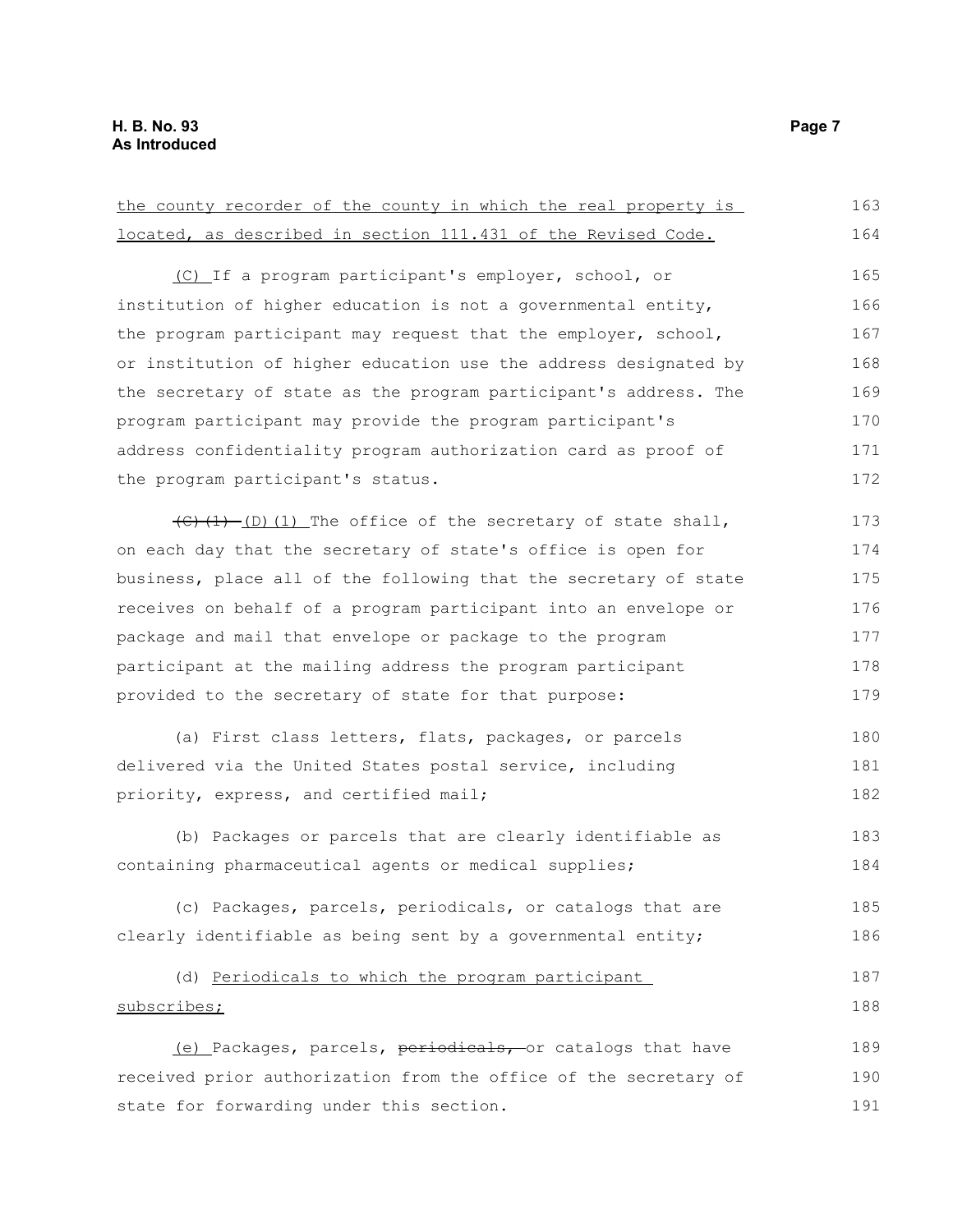### **H. B. No. 93 Page 8 As Introduced**

| (2) Except as provided in divisions $(C)$ $(1)$ $(a)$ $(D)$ $(1)$ $(a)$ to | 192 |
|----------------------------------------------------------------------------|-----|
| (d) (e) of this section, the office of the secretary of state              | 193 |
| shall not forward any packages, parcels, periodicals, or                   | 194 |
| catalogs received on behalf of a program participant.                      | 195 |
| (3) The secretary of state may contract with the United                    | 196 |
| States postal service to establish special postal rates for the            | 197 |
| envelopes or packages used in forwarding a program participant's           | 198 |
| mail under this section.                                                   | 199 |
| (4) (a) Upon receiving service of process on behalf of a                   | 200 |
| program participant, the office of the secretary of state shall            | 201 |
| immediately forward the process by certified mail, return                  | 202 |
| receipt requested, to the program participant at the mailing               | 203 |
| address the program participant provided to the secretary of               | 204 |
| state for that purpose. Service of process upon the office of              | 205 |
| the secretary of state on behalf of a program participant                  | 206 |
| constitutes service upon the program participant under rule 4.2            | 207 |
| of the Rules of Civil Procedure.                                           | 208 |
| (b) The secretary of state may prescribe by rule the                       | 209 |
| manner in which process may be served on the secretary of state            | 210 |
| as the agent of a program participant.                                     | 211 |
| (c) Upon request by a person who intends to serve process                  | 212 |
| on an individual, the secretary of state shall confirm whether             | 213 |
| the individual is a program participant but shall not disclose             | 214 |
| any other information concerning a program participant.                    | 215 |
| (B) (I) A program participant may submit to the                            | 216 |
| secretary of state, on a form prescribed by the secretary of               | 217 |
| state, an authorization for the secretary of state to disclose             | 218 |
| confidential information concerning the program participant                | 219 |
| under one or more of the following circumstances, as indicated             | 220 |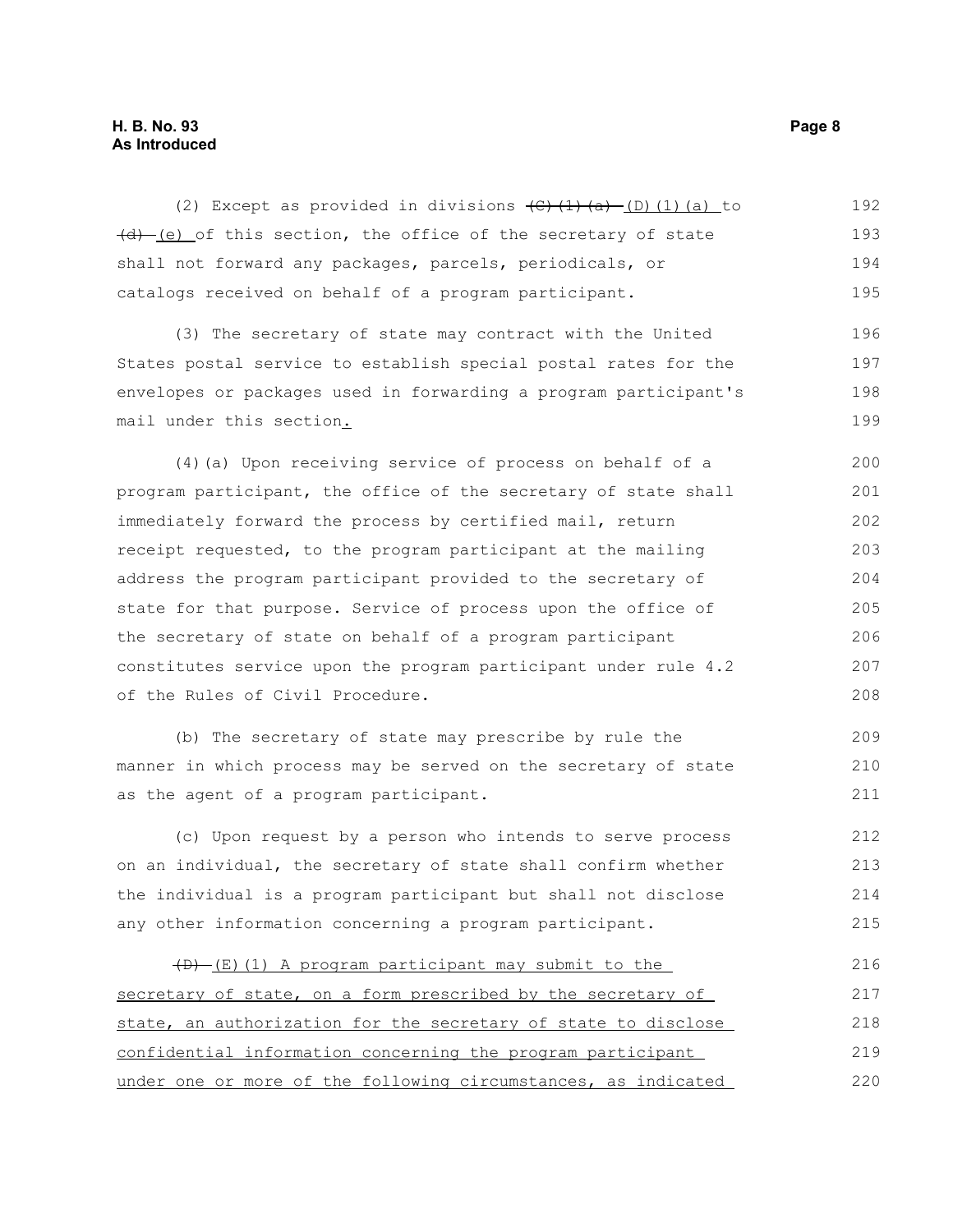| on the authorization form:                                       | 221 |
|------------------------------------------------------------------|-----|
| (a) To an official or employee of the United States postal       | 222 |
| service for the purpose of performing the secretary of state's   | 223 |
| duties under division (D) of this section;                       | 224 |
| (b) To any of the following persons for the purpose of           | 225 |
| confirming the program participant's status as a program         | 226 |
| participant, for the purpose of verifying the program            | 227 |
| participant's residence address, or for other similar purposes   | 228 |
| in order to assist the program participant:                      | 229 |
| (i) A judge or magistrate;                                       | 230 |
| (ii) An official or employee of the bureau of motor              | 231 |
| vehicles;                                                        | 232 |
| (iii) A school administrator;                                    | 233 |
| (iv) An administrator of a public assistance program;            | 234 |
| (v) An administrator of a food pantry.                           | 235 |
| To another person identified on the authorization form<br>(C)    | 236 |
| for a purpose indicated on the authorization form.               | 237 |
| (2) A person authorized under division $(E)$ (1) of this         | 238 |
| section to receive a program participant's confidential          | 239 |
| information may request only the information that the person or  | 240 |
| the person's office requires under normal circumstances. The     | 241 |
| person cannot require the disclosure of information as a         | 242 |
| condition of receiving any services to which the applicant or    | 243 |
| participant is otherwise entitled.                               | 244 |
| (3) Upon receiving a request for information concerning a        | 245 |
| program participant who has submitted a valid authorization form | 246 |
| under division (E) (1) of this section, the secretary of state   | 247 |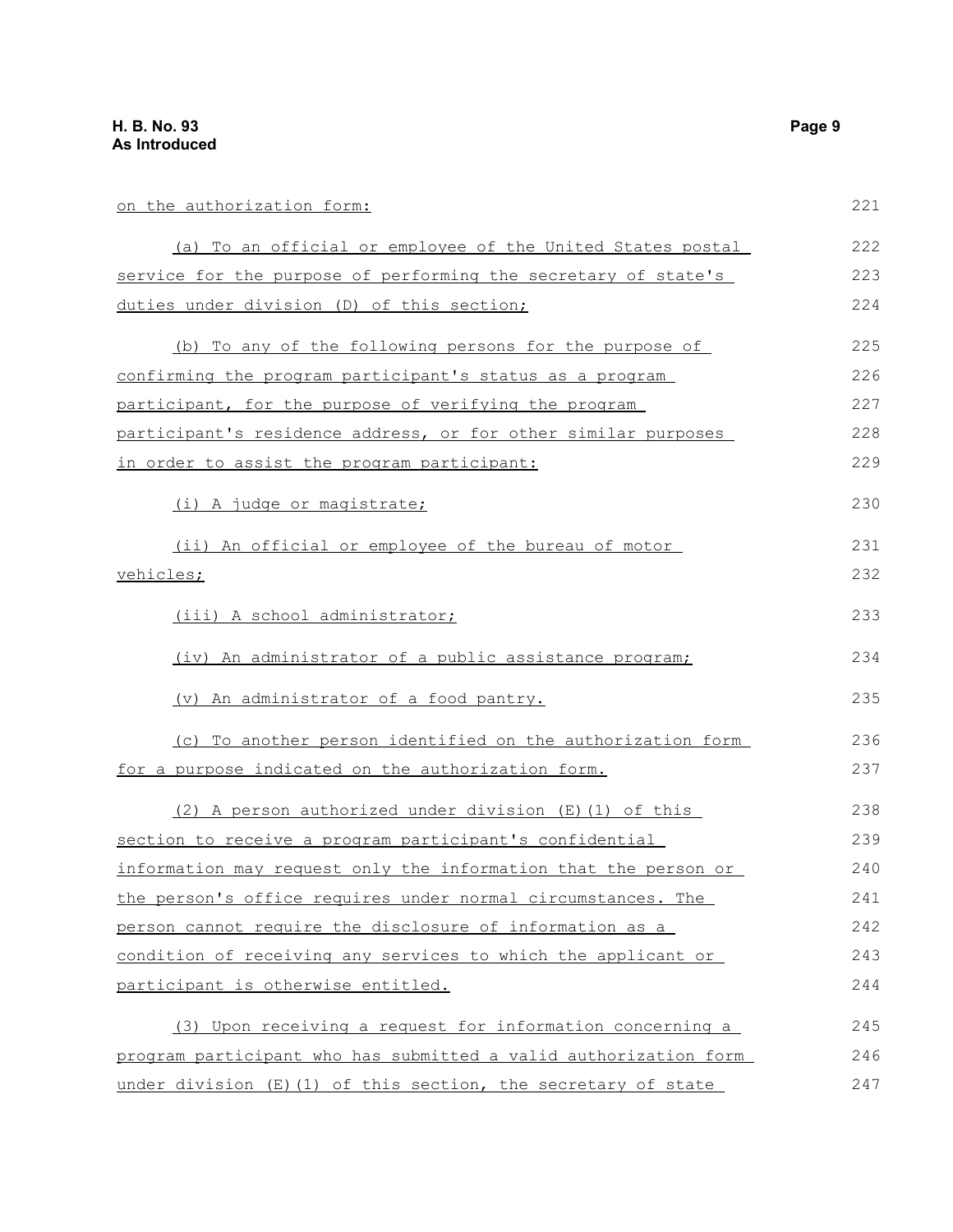| shall determine whether the authorization form permits the       | 248 |
|------------------------------------------------------------------|-----|
| secretary of state to disclose the information to the requestor  | 249 |
| and, if so, within ten business days, shall disclose that        | 250 |
| information to the requestor along with the following statement: | 251 |
| "You are not permitted to redisclose the following information   | 252 |
| for any reason. Failure to protect the confidentiality of this   | 253 |
| information is a violation of state law."                        | 254 |
| (F) Division (A) of this section does not apply to a             | 255 |
| municipal-owned public utility. The confidential addresses of    | 256 |
| participants of the address confidentiality program that are     | 257 |
| maintained by a municipal-owned public utility are not a public  | 258 |
| record and shall not be released by a municipal-owned public     | 259 |
| utility or by any employee of a municipal-owned public utility.  | 260 |
| Sec. 111.431. (A) A program participant who acquires an          | 261 |
| ownership interest in real property in this state after being    | 262 |
| certified as a participant in the address confidentiality        | 263 |
| program, may submit a real property confidentiality notice to    | 264 |
| the county recorder of the county in which the real property is  | 265 |
| located. The program participant shall provide the program       | 266 |
| participant's address confidentiality program authorization card | 267 |
| as proof of the program participant's status. A real property    | 268 |
| confidentiality notice shall be on a form prescribed by the      | 269 |
| secretary of state and shall include all of the following:       | 270 |
| (1) The program participant's full name;                         | 271 |
| (2) The last four digits of the program participant's            | 272 |
| social security number;                                          | 273 |
| The date the program participant's certification<br>(3)          | 274 |
| expires;                                                         | 275 |

(4) The program participant's program participant 276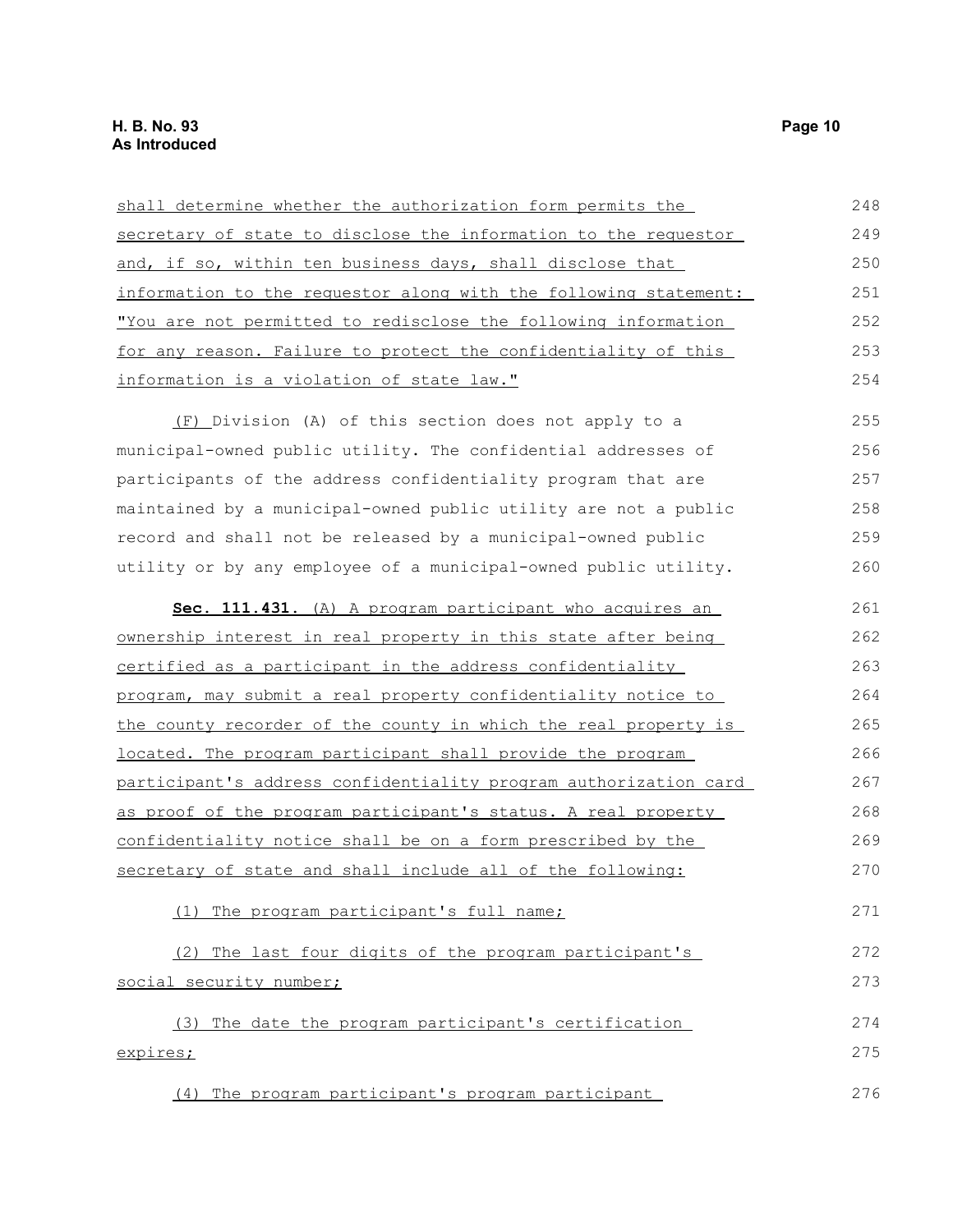| identification number;                                           | 277 |
|------------------------------------------------------------------|-----|
| (5) The address at which the program participant may             | 278 |
| receive mail through the office of the secretary of state;       | 279 |
| (6) The legal description and street address of the real         | 280 |
| property in which the program participant has an ownership       | 281 |
| interest, which shall be the same as the legal description and   | 282 |
| street address included on any instrument concerning the real    | 283 |
| property that includes the program participant's name and that   | 284 |
| has been presented to the county recorder for recording;         | 285 |
| (7) A fictitious name, chosen by the secretary of state,         | 286 |
| that may be used by a county recorder, auditor, treasurer, or    | 287 |
| engineer or the clerk of the court of common pleas for internal  | 288 |
| indexing purposes;                                               | 289 |
| (8) The program participant's signature.                         | 290 |
| (B) When the county recorder receives a properly completed       | 291 |
| real property confidentiality notice under division (A) of this  | 292 |
| section, the county recorder promptly shall transmit copies of   | 293 |
| the notice to the secretary of state, and to the county auditor, | 294 |
| treasurer, and engineer.                                         | 295 |
| (C)(1) Except as otherwise provided in divisions (D) and         | 296 |
| (F) of this section, after a program participant has submitted a | 297 |
| properly completed real property confidentiality notice under    | 298 |
| division (A) of this section, the county recorder, auditor,      | 299 |
| treasurer, and engineer shall not disclose to any person the     | 300 |
| program participant's name, telephone number, electronic mail    | 301 |
| address, or program participant identification number, the       | 302 |
| address at which the program participant may receive mail        | 303 |
| through the office of the secretary of state, or any other       | 304 |
| information that may be used to identify the program             | 305 |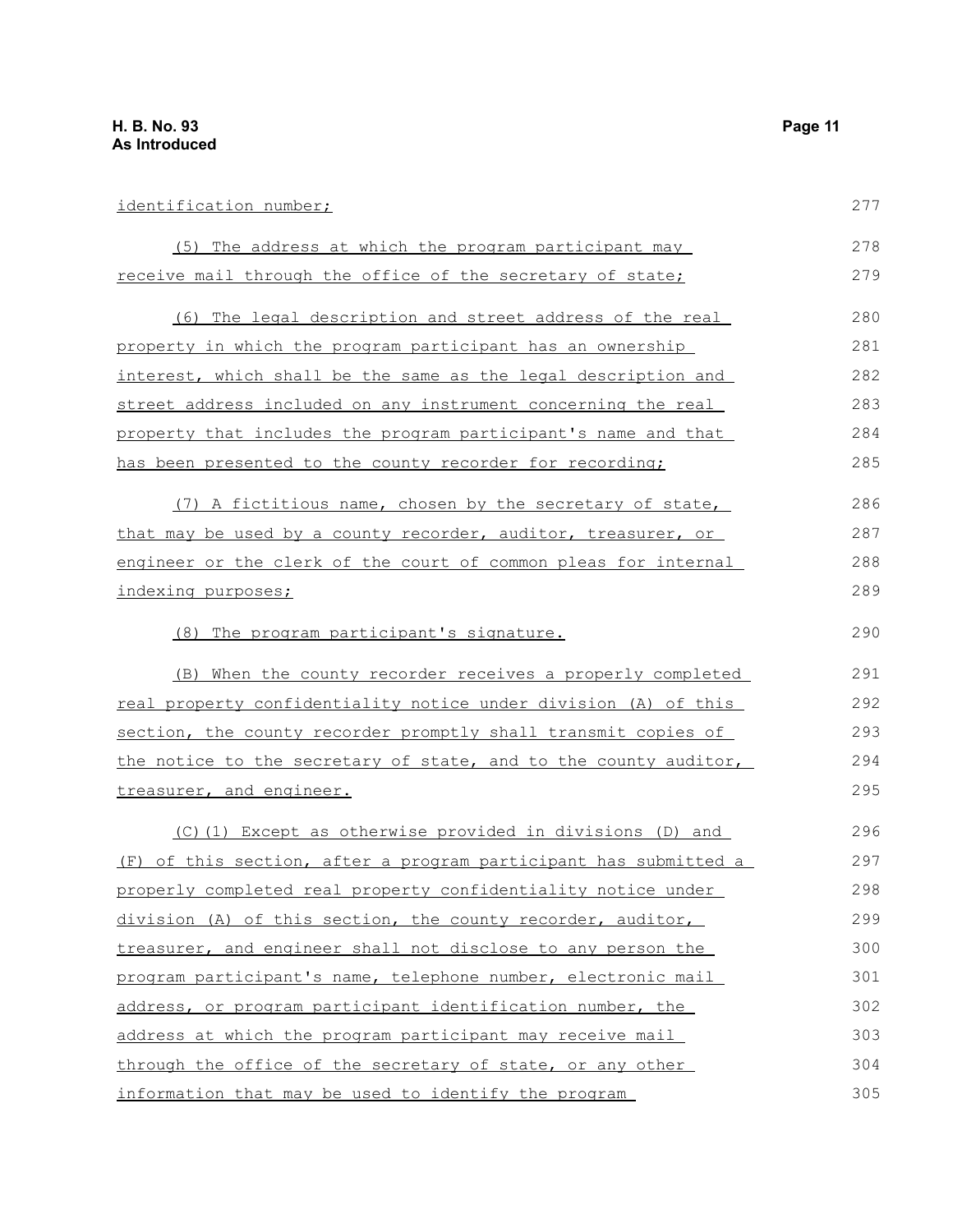| 306 |
|-----|
| 307 |
| 308 |
| 309 |
| 310 |
| 311 |
| 312 |
| 313 |
| 314 |
| 315 |
| 316 |
| 317 |
| 318 |
| 319 |
| 320 |
| 321 |
| 322 |
| 323 |
| 324 |
| 325 |
| 326 |
| 327 |
| 328 |
| 329 |
| 330 |
| 331 |
| 332 |
| 333 |
| 334 |
|     |

(1) The information is disclosed to the staff of the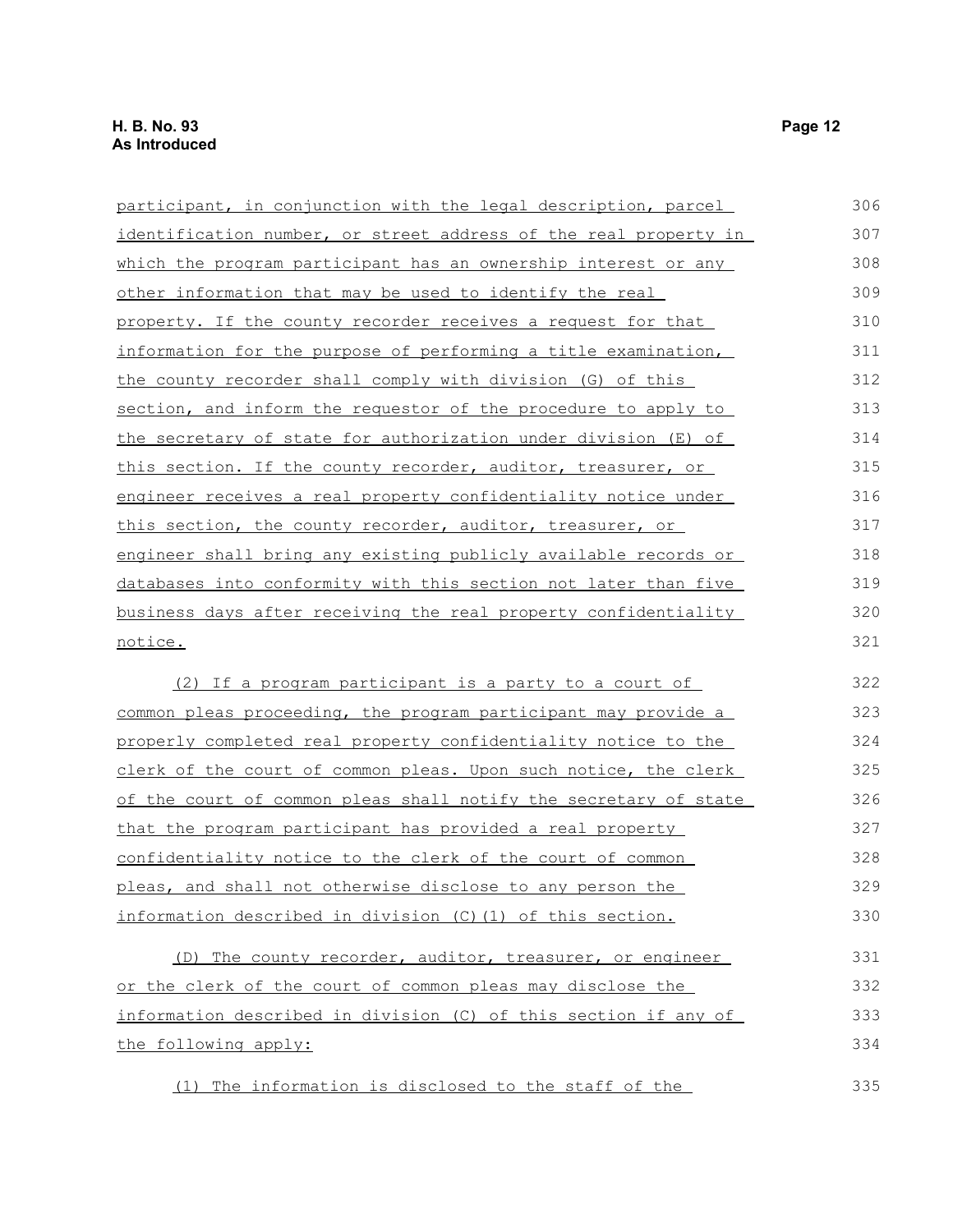| county recorder, auditor, treasurer, or engineer or the staff of | 336 |
|------------------------------------------------------------------|-----|
| the clerk of the court of common pleas in order to carry out the | 337 |
| duties of the office.                                            | 338 |
| (2) The program participant is the person to whom the            | 339 |
| information is to be disclosed.                                  | 340 |
| (3) The program participant has provided a notarized             | 341 |
| statement to the secretary of state, authorizing the disclosure  | 342 |
| to that person for a specific purpose described in the           | 343 |
| statement, and the secretary of state has issued a written       | 344 |
| authorization to the county recorder, auditor, treasurer, or     | 345 |
| engineer, or to the clerk of the court of common pleas, as       | 346 |
| applicable, to disclose the information to that person.          | 347 |
| (4) The person to whom the information is to be disclosed        | 348 |
| provides a written authorization issued by the secretary of      | 349 |
| state under division (E) of this section to disclose the         | 350 |
| information for the purpose of performing a title examination.   | 351 |
| (5) A court of competent jurisdiction orders the                 | 352 |
| disclosure, as described in section 111.46 of the Revised Code.  | 353 |
| (E) (1) A person who requires access to the information          | 354 |
| described in division (C) of this section for the purpose of     | 355 |
| performing a title examination may apply to the secretary of     | 356 |
| state for a written authorization.                               | 357 |
| (2) The person shall submit to the secretary of state, on        | 358 |
| a form prescribed by the secretary of state, a written           | 359 |
| application that includes all of the following:                  | 360 |
| (a) The applicant's name, title, address, and affiliated         | 361 |
| organization, if any;                                            | 362 |
| (b) The purpose for which the applicant is requesting            | 363 |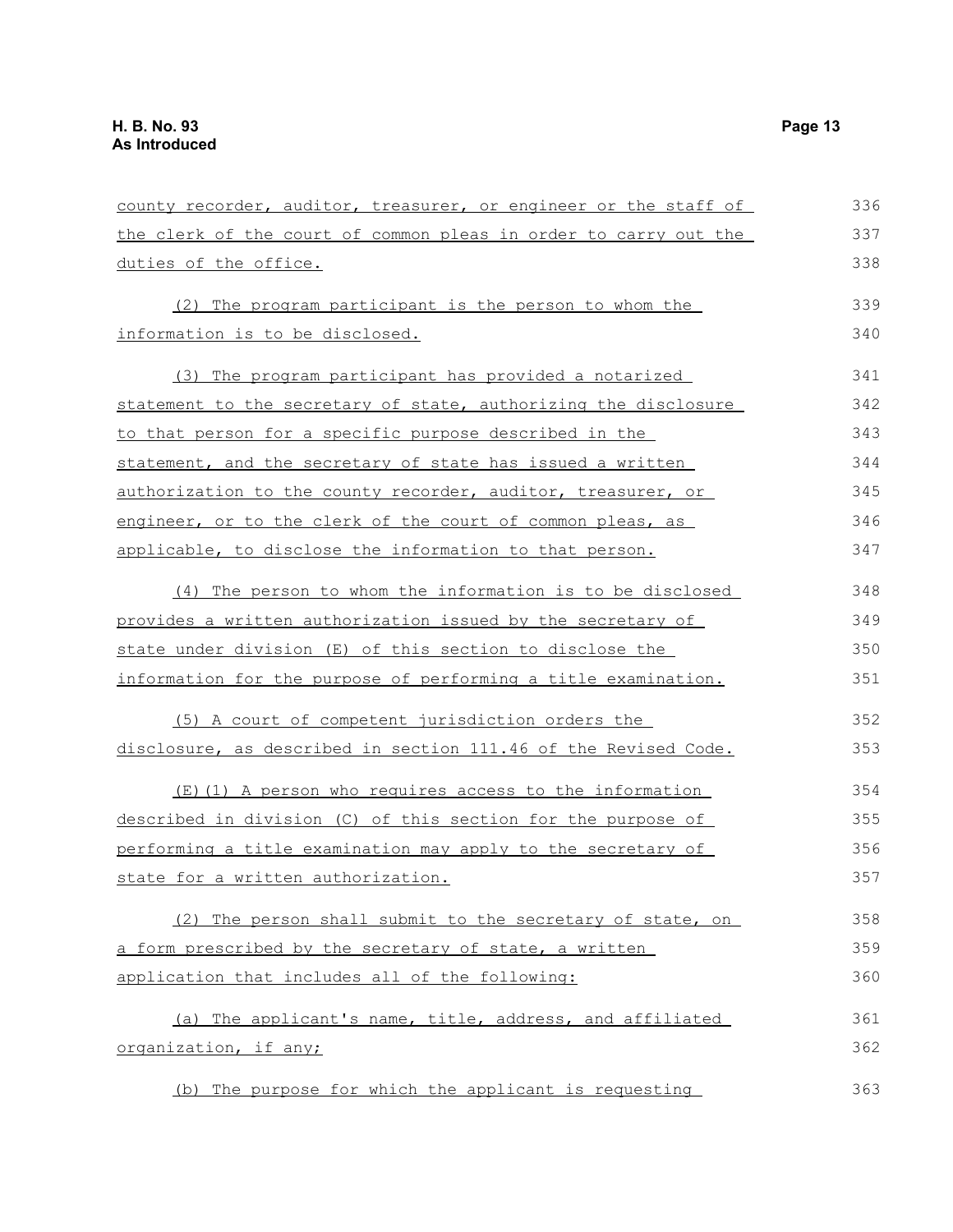| access to the information;                                       | 364 |
|------------------------------------------------------------------|-----|
| (c) The applicant's relationship to the program                  | 365 |
| participant, if any;                                             | 366 |
| (d) A legal description of the real property subject to          | 367 |
| the title examination;                                           | 368 |
| (e) A statement that the applicant will treat the                | 369 |
| information as confidential and will use the information only    | 370 |
| for the purpose identified in the application;                   | 371 |
| (f) The applicant's signature;                                   | 372 |
| (q) Any other information required by the secretary of           | 373 |
| state.                                                           | 374 |
| (3) After the secretary of state receives an application         | 375 |
| submitted under division (E) of this section, the secretary of   | 376 |
| state shall, within ten business days, provide the applicant     | 377 |
| with a written response approving or denying the application.    | 378 |
| The secretary of state shall approve the application if the      | 379 |
| secretary of state determines that the application is properly   | 380 |
| completed; that the information the applicant seeks is subject   | 381 |
| to division (C) of this section; and that the applicant is       | 382 |
| seeking the information only for the purpose of performing a     | 383 |
| bona fide title examination. If the information the applicant    | 384 |
| seeks is not subject to division (C) of this section, the        | 385 |
| secretary of state shall, within ten business days, notify the   | 386 |
| applicant of that fact and, if applicable, shall send a notice   | 387 |
| to the county recorder, auditor, treasurer, and engineer and to  | 388 |
| the clerk of the court of common pleas under division (F) (3) of | 389 |
| this section.                                                    | 390 |
| (F) Upon the occurrence of any of the following, the             | 391 |

county recorder, auditor, treasurer, and engineer and the clerk 392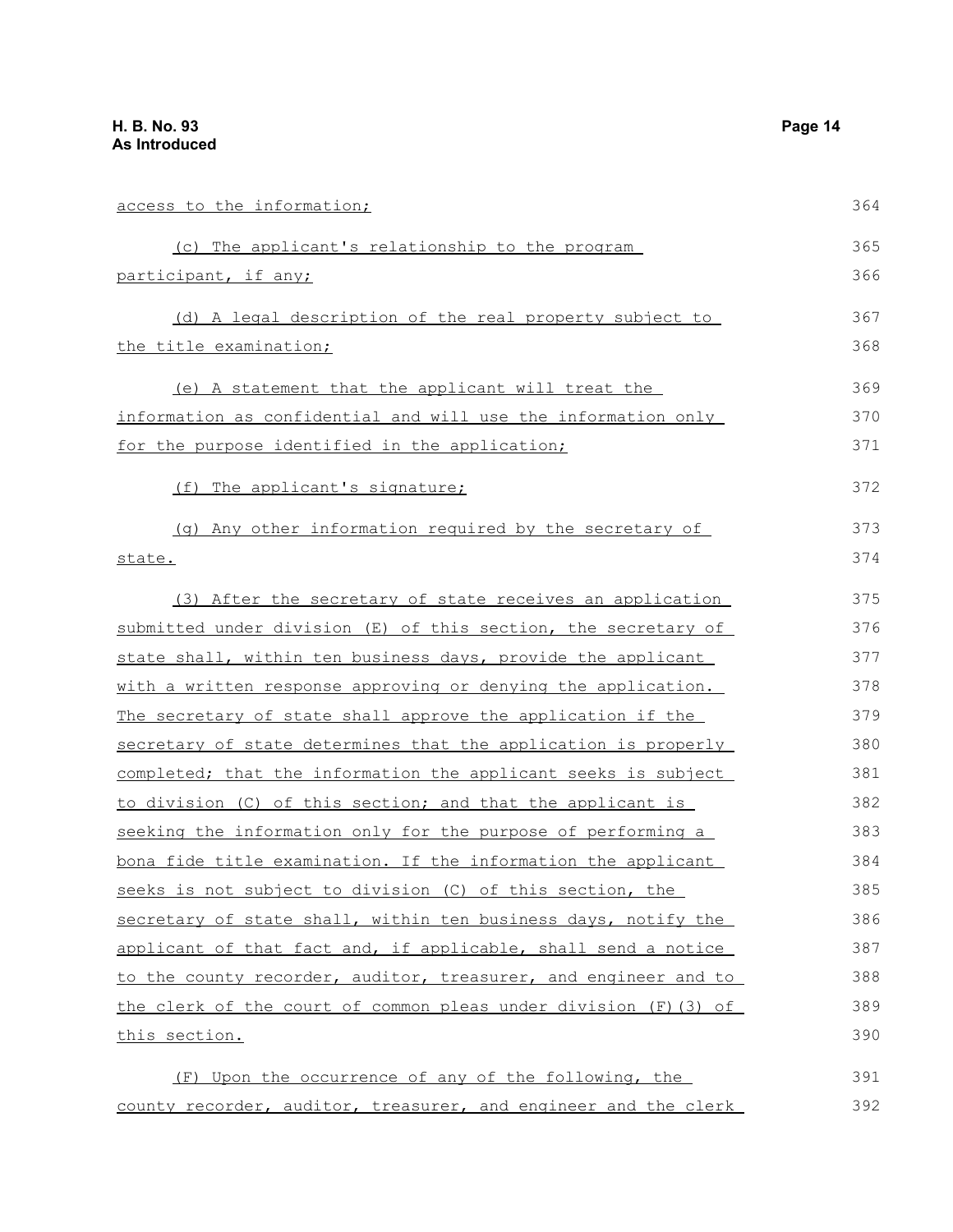| of the court of common pleas shall cease to keep confidential           | 393 |
|-------------------------------------------------------------------------|-----|
| the information described in division (C) of this section and           | 394 |
| shall make the information available to the public in the same          | 395 |
| manner as other information concerning real property:                   | 396 |
| (1) The program participant ceases to hold a recorded                   | 397 |
| ownership interest in the real property that is the subject of          | 398 |
| the real property confidentiality notice. When the county               | 399 |
| <u>recorder receives notice that the program participant has ceased</u> | 400 |
| to hold that ownership interest, the county recorder promptly           | 401 |
| shall revoke the real property confidentiality notice and notify        | 402 |
| the secretary of state, and the county auditor, treasurer, and          | 403 |
| engineer of that revocation. The secretary of state shall then,         | 404 |
| if applicable, notify the clerk of the court of common pleas of         | 405 |
| that revocation.                                                        | 406 |
| (2) The program participant submits a notarized revocation              | 407 |
| of the real property confidentiality notice to the county               | 408 |
| <u>recorder. Upon receiving the revocation, the county recorder</u>     | 409 |
| promptly shall transmit copies of the revocation to the                 | 410 |
| secretary of state, and to the county auditor, treasurer, and           | 411 |
| engineer, and the secretary of state shall, if applicable,              | 412 |
| <u>transmit a copy of the revocation to the clerk of the court of</u>   | 413 |
| common pleas.                                                           | 414 |
| The county recorder, auditor, treasurer, or engineer<br>(3)             | 415 |
| or the clerk of the court of common pleas receive a notice from         | 416 |
| the secretary of state that the program participant's                   | 417 |
| certification has been canceled under section 111.45 of the             | 418 |
| Revised Code.                                                           | 419 |
| (4) Pursuant to the order of a court of competent                       | 420 |
| jurisdiction.                                                           | 421 |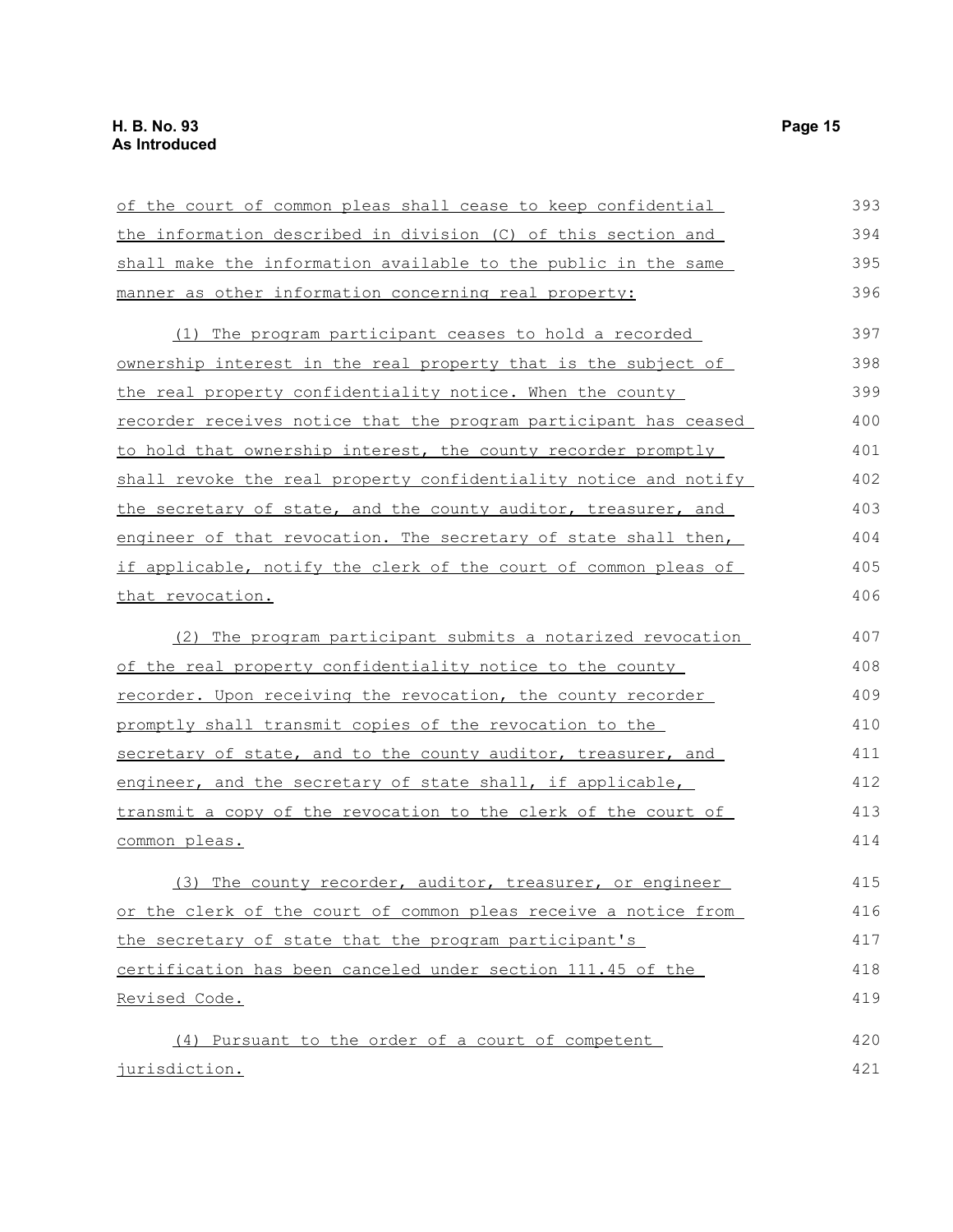| (G) Nothing in this section shall preclude an individual's           | 422 |
|----------------------------------------------------------------------|-----|
| name from being recorded and indexed for the purpose of giving       | 423 |
| notice of an ownership interest, lien, or other encumbrance on       | 424 |
| <u>real property. On such records, if the record contains the</u>    | 425 |
| information described in division (C) of this section, the           | 426 |
| county auditor, recorder, treasurer, or engineer, or the clerk       | 427 |
| <u>of the court of common pleas, if applicable, shall redact the</u> | 428 |
| legal description of the property, parcel identification number,     | 429 |
| or street address of the real property in which the program          | 430 |
| participant has an ownership interest or any other information       | 431 |
| that may be used to identify the real property, on any versions      | 432 |
| of the documents available to the public. The county auditor,        | 433 |
| recorder, treasurer, or engineer, for the purpose of indexing a      | 434 |
| program participant's records, may use the program participant's     | 435 |
| <u>fictitious name listed in the program participant's real</u>      | 436 |
| <u>property confidentiality notice.</u>                              | 437 |
| <u>(H) No real estate broker as defined in section 4735.01 of</u>    | 438 |
| the Revised Code, land professional under section 4735.023 of        | 439 |
| the Revised Code, title examiner, attorney, or county official       | 440 |
| shall be held liable for damages resulting from the failure to       | 441 |
| discover a defect in title, failure to properly index or record      | 442 |
| a person's interest in property, or failure to alert a               | 443 |
| professional to rely on confidential information, when such          | 444 |
| failure was the proximate result of an individual's                  | 445 |
| participation in the address confidentiality program,                | 446 |
| notwithstanding the negligence of the real estate broker, land       | 447 |
| professional, title examiner, attorney, or county official.          | 448 |
|                                                                      |     |
| Sec. 111.432. (A) A program participant who seeks to                 | 449 |
| acquire an ownership interest in real property in this state         | 450 |
| after becoming a program participant may provide to any person       | 451 |

involved in the acquisition process written notice on a form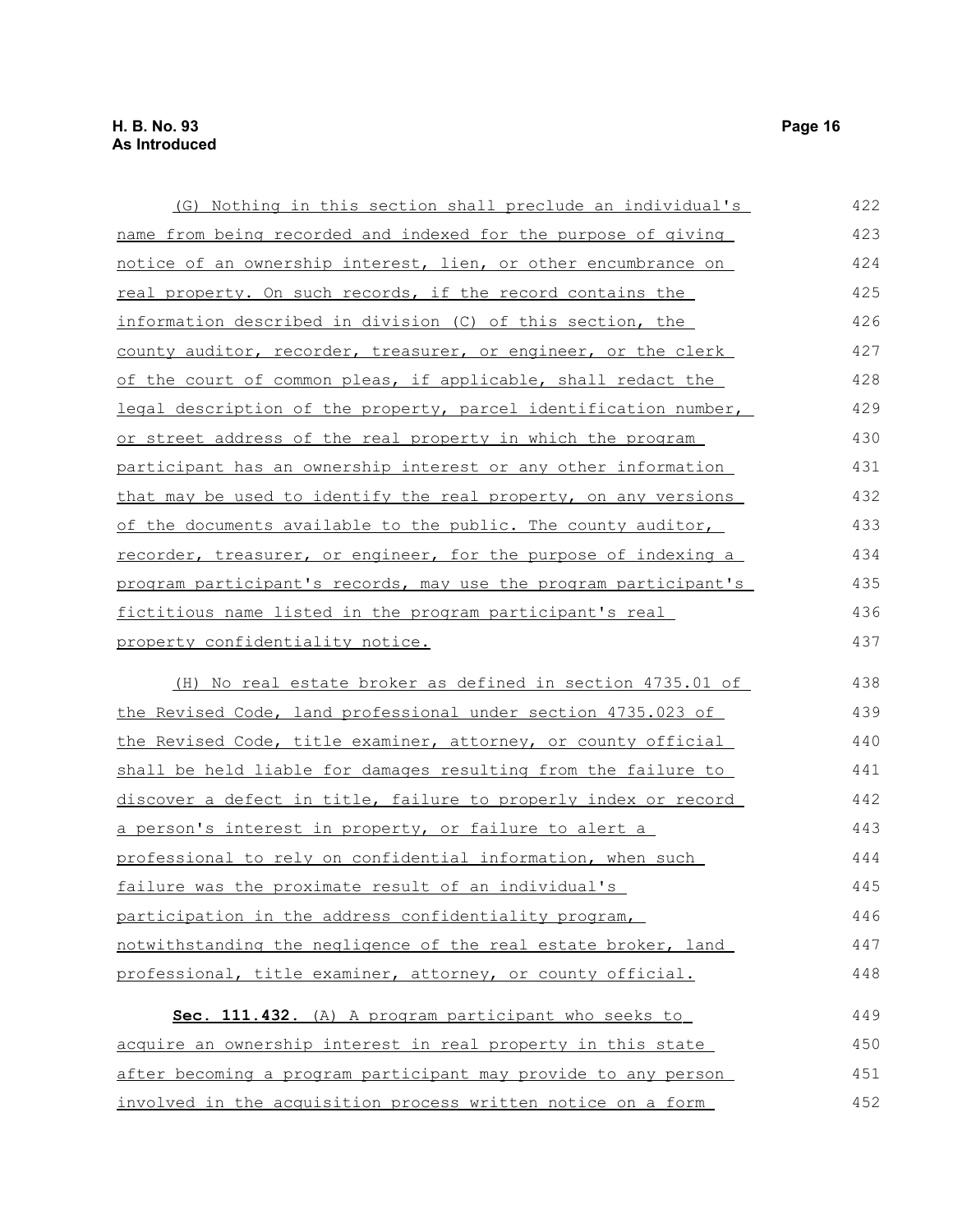| prescribed by the secretary of state. The written notice shall   | 453 |
|------------------------------------------------------------------|-----|
| include all of the following:                                    | 454 |
| (1) The program participant's name;                              | 455 |
| (2) A statement that the program participant is a program        | 456 |
| participant;                                                     | 457 |
| (3) A statement that the person receiving the notice is          | 458 |
| prohibited from disclosing the information specified in division | 459 |
| (B) of this section except as provided in that division.         | 460 |
| (B) After receiving a written notice described in division       | 461 |
| (A) of this section, the person shall not disclose the program   | 462 |
| participant's name, telephone number, electronic mail address,   | 463 |
| or any other information that may be used to identify the        | 464 |
| program participant, in conjunction with the legal description,  | 465 |
| street address, or other information identifying the real        | 466 |
| property the program participant acquires or seeks to acquire    | 467 |
| unless the program participant provides written notice           | 468 |
| authorizing the disclosure for a specific purpose described in   | 469 |
| the notice or a court of competent jurisdiction orders the       | 470 |
| disclosure.                                                      | 471 |
| Sec. 111.45. (A) The secretary of state shall cancel the         | 472 |
| certification of a program participant if any of the following   | 473 |
| are true:                                                        | 474 |
| (1) The program participant's application contained one or       | 475 |
| more false statements.                                           | 476 |
| (2) The program participant has filed a written, notarized       | 477 |
| request with the secretary of state, on a form prescribed by the | 478 |
| secretary of state, asking to cease being a program participant. | 479 |
| (3) The program participant's certification has expired          | 480 |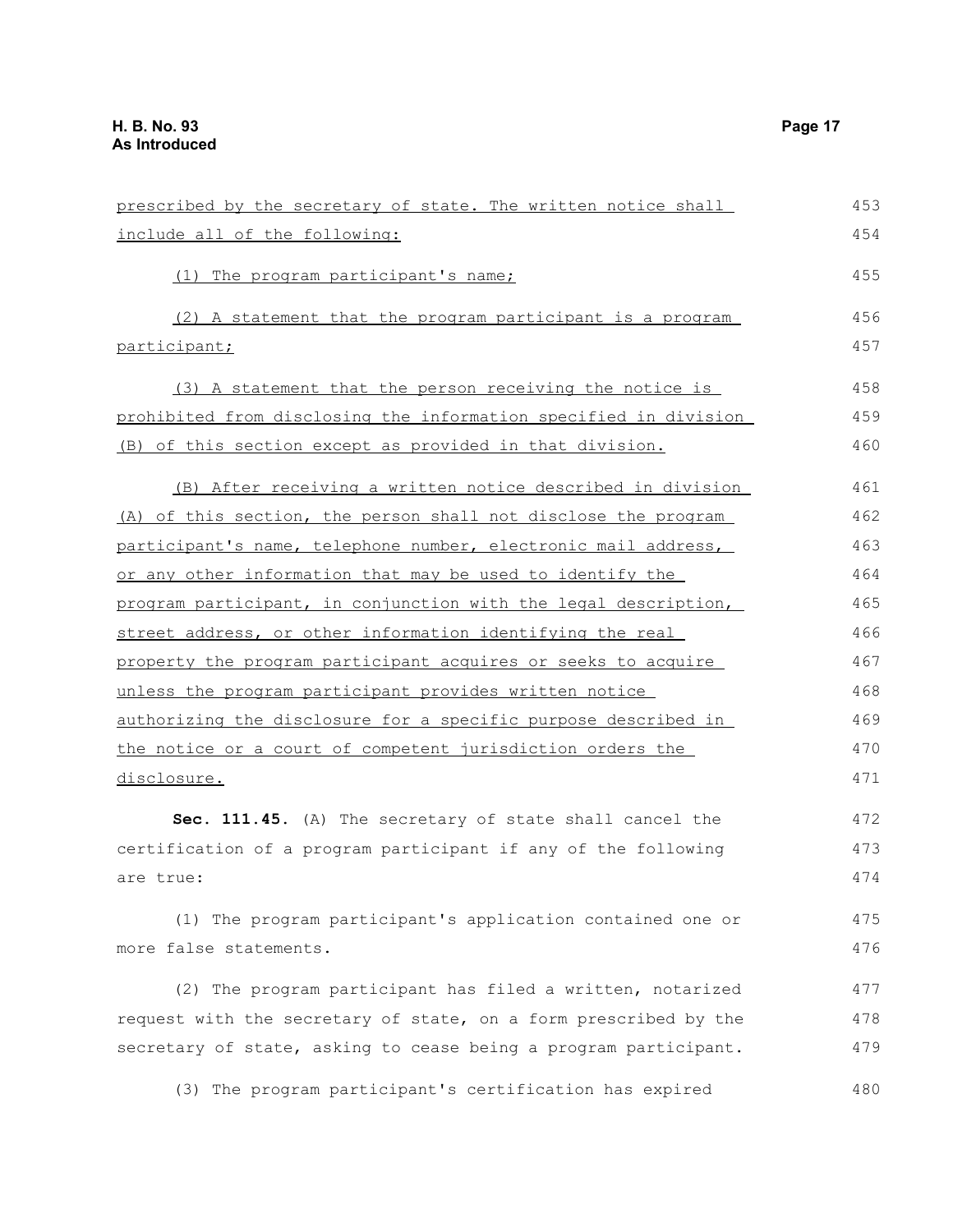and the program participant has not renewed the certification in accordance with division (F) of section 111.42 of the Revised Code not later than the deadline specified by the secretary of state by rule to renew the certification. 481 482 483 484

(B) Upon canceling a certification under division (A) of this section, the secretary of state shall-notify, within ten business days, do both of the following: 485 486 487

(1) Notify the director of the board of elections of the county in which the former program participant resides; 488 489

(2) Notify the county recorder, auditor, treasurer, and engineer and the clerk of the court of common pleas of each county in which the former program participant has filed real property confidentiality notices under section 111.431 of the Revised Code that have not been revoked under that section. 490 491 492 493 494

**Sec. 111.46.** (A) The secretary of state shall make available to the attorney general, for inclusion into in the Ohio law enforcement gateway, the name, telephone number, and confidential address of each program participant. Access to information in the gateway regarding an address confidentiality program participant may only be granted to chiefs of police, village marshals, county sheriffs, county prosecuting attorneys, and a designee of each of these individuals. 495 496 497 498 499 500 501 502

(B)(1)(a) A city director of law or similar chief legal officer who requires access to a program participant's confidential address or telephone number for a legitimate governmental purpose may petition the court of common pleas of Franklin county to order the secretary of state to make that confidential address or telephone number available to the petitioner. 503 504 505 506 507 508 509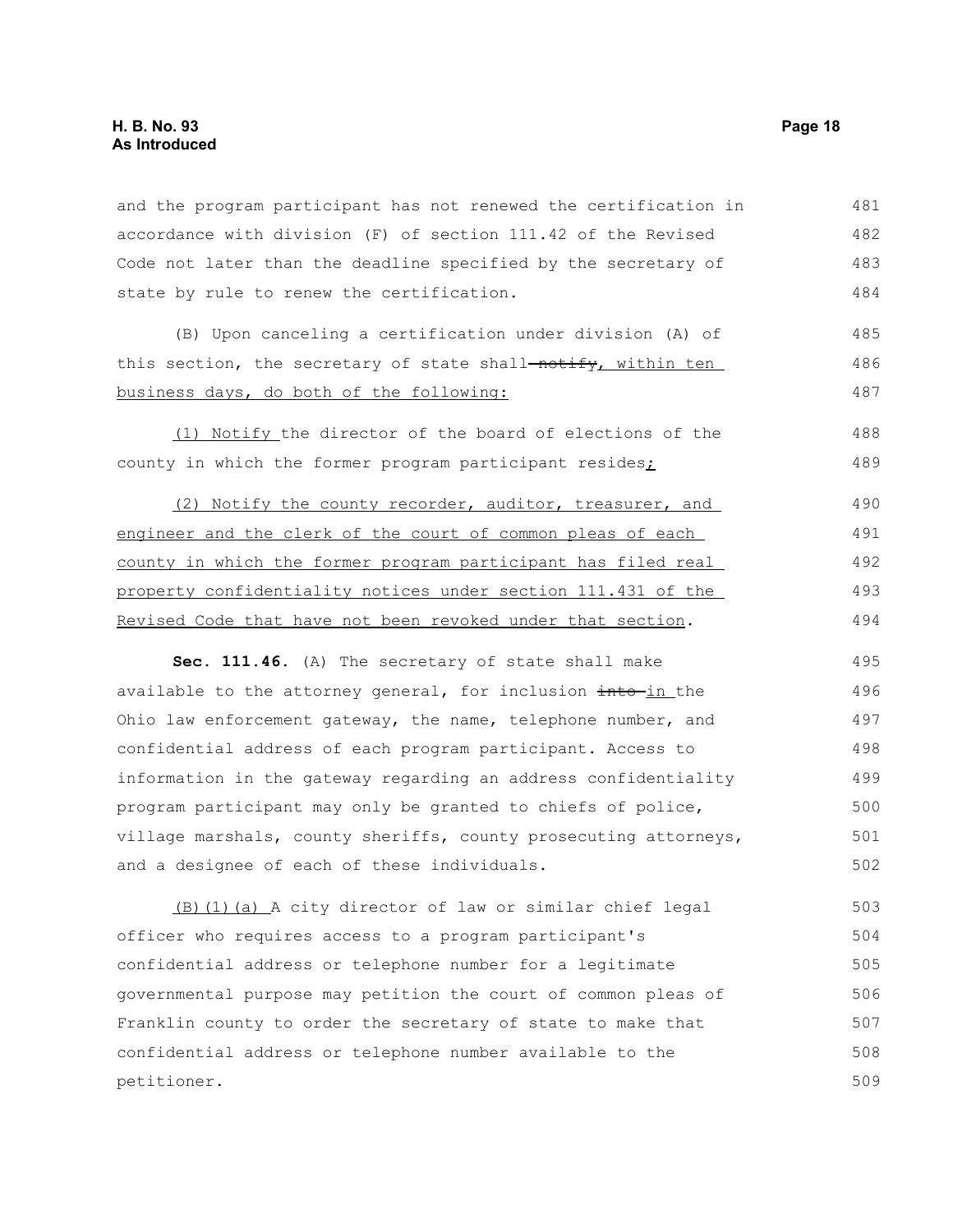| $\overline{AB}$ (b) A city director of law or similar chief legal | 510 |
|-------------------------------------------------------------------|-----|
| officer who requires access to information that is subject to a   | 511 |
| real property confidentiality notice under section 111.431 of     | 512 |
| the Revised Code for a legitimate governmental purpose may        | 513 |
| petition the court of common pleas of the county in which the     | 514 |
| real property is located or the court of common pleas of          | 515 |
| Franklin county to make that information available to the         | 516 |
| petitioner.                                                       | 517 |

(2) Upon the filing of a petition under division (B)(1) of this section, the court shall fix a date for a hearing on it and shall require the clerk of the court to serve a notice of the date, time, place, and purpose of the hearing upon the petitioner. The clerk also shall serve that notice upon the secretary of state so that the secretary of state may send the notice to the program participant in accordance with division  $\left(\frac{1}{\sqrt{C}}\right)$ (3) of this section, and, if applicable, upon the county recorder, auditor, treasurer, or engineer or the clerk of the court of common pleas of the county in which the real property is located. 518 519 520 521 522 523 524 525 526 527 528

 $\left(\frac{C}{C}\right)$  (3) Upon receiving a notice under division (B)(2) of this section, the secretary of state immediately shall send a copy of the notice to the program participant by certified mail, return receipt requested.

 $(D)$  (4) At a hearing held under this section, the petitioner shall appear, and the program participant or the program participant's attorney may appear and be heard. After the hearing and considering the testimony, the court shall issue the requested order only if it appears to the court by clear and convincing evidence that the disclosure of the programparticipant's confidential address or telephone number 533 534 535 536 537 538 539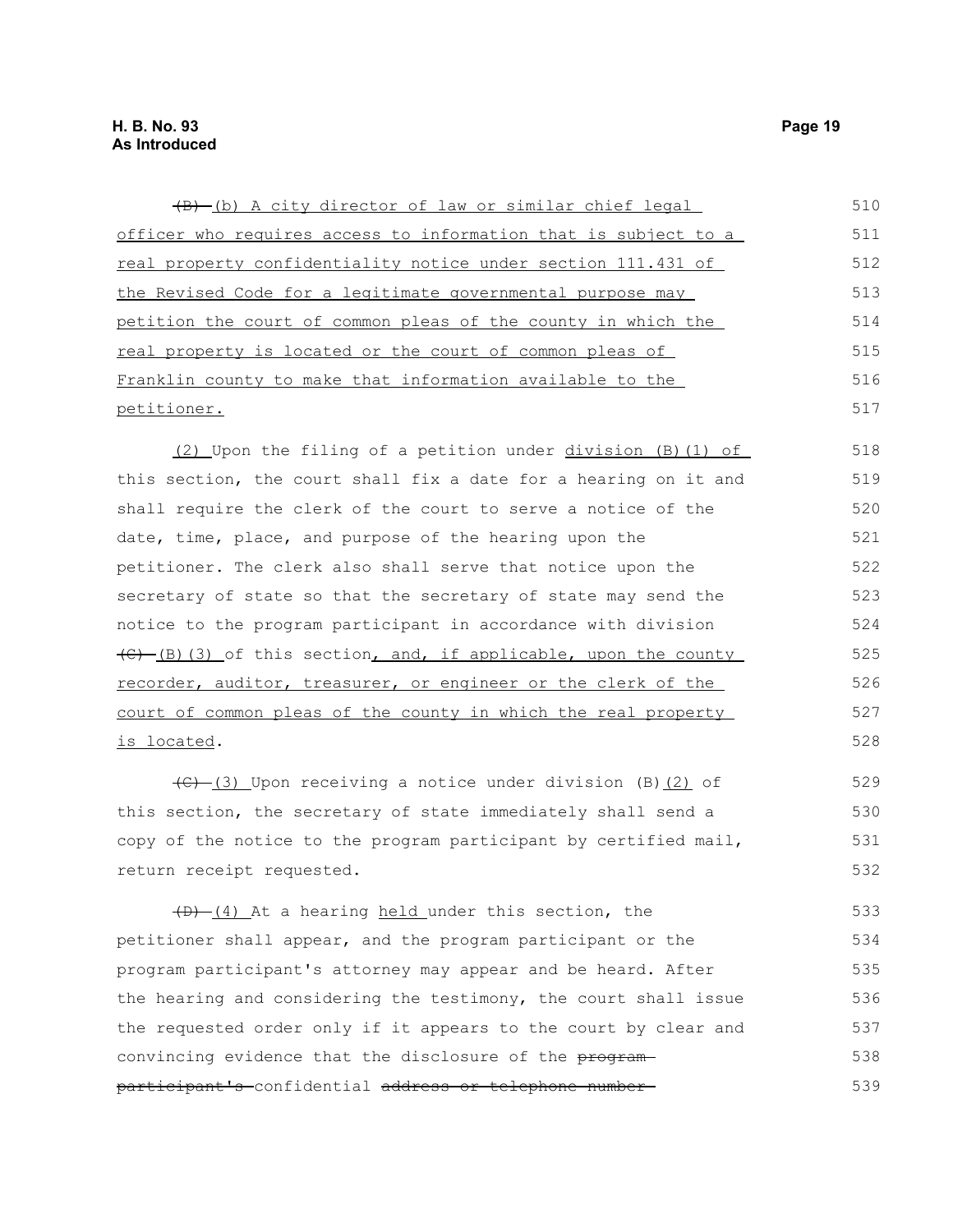information to the petitioner is necessary for a legitimate governmental purpose. (E) (C) Upon request by a city director of law or similar chief legal officer, who intends to petition the a court for access to an individual's address or telephone numberconfidential information under division (B) of this section, the secretary of state shall, within ten business days, confirm whether the individual is a program participant but shall not disclose any other information concerning a program participant. (D) If a program participant is a child's parent, guardian, or legal custodian, the program participant is a party to a child custody or child support proceeding concerning the child, and another party to the proceeding requests the court to disclose the program participant's confidential address or telephone number, or if the court seeks to disclose the confidential information sua sponte, the court shall do all of the following: (1) If a party requests the disclosure, direct the requestor to file a pleading detailing the necessity for the disclosure; (2) Schedule a hearing on the matter; (3) Provide the program participant with a copy of the pleading, if filed; and (4) Provide the parties adequate notice of the hearing. If a party requests the disclosure of a participant's confidential information, or if the court seeks to release the confidential information sua sponte, the requestor shall have the burden to show, or the court must find, by clear and 540 541 542 543 544 545 546 547 548 549 550 551 552 553 554 555 556 557 558 559 560 561 562 563 564 565 566 567

convincing evidence, that the disclosure is necessary, and that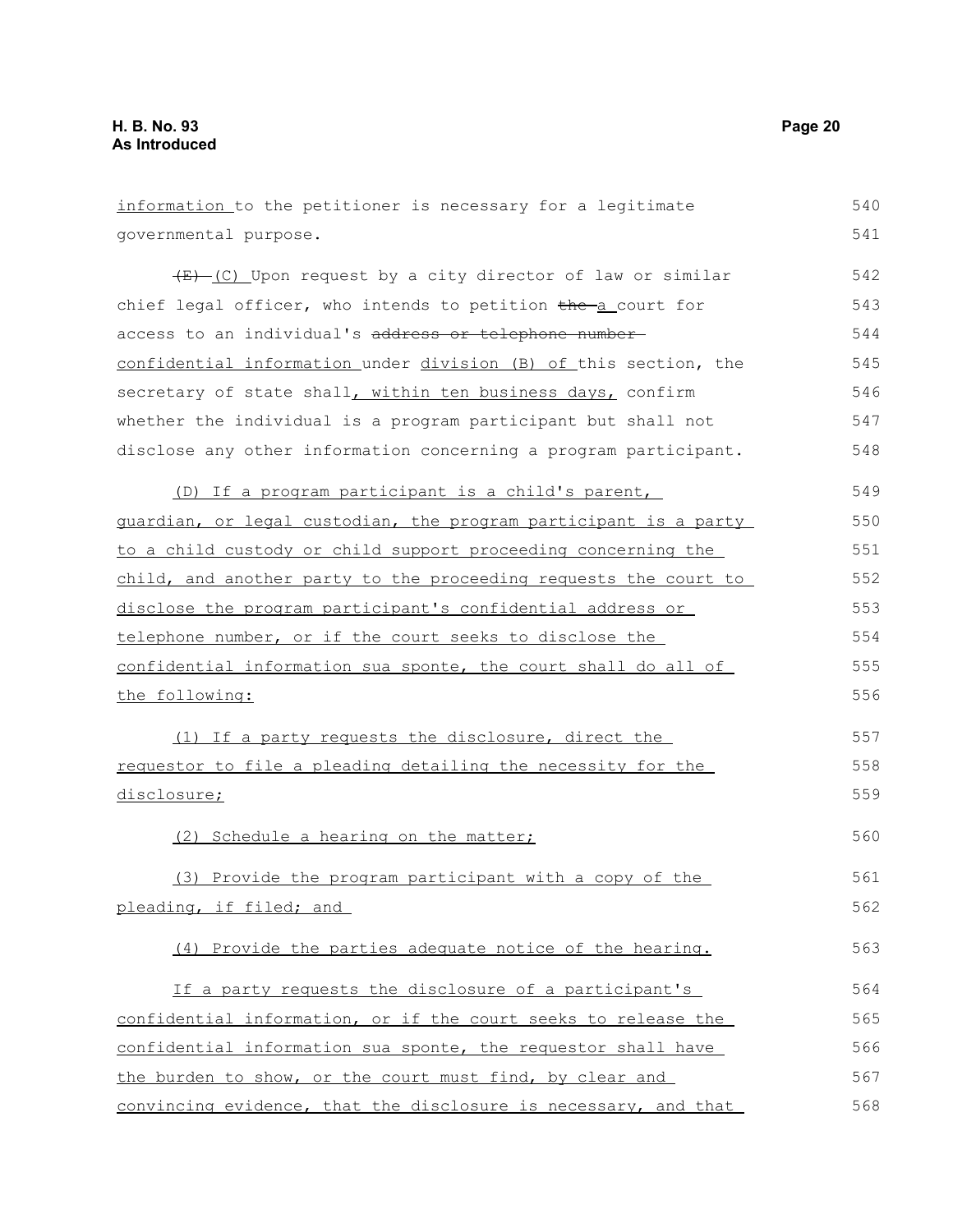| the disclosure does not pose a risk of harm to the program      | 569 |
|-----------------------------------------------------------------|-----|
| participant or the child. If the requestor does not meet this   | 570 |
| burden or the court does not make this finding, the court shall | 571 |
| deny the request. If the requestor meets this burden or the     | 572 |
| court makes this finding, the court shall document its findings | 573 |
| of fact, and may direct the program participant to release the  | 574 |
| confidential address or telephone number, or the court may      | 575 |
| disclose the program participant's confidential address or      | 576 |
| telephone number.                                               | 577 |
|                                                                 |     |

Sec. 111.48. There is in the state treasury the address confidentiality program fund. The fund shall consist of money paid into the fund pursuant to division  $(B)$   $(10)$   $(B)$   $(11)$  of section 2929.18 and division (D) of section 2929.28 of the Revised Code and any money appropriated to the fund by the general assembly or donated to the fund. The secretary of state shall use the money in the fund for the purpose of administering the address confidentiality program described in sections 111.41 to 111.47 of the Revised Code. 578 579 580 581 582 583 584 585 586

**Sec. 111.99.** (A) No person who submits an application under section 111.42 of the Revised Code shall knowingly make a false attestation in the application that the applicant fears for the applicant's safety, the safety of a member of the applicant's household, or the safety of the minor, incompetent, or ward on whose behalf the application is made because the applicant, household member, minor, incompetent, or ward is a victim of domestic violence, menacing by stalking, human trafficking, trafficking in persons, rape, or sexual battery. 587 588 589 590 591 592 593 594 595

| (B) No person who has access to a confidential address or    | 596 |
|--------------------------------------------------------------|-----|
| telephone number, to information that is subject to a real   | 597 |
| property confidentiality notice under section 111.431 of the | 598 |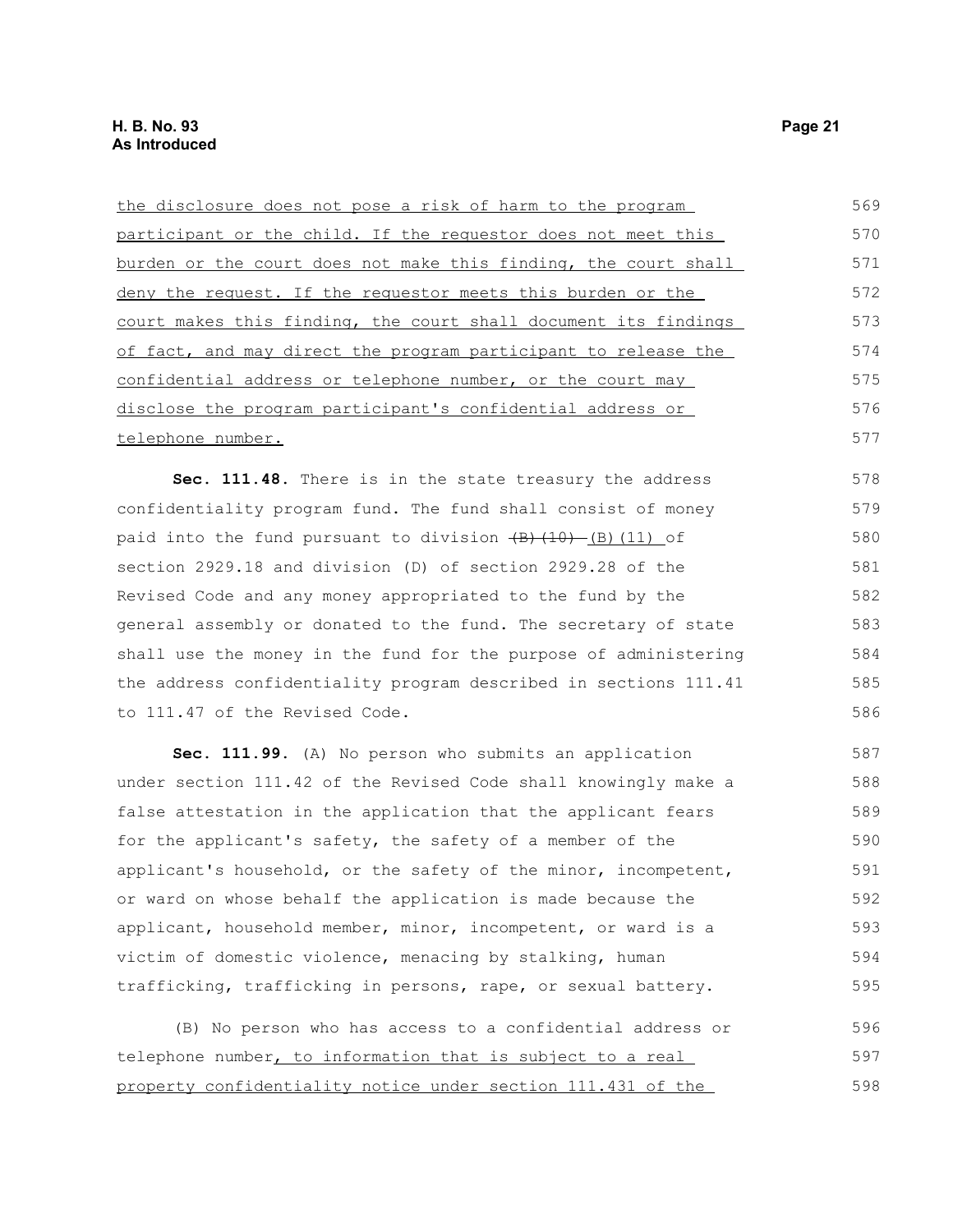| Revised Code, or to information that is subject to a written     | 599 |
|------------------------------------------------------------------|-----|
| notice under section 111.432 of the Revised Code, because of the | 600 |
| person's employment or official position shall knowingly         | 601 |
| disclose that confidential address or telephone number-          | 602 |
| information to any person, except as required by law.            | 603 |
| (C) No person who obtains a confidential address or              | 604 |
| telephone number from the Ohio law enforcement gateway shall     | 605 |
| knowingly disclose that confidential address or telephone number | 606 |
| to any person, except as is necessary for a law enforcement      | 607 |
| purpose when related to the performance of official duties, or   | 608 |
| for another legitimate governmental purpose.                     | 609 |
| (D) No person who obtains information that is subject to a       | 610 |
| real property confidentiality notice under section 111.431 of    | 611 |
| the Revised Code for the purpose of conducting a title           | 612 |
| examination under division (E) of that section shall knowingly   | 613 |
| disclose that confidential information to any person, except for | 614 |
| the purpose identified in the application submitted under that   | 615 |
| division.                                                        | 616 |
| (E) No person who obtains information that is subject to a       | 617 |
| written notice under section 111.432 of the Revised Code for a   | 618 |
| purpose specified in a written notice authorizing disclosure     | 619 |
| provided by a program participant shall knowingly disclose that  | 620 |
| confidential information to any person, except for the purpose   | 621 |
| identified in the written notice.                                | 622 |
| (F) Whoever violates this section is quilty of a                 | 623 |
| misdemeanor of the first degree.                                 | 624 |
| Sec. 149.43. (A) As used in this section:                        | 625 |
| (1) "Public record" means records kept by any public             | 626 |
| office, including, but not limited to, state, county, city,      | 627 |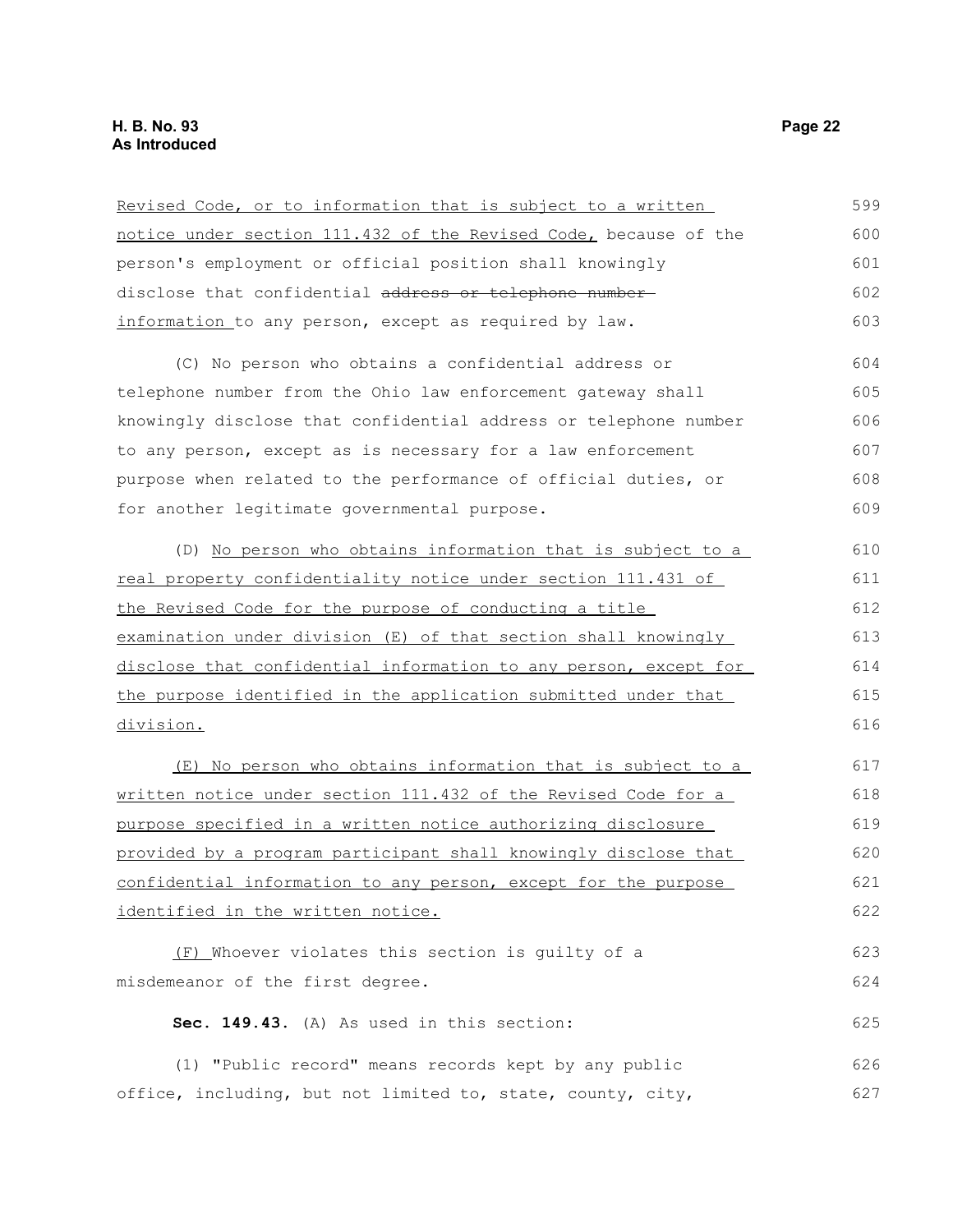#### **H. B. No. 93 Page 23 As Introduced**

village, township, and school district units, and records pertaining to the delivery of educational services by an alternative school in this state kept by the nonprofit or forprofit entity operating the alternative school pursuant to section 3313.533 of the Revised Code. "Public record" does not mean any of the following: 628 629 630 631 632 633

(a) Medical records;

(b) Records pertaining to probation and parole proceedings, to proceedings related to the imposition of community control sanctions and post-release control sanctions, or to proceedings related to determinations under section 2967.271 of the Revised Code regarding the release or maintained incarceration of an offender to whom that section applies; 635 636 637 638 639 640

(c) Records pertaining to actions under section 2151.85 and division (C) of section 2919.121 of the Revised Code and to appeals of actions arising under those sections; 641 642 643

(d) Records pertaining to adoption proceedings, including the contents of an adoption file maintained by the department of health under sections 3705.12 to 3705.124 of the Revised Code; 644 645 646

(e) Information in a record contained in the putative father registry established by section 3107.062 of the Revised Code, regardless of whether the information is held by the department of job and family services or, pursuant to section 3111.69 of the Revised Code, the office of child support in the department or a child support enforcement agency; 647 648 649 650 651 652

(f) Records specified in division (A) of section 3107.52 of the Revised Code; 653 654

(g) Trial preparation records;

634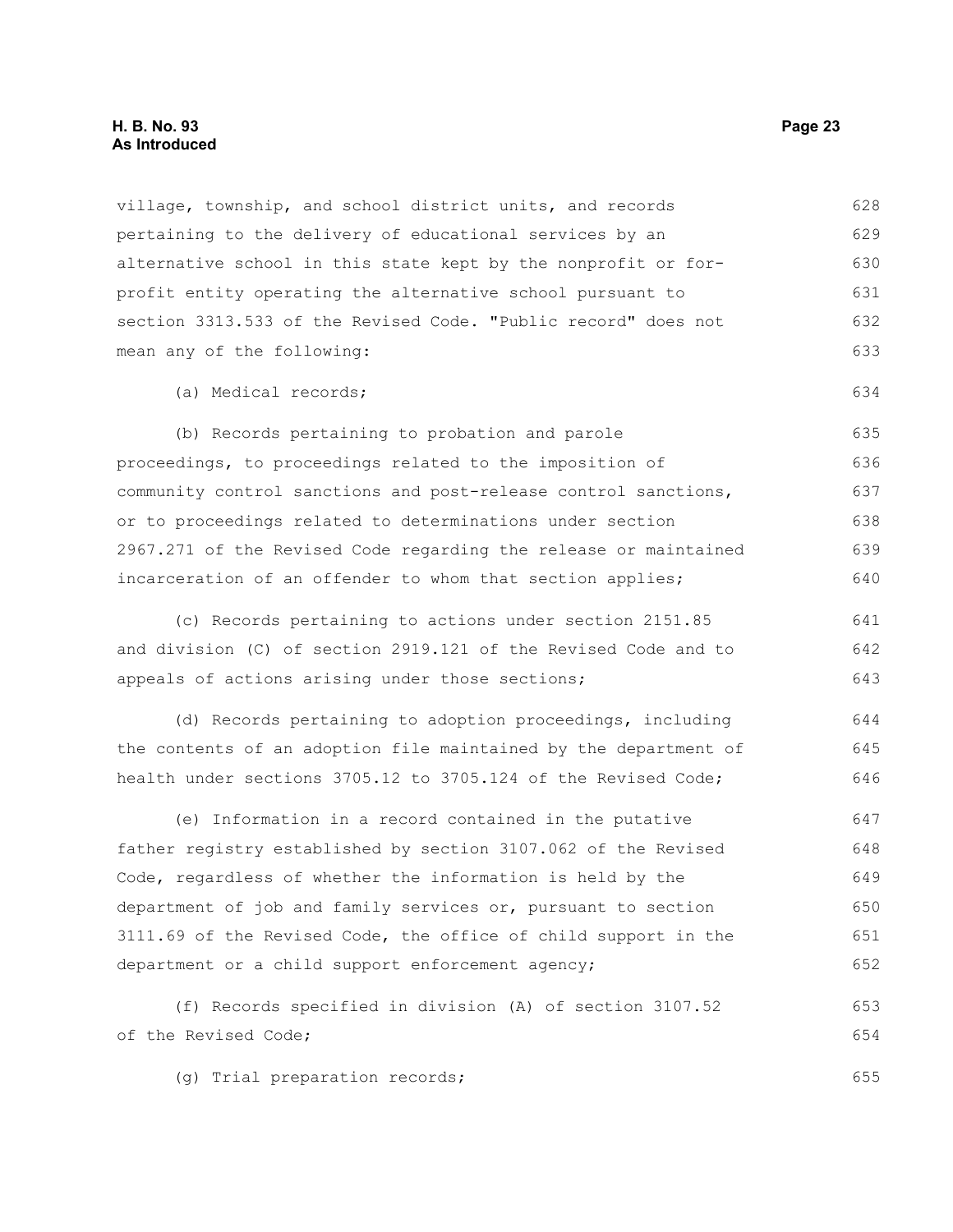| (h) Confidential law enforcement investigatory records;          | 656 |
|------------------------------------------------------------------|-----|
| (i) Records containing information that is confidential          | 657 |
| under section 2710.03 or 4112.05 of the Revised Code;            | 658 |
| (j) DNA records stored in the DNA database pursuant to           | 659 |
| section 109.573 of the Revised Code;                             | 660 |
| (k) Inmate records released by the department of                 | 661 |
| rehabilitation and correction to the department of youth         | 662 |
| services or a court of record pursuant to division (E) of        | 663 |
| section 5120.21 of the Revised Code;                             | 664 |
| (1) Records maintained by the department of youth services       | 665 |
| pertaining to children in its custody released by the department | 666 |
| of youth services to the department of rehabilitation and        | 667 |
| correction pursuant to section 5139.05 of the Revised Code;      | 668 |
| (m) Intellectual property records;                               | 669 |
| (n) Donor profile records;                                       | 670 |
| (o) Records maintained by the department of job and family       | 671 |
| services pursuant to section 3121.894 of the Revised Code;       | 672 |
| (p) Designated public service worker residential and             | 673 |
| familial information;                                            | 674 |
| (q) In the case of a county hospital operated pursuant to        | 675 |
| Chapter 339. of the Revised Code or a municipal hospital         | 676 |
| operated pursuant to Chapter 749. of the Revised Code,           | 677 |
| information that constitutes a trade secret, as defined in       | 678 |
| section 1333.61 of the Revised Code;                             | 679 |
| (r) Information pertaining to the recreational activities        | 680 |
| of a person under the age of eighteen;                           | 681 |
| (s) In the case of a child fatality review board acting          | 682 |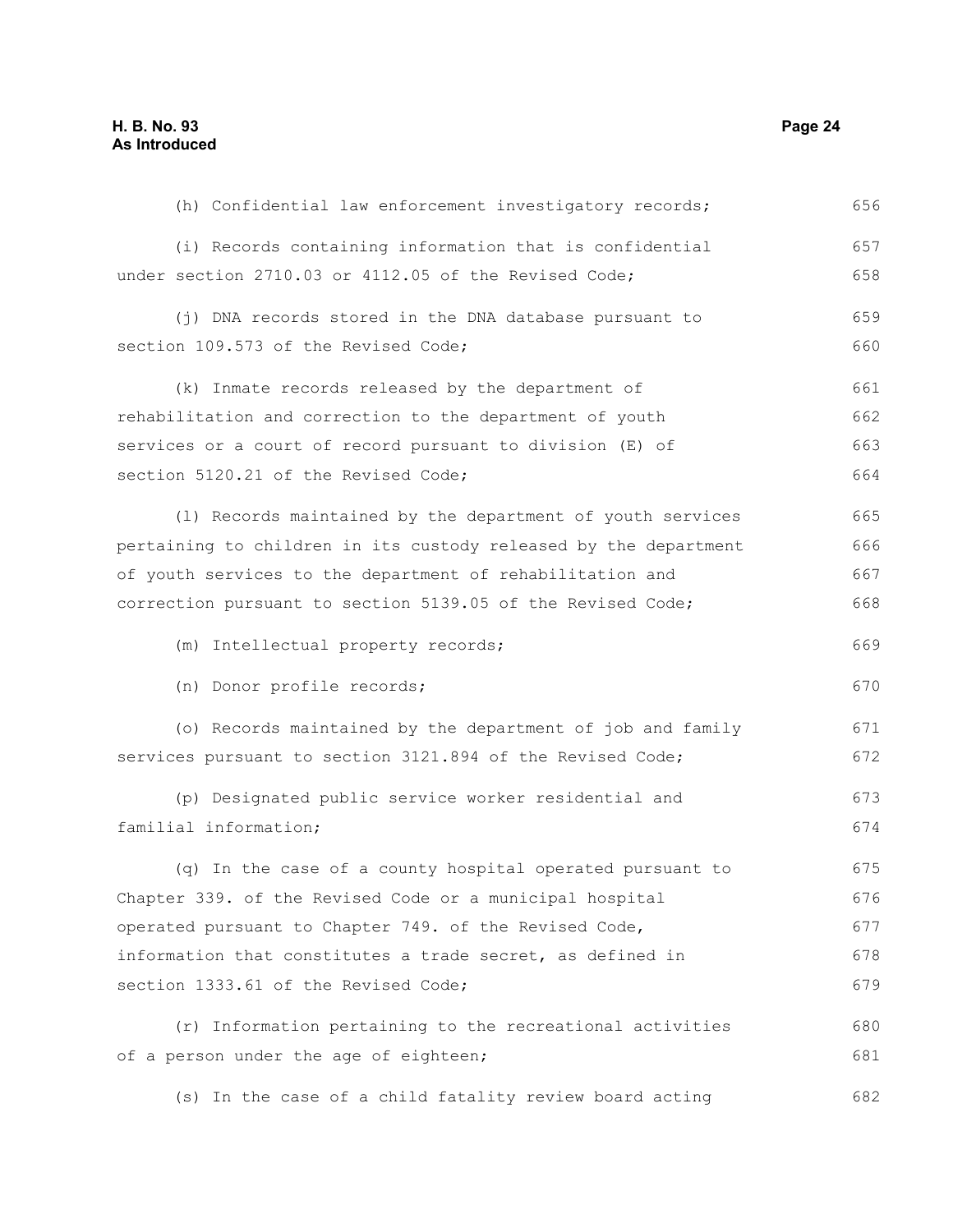under sections 307.621 to 307.629 of the Revised Code or a review conducted pursuant to guidelines established by the director of health under section 3701.70 of the Revised Code, records provided to the board or director, statements made by board members during meetings of the board or by persons participating in the director's review, and all work products of the board or director, and in the case of a child fatality review board, child fatality review data submitted by the board to the department of health or a national child death review database, other than the report prepared pursuant to division (A) of section 307.626 of the Revised Code; 683 684 685 686 687 688 689 690 691 692 693

(t) Records provided to and statements made by the executive director of a public children services agency or a prosecuting attorney acting pursuant to section 5153.171 of the Revised Code other than the information released under that section; 694 695 696 697 698

(u) Test materials, examinations, or evaluation tools used in an examination for licensure as a nursing home administrator that the board of executives of long-term services and supports administers under section 4751.15 of the Revised Code or contracts under that section with a private or government entity to administer; 699 700 701 702 703 704

(v) Records the release of which is prohibited by state or federal law; 705 706

(w) Proprietary information of or relating to any person that is submitted to or compiled by the Ohio venture capital authority created under section 150.01 of the Revised Code; 707 708 709

(x) Financial statements and data any person submits for any purpose to the Ohio housing finance agency or the 710 711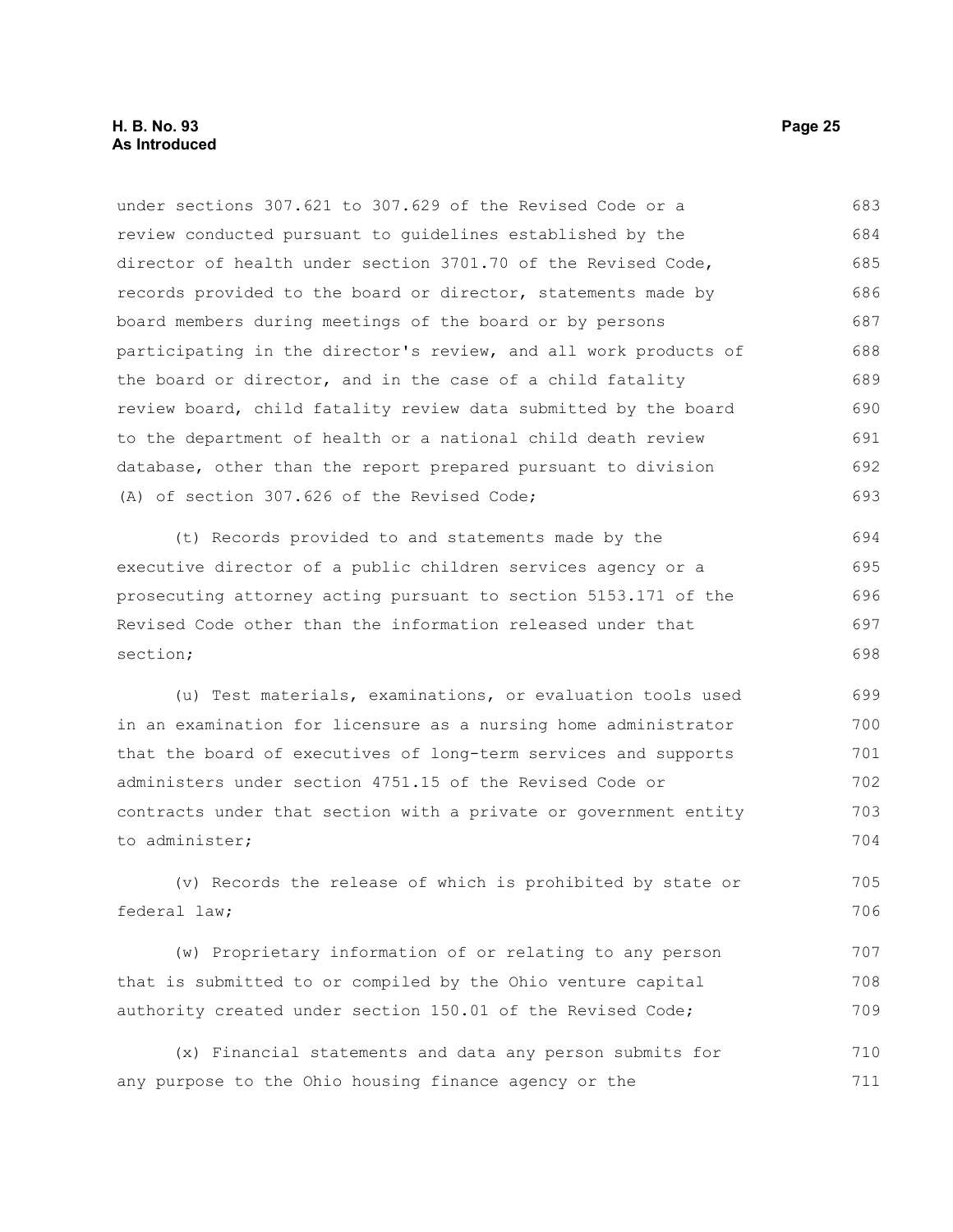#### **H. B. No. 93 Page 26 As Introduced**

controlling board in connection with applying for, receiving, or accounting for financial assistance from the agency, and information that identifies any individual who benefits directly or indirectly from financial assistance from the agency; (y) Records listed in section 5101.29 of the Revised Code; (z) Discharges recorded with a county recorder under section 317.24 of the Revised Code, as specified in division (B) (2) of that section; (aa) Usage information including names and addresses of specific residential and commercial customers of a municipally owned or operated public utility; (bb) Records described in division (C) of section 187.04 of the Revised Code that are not designated to be made available to the public as provided in that division; (cc) Information and records that are made confidential, privileged, and not subject to disclosure under divisions (B) and (C) of section 2949.221 of the Revised Code; (dd) Personal information, as defined in section 149.45 of the Revised Code; (ee) The confidential name, address, and other personally identifiable information of a program participant in the address confidentiality program established under sections 111.41 to 111.47 of the Revised Code, including the contents of any application for absent voter's ballots, absent voter's ballot identification envelope statement of voter, or provisional ballot affirmation completed by a program participant who has a confidential voter registration record<sub>7</sub> and; records or portions of records pertaining to that program that identify the number of program participants that reside within a precinct, ward, 712 713 714 715 716 717 718 719 720 721 722 723 724 725 726 727 728 729 730 731 732 733 734 735 736 737 738 739 740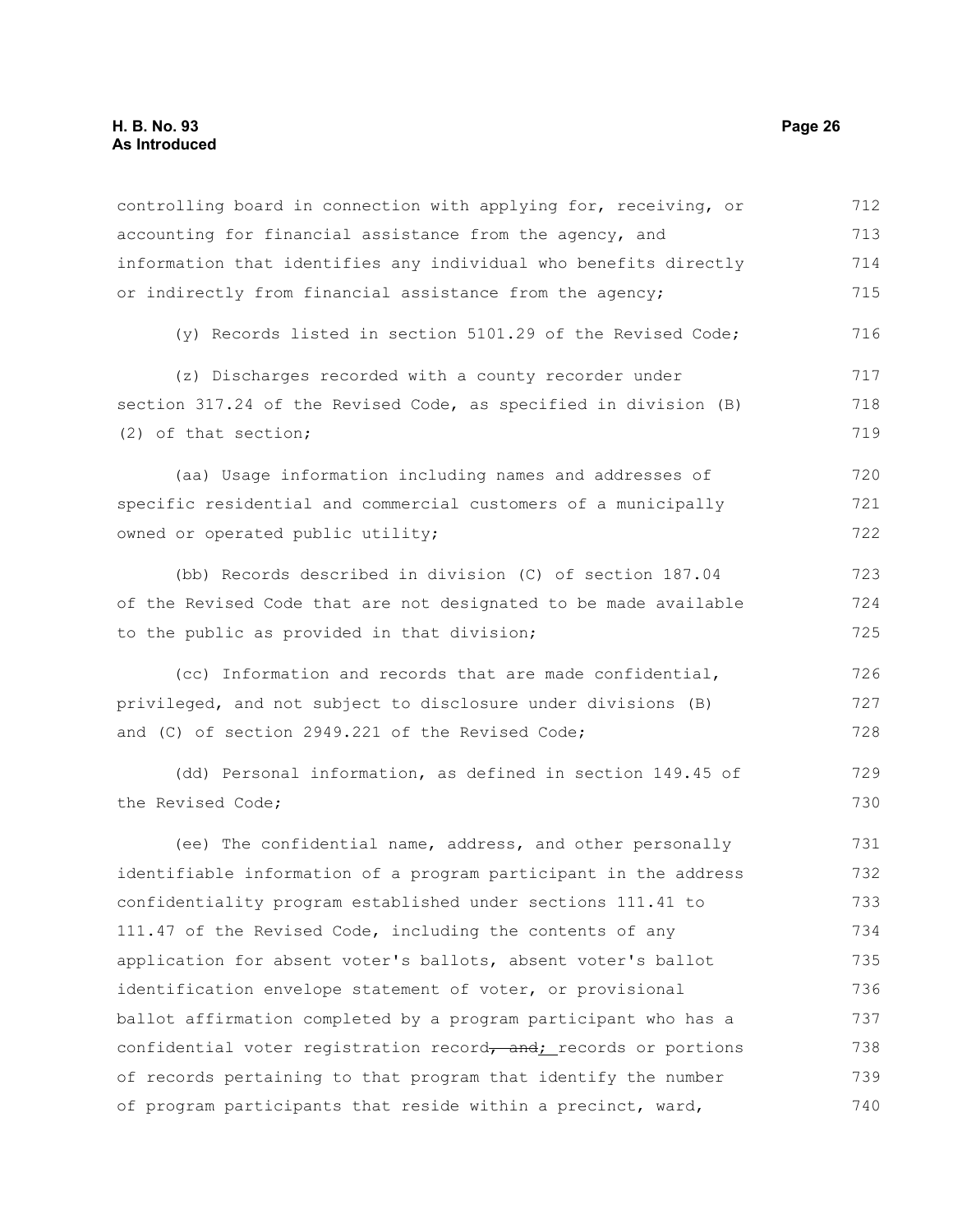township, municipal corporation, county, or any other geographic area smaller than the state; any real property confidentiality notice filed under section 111.431 of the Revised Code and the information described in division (C) of that section; and any written notice provided under section 111.432 of the Revised Code and the information described in division (B) of that section. As used in this division, "confidential address" and "program participant" have the meaning defined in section 111.41 of the Revised Code. (ff) Orders for active military service of an individual serving or with previous service in the armed forces of the United States, including a reserve component, or the Ohio organized militia, except that, such order becomes a public record on the day that is fifteen years after the published date or effective date of the call to order; (gg) The name, address, contact information, or other personal information of an individual who is less than eighteen years of age that is included in any record related to a traffic accident involving a school vehicle in which the individual was an occupant at the time of the accident; (hh) Protected health information, as defined in 45 C.F.R. 160.103, that is in a claim for payment for a health care product, service, or procedure, as well as any other health claims data in another document that reveals the identity of an individual who is the subject of the data or could be used to reveal that individual's identity; (ii) Any depiction by photograph, film, videotape, or printed or digital image under either of the following circumstances: 741 742 743 744 745 746 747 748 749 750 751 752 753 754 755 756 757 758 759 760 761 762 763 764 765 766 767 768 769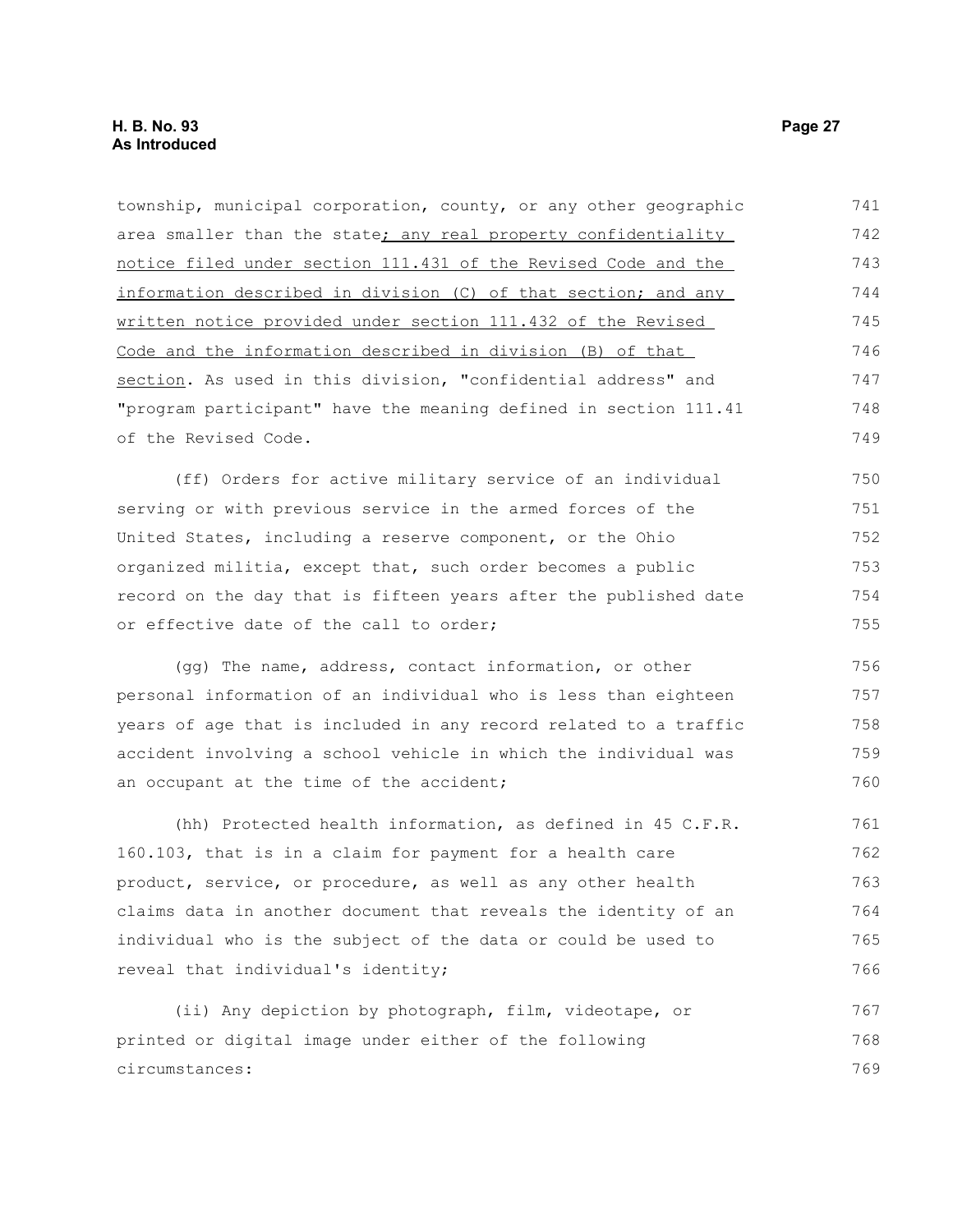#### **H. B. No. 93 Page 28 As Introduced**

(i) The depiction is that of a victim of an offense the release of which would be, to a reasonable person of ordinary sensibilities, an offensive and objectionable intrusion into the victim's expectation of bodily privacy and integrity. 770 771 772 773

(ii) The depiction captures or depicts the victim of a sexually oriented offense, as defined in section 2950.01 of the Revised Code, at the actual occurrence of that offense. 774 775 776

(jj) Restricted portions of a body-worn camera or dashboard camera recording; 777 778

(kk) In the case of a fetal-infant mortality review board acting under sections 3707.70 to 3707.77 of the Revised Code, records, documents, reports, or other information presented to the board or a person abstracting such materials on the board's behalf, statements made by review board members during board meetings, all work products of the board, and data submitted by the board to the department of health or a national infant death review database, other than the report prepared pursuant to section 3707.77 of the Revised Code.

(ll) Records, documents, reports, or other information presented to the pregnancy-associated mortality review board established under section 3738.01 of the Revised Code, statements made by board members during board meetings, all work products of the board, and data submitted by the board to the department of health, other than the biennial reports prepared under section 3738.08 of the Revised Code; 788 789 790 791 792 793 794

(mm) Telephone numbers for a victim, as defined in section 2930.01 of the Revised Code, a witness to a crime, or a party to a motor vehicle accident subject to the requirements of section 5502.11 of the Revised Code that are listed on any law 795 796 797 798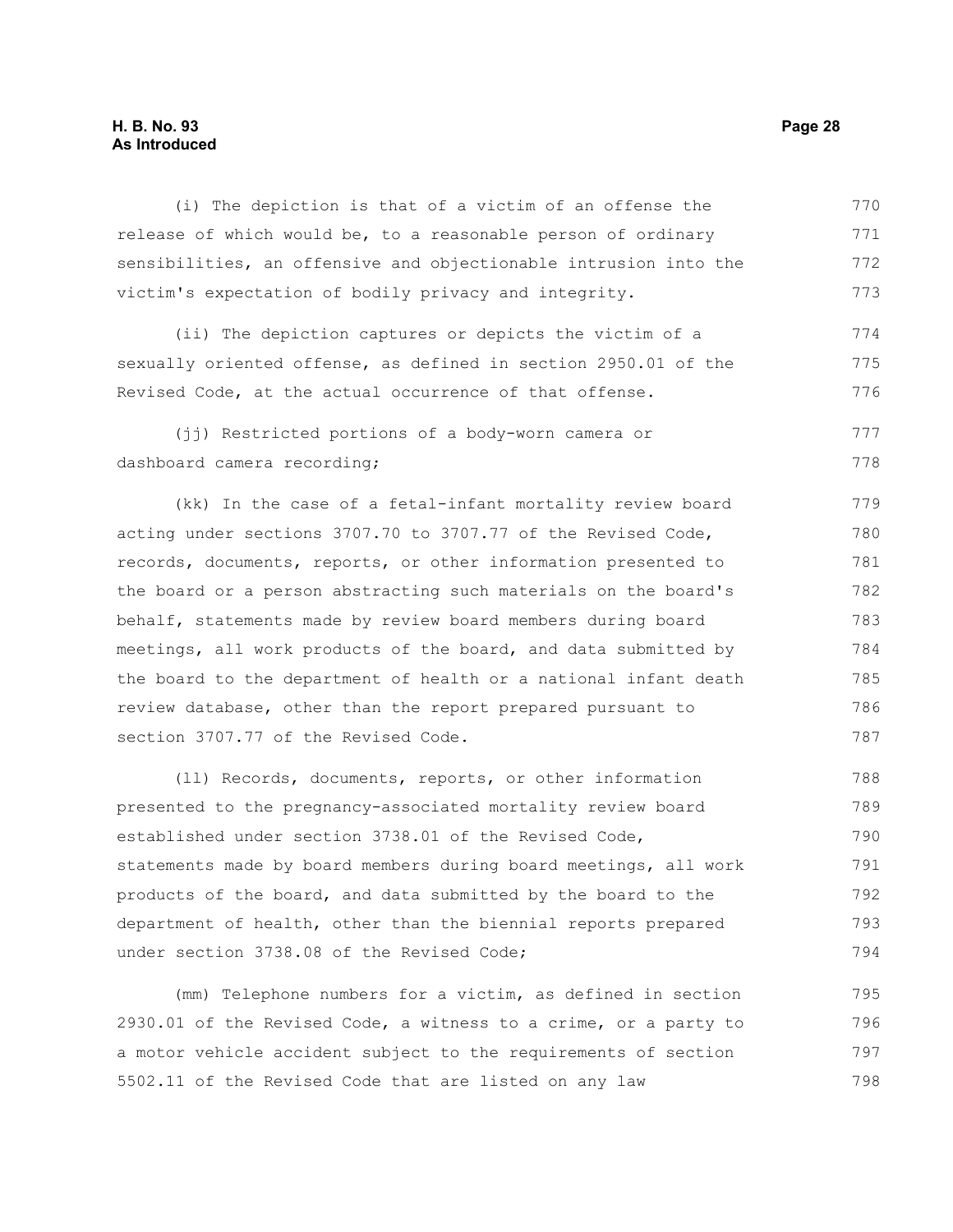enforcement record or report, other than when requested by an insurer or insurance agent investigating an insurance claim resulting from a motor vehicle accident. 799 800 801

A record that is not a public record under division (A)(1) of this section and that, under law, is permanently retained becomes a public record on the day that is seventy-five years after the day on which the record was created, except for any record protected by the attorney-client privilege, a trial preparation record as defined in this section, a statement prohibiting the release of identifying information signed under section 3107.083 of the Revised Code, a denial of release form filed pursuant to section 3107.46 of the Revised Code, or any record that is exempt from release or disclosure under section 149.433 of the Revised Code. If the record is a birth certificate and a biological parent's name redaction request form has been accepted under section 3107.391 of the Revised Code, the name of that parent shall be redacted from the birth certificate before it is released under this paragraph. If any other section of the Revised Code establishes a time period for disclosure of a record that conflicts with the time period specified in this section, the time period in the other section prevails. 802 803 804 805 806 807 808 809 810 811 812 813 814 815 816 817 818 819 820

(2) "Confidential law enforcement investigatory record" means any record that pertains to a law enforcement matter of a criminal, quasi-criminal, civil, or administrative nature, but only to the extent that the release of the record would create a high probability of disclosure of any of the following: 821 822 823 824 825

(a) The identity of a suspect who has not been charged with the offense to which the record pertains, or of an information source or witness to whom confidentiality has been 826 827 828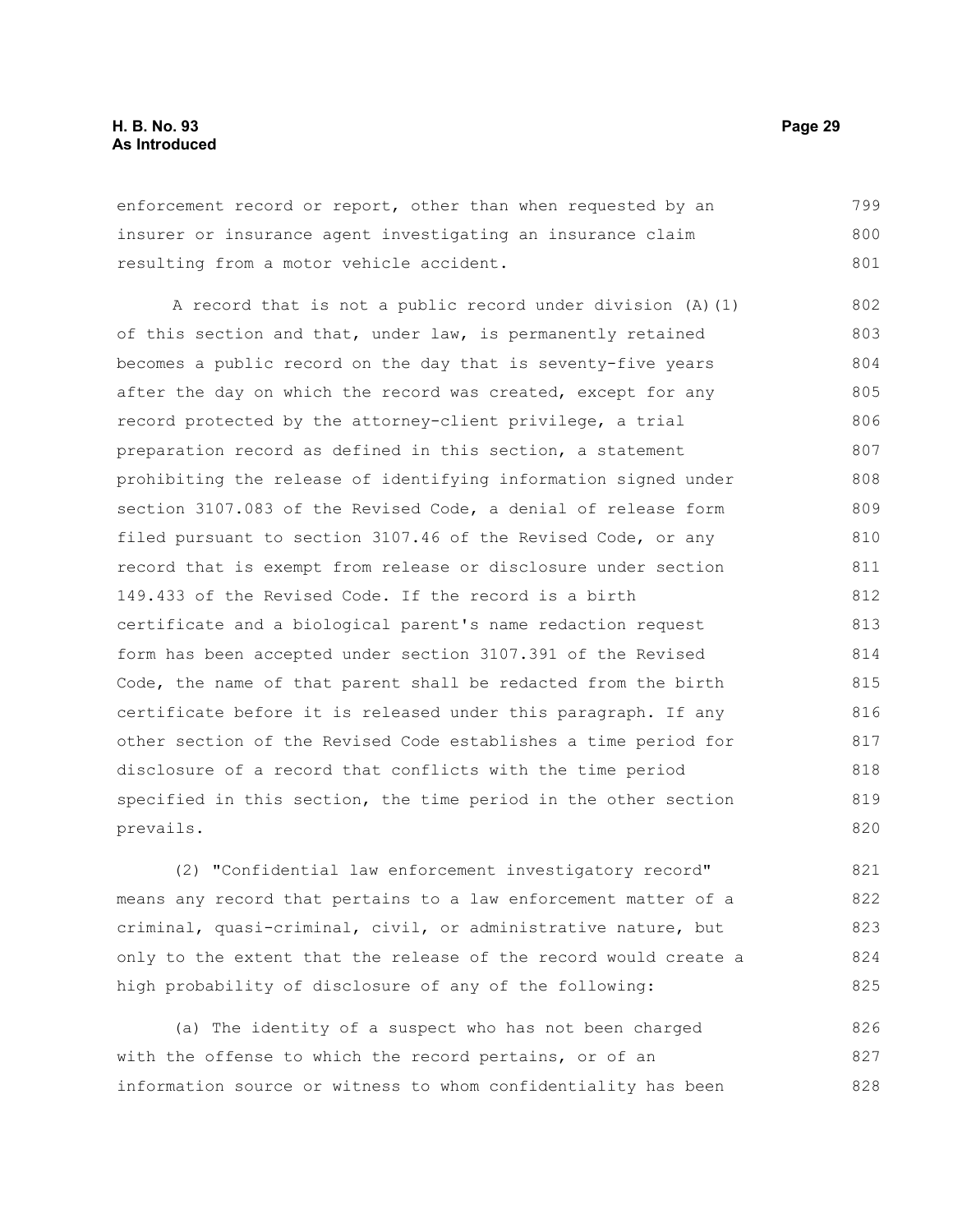reasonably promised;

| (b) Information provided by an information source or             |
|------------------------------------------------------------------|
| witness to whom confidentiality has been reasonably promised,    |
| which information would reasonably tend to disclose the source's |
| or witness's identity;                                           |
| (c) Specific confidential investigatory techniques or            |
| procedures or specific investigatory work product;               |
|                                                                  |

(d) Information that would endanger the life or physical safety of law enforcement personnel, a crime victim, a witness, or a confidential information source. 836 837 838

(3) "Medical record" means any document or combination of documents, except births, deaths, and the fact of admission to or discharge from a hospital, that pertains to the medical history, diagnosis, prognosis, or medical condition of a patient and that is generated and maintained in the process of medical treatment.

(4) "Trial preparation record" means any record that contains information that is specifically compiled in reasonable anticipation of, or in defense of, a civil or criminal action or proceeding, including the independent thought processes and personal trial preparation of an attorney. 845 846 847 848 849

(5) "Intellectual property record" means a record, other than a financial or administrative record, that is produced or collected by or for faculty or staff of a state institution of higher learning in the conduct of or as a result of study or research on an educational, commercial, scientific, artistic, technical, or scholarly issue, regardless of whether the study or research was sponsored by the institution alone or in conjunction with a governmental body or private concern, and 850 851 852 853 854 855 856 857

834 835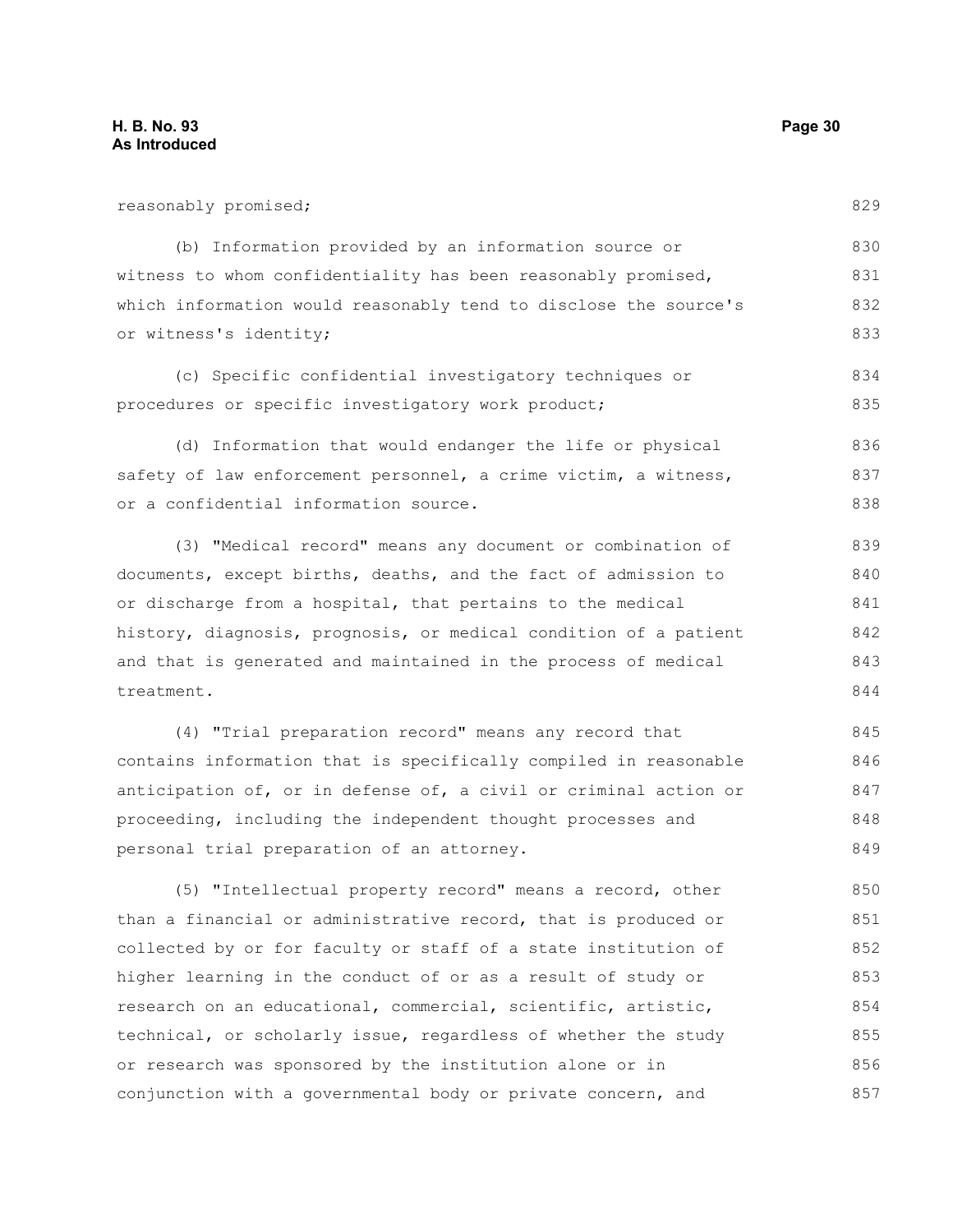that has not been publicly released, published, or patented. 858

(6) "Donor profile record" means all records about donors or potential donors to a public institution of higher education except the names and reported addresses of the actual donors and the date, amount, and conditions of the actual donation. 859 860 861 862

(7) "Designated public service worker" means a peace officer, parole officer, probation officer, bailiff, prosecuting attorney, assistant prosecuting attorney, correctional employee, county or multicounty corrections officer, community-based correctional facility employee, youth services employee, firefighter, EMT, medical director or member of a cooperating physician advisory board of an emergency medical service organization, state board of pharmacy employee, investigator of the bureau of criminal identification and investigation, judge, magistrate, or federal law enforcement officer. 863 864 865 866 867 868 869 870 871 872

(8) "Designated public service worker residential and familial information" means any information that discloses any of the following about a designated public service worker: 873 874 875

(a) The address of the actual personal residence of a designated public service worker, except for the following information: 876 877 878

(i) The address of the actual personal residence of a prosecuting attorney or judge; and 879 880

(ii) The state or political subdivision in which a designated public service worker resides. 881 882

(b) Information compiled from referral to or participation in an employee assistance program; 883 884

(c) The social security number, the residential telephone 885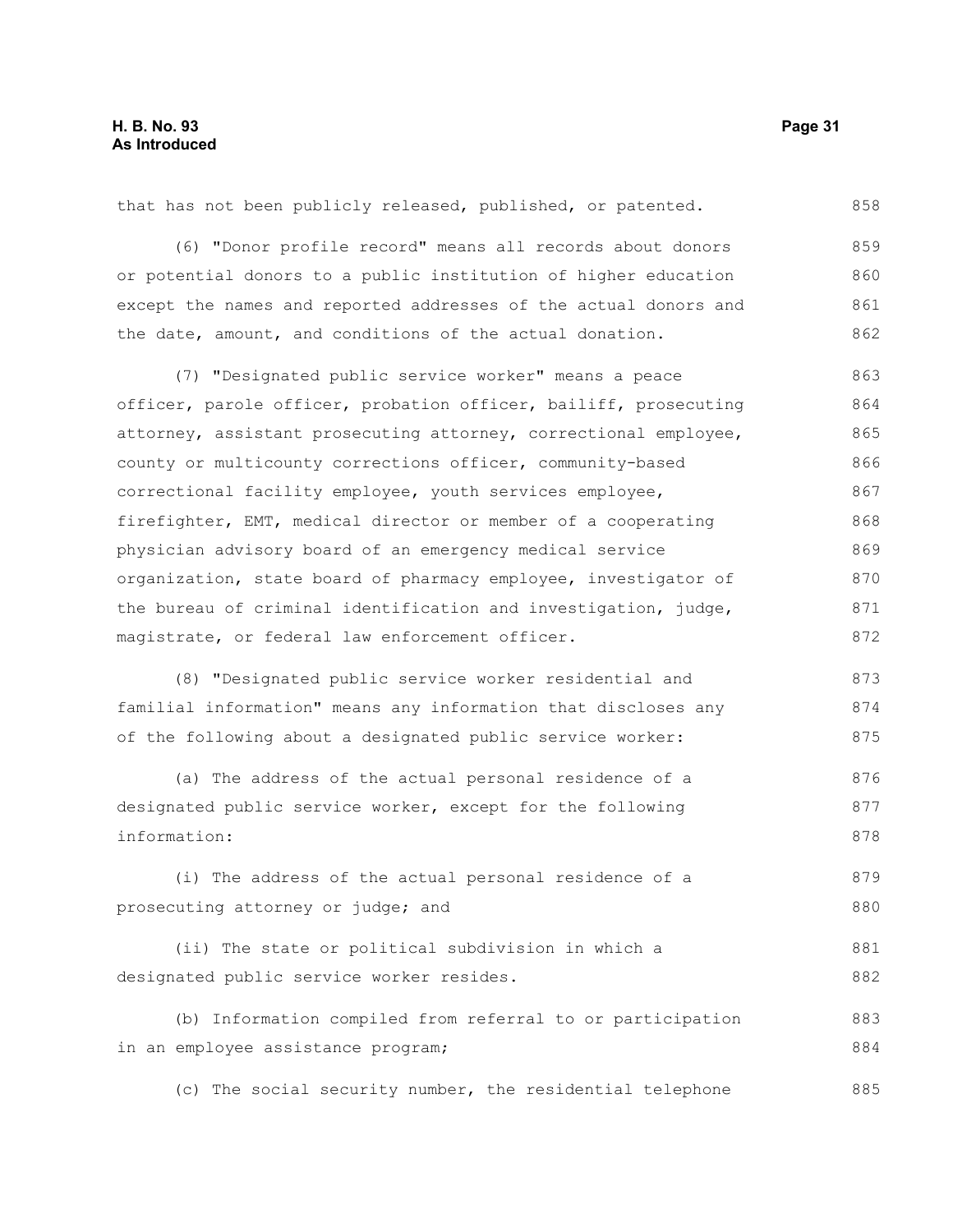number, any bank account, debit card, charge card, or credit card number, or the emergency telephone number of, or any medical information pertaining to, a designated public service worker; 886 887 888 889

(d) The name of any beneficiary of employment benefits, including, but not limited to, life insurance benefits, provided to a designated public service worker by the designated public service worker's employer; 890 891 892 893

(e) The identity and amount of any charitable or employment benefit deduction made by the designated public service worker's employer from the designated public service worker's compensation, unless the amount of the deduction is required by state or federal law; 894 895 896 897 898

(f) The name, the residential address, the name of the employer, the address of the employer, the social security number, the residential telephone number, any bank account, debit card, charge card, or credit card number, or the emergency telephone number of the spouse, a former spouse, or any child of a designated public service worker; 899 900 901 902 903 904

(g) A photograph of a peace officer who holds a position or has an assignment that may include undercover or plain clothes positions or assignments as determined by the peace officer's appointing authority. 905 906 907 908

(9) As used in divisions (A)(7) and (15) to (17) of this section: 909 910

"Peace officer" has the meaning defined in section 109.71 of the Revised Code and also includes the superintendent and troopers of the state highway patrol; it does not include the sheriff of a county or a supervisory employee who, in the 911 912 913 914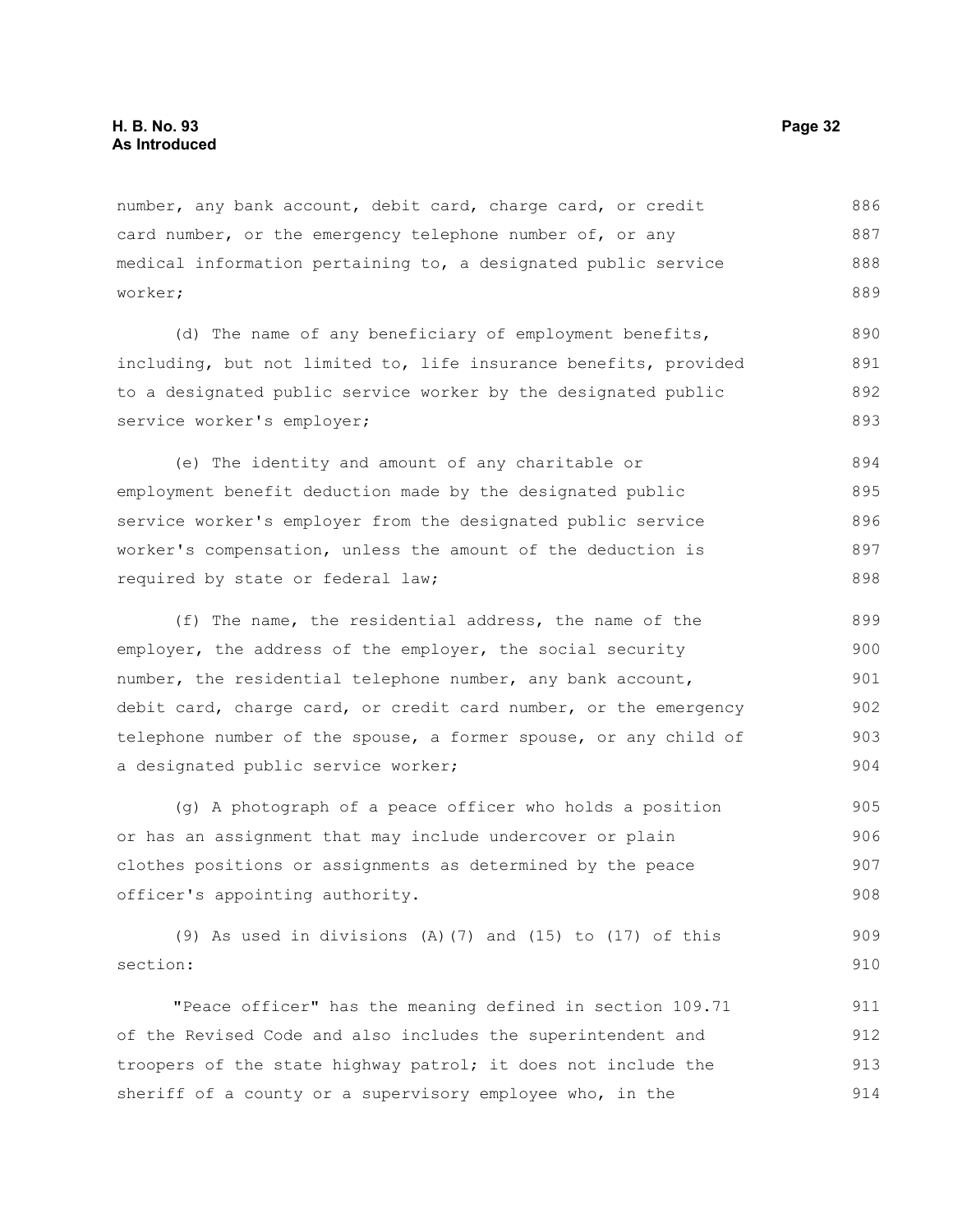"Correctional employee" means any employee of the department of rehabilitation and correction who in the course of performing the employee's job duties has or has had contact with inmates and persons under supervision. "County or multicounty corrections officer" means any corrections officer employed by any county or multicounty correctional facility. "Youth services employee" means any employee of the department of youth services who in the course of performing the employee's job duties has or has had contact with children committed to the custody of the department of youth services. "Firefighter" means any regular, paid or volunteer, member of a lawfully constituted fire department of a municipal corporation, township, fire district, or village. "EMT" means EMTs-basic, EMTs-I, and paramedics that provide emergency medical services for a public emergency medical service organization. "Emergency medical service organization," "EMT-basic," "EMT-I," and "paramedic" have the meanings defined in section 4765.01 of the Revised Code. "Investigator of the bureau of criminal identification and investigation" has the meaning defined in section 2903.11 of the Revised Code. "Federal law enforcement officer" has the meaning defined in section 9.88 of the Revised Code. (10) "Information pertaining to the recreational activities of a person under the age of eighteen" means 917 918 919 920 921 922 923 924 925 926 927 928 929 930 931 932 933 934 935 936 937 938 939 940 941 942

absence of the sheriff, is authorized to stand in for, exercise

the authority of, and perform the duties of the sheriff.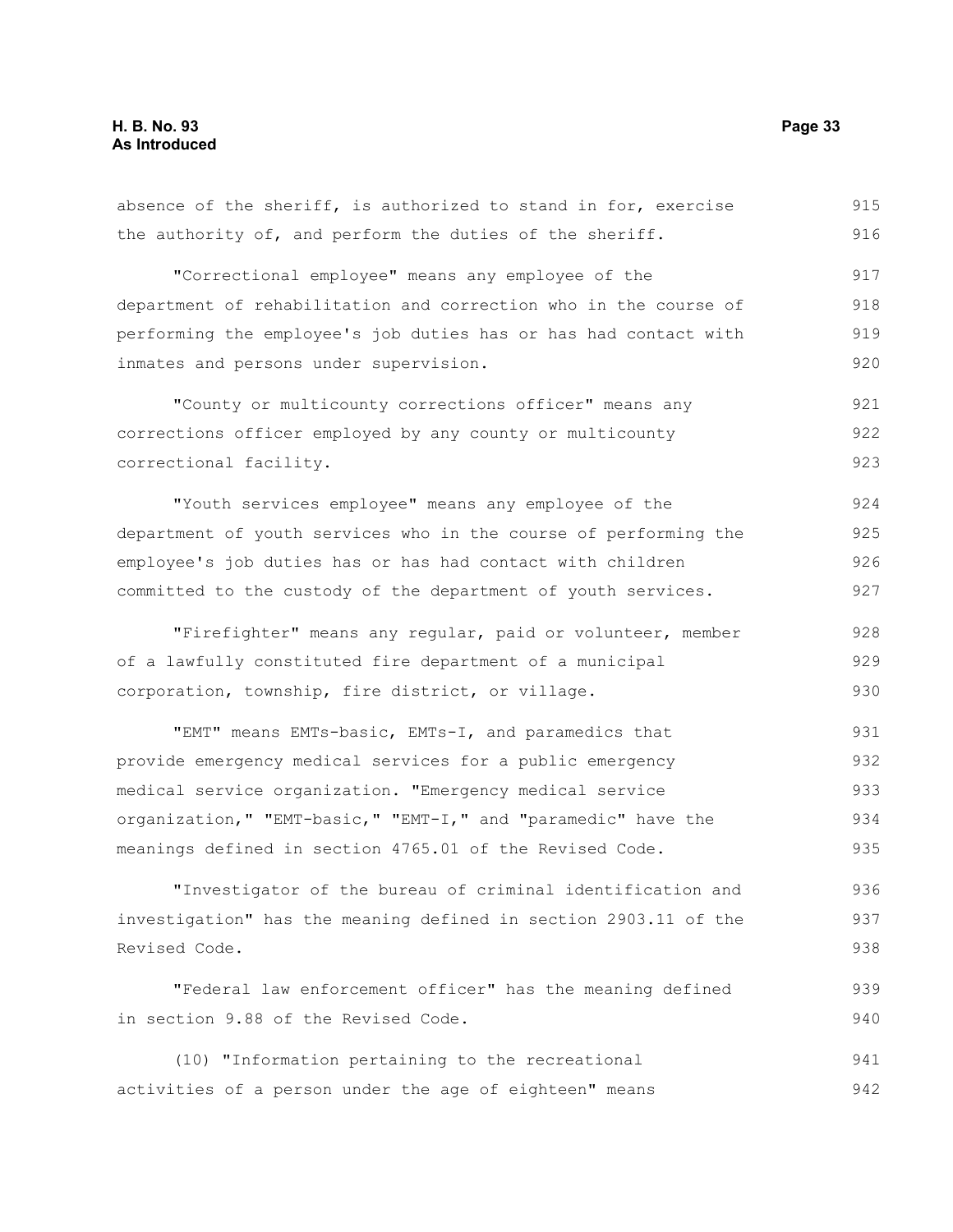information that is kept in the ordinary course of business by a public office, that pertains to the recreational activities of a person under the age of eighteen years, and that discloses any of the following: 943 944 945 946

(a) The address or telephone number of a person under the age of eighteen or the address or telephone number of that person's parent, guardian, custodian, or emergency contact person; 947 948 949 950

(b) The social security number, birth date, or photographic image of a person under the age of eighteen; 951 952

(c) Any medical record, history, or information pertaining to a person under the age of eighteen; 953 954

(d) Any additional information sought or required about a person under the age of eighteen for the purpose of allowing that person to participate in any recreational activity conducted or sponsored by a public office or to use or obtain admission privileges to any recreational facility owned or operated by a public office. 955 956 957 958 959 960

(11) "Community control sanction" has the meaning defined in section 2929.01 of the Revised Code.

(12) "Post-release control sanction" has the meaning defined in section 2967.01 of the Revised Code. 963 964

(13) "Redaction" means obscuring or deleting any information that is exempt from the duty to permit public inspection or copying from an item that otherwise meets the definition of a "record" in section 149.011 of the Revised Code. 965 966 967 968

(14) "Designee," "elected official," and "future official" have the meanings defined in section 109.43 of the Revised Code. 969 970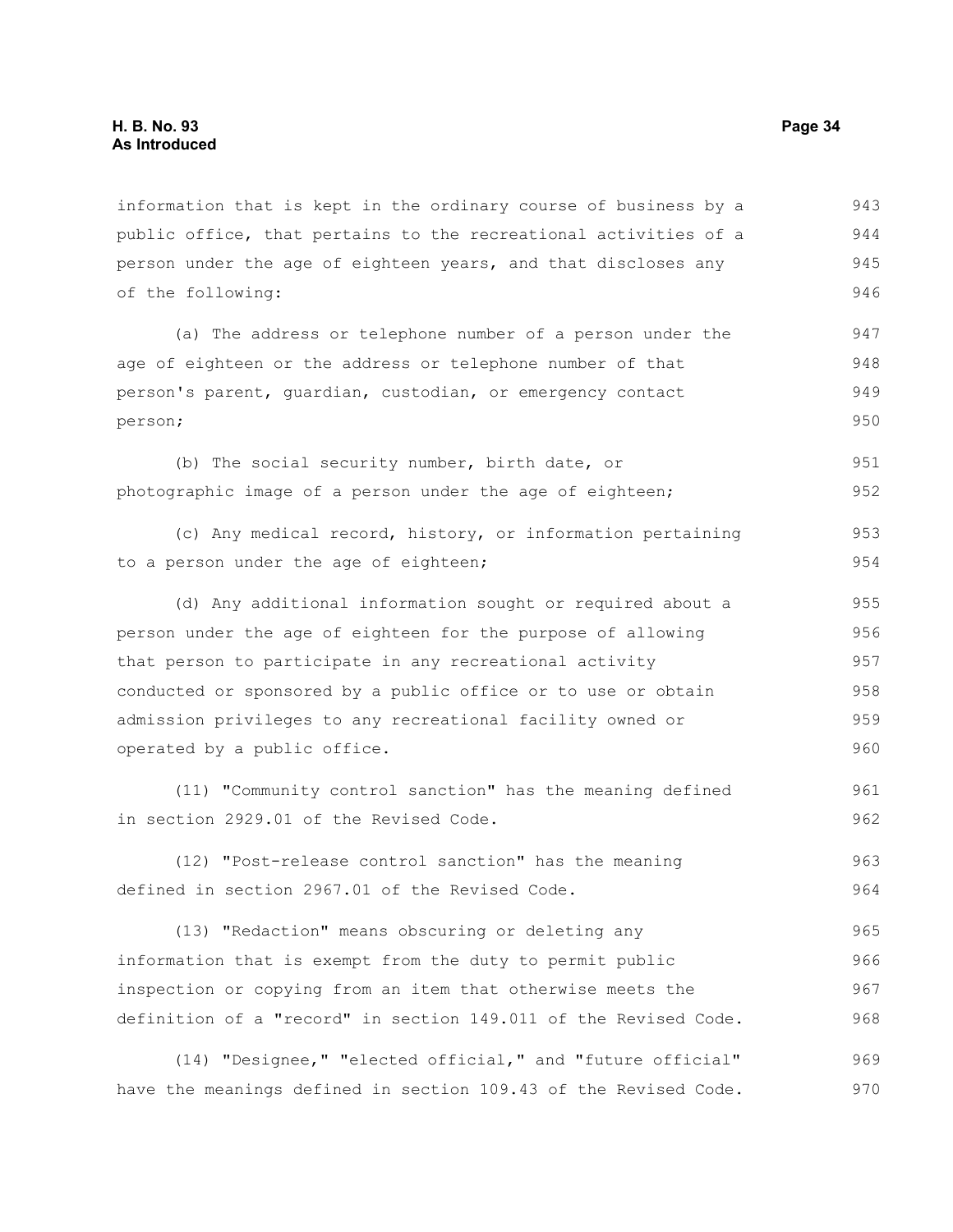(15) "Body-worn camera" means a visual and audio recording device worn on the person of a peace officer while the peace officer is engaged in the performance of the peace officer's duties. 971 972 973 974

(16) "Dashboard camera" means a visual and audio recording device mounted on a peace officer's vehicle or vessel that is used while the peace officer is engaged in the performance of the peace officer's duties. 975 976 977 978

(17) "Restricted portions of a body-worn camera or dashboard camera recording" means any visual or audio portion of a body-worn camera or dashboard camera recording that shows, communicates, or discloses any of the following: 979 980 981 982

(a) The image or identity of a child or information that could lead to the identification of a child who is a primary subject of the recording when the law enforcement agency knows or has reason to know the person is a child based on the law enforcement agency's records or the content of the recording; 983 984 985 986 987

(b) The death of a person or a deceased person's body, unless the death was caused by a peace officer or, subject to division (H)(1) of this section, the consent of the decedent's executor or administrator has been obtained; 988 989 990 991

(c) The death of a peace officer, firefighter, paramedic, or other first responder, occurring while the decedent was engaged in the performance of official duties, unless, subject to division (H)(1) of this section, the consent of the decedent's executor or administrator has been obtained; 992 993 994 995 996

(d) Grievous bodily harm, unless the injury was effected by a peace officer or, subject to division (H)(1) of this section, the consent of the injured person or the injured 997 998 999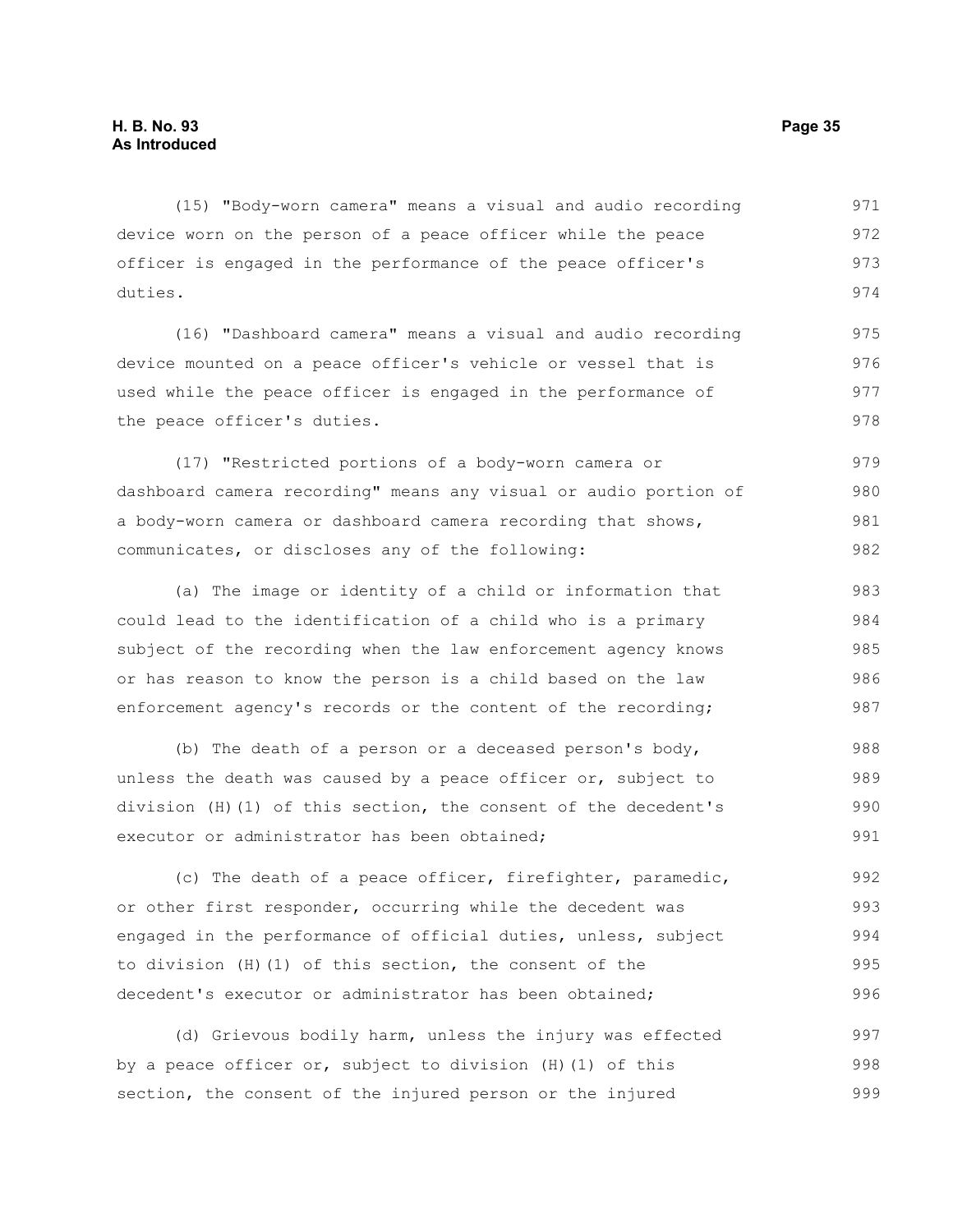person's guardian has been obtained;

(e) An act of severe violence against a person that results in serious physical harm to the person, unless the act and injury was effected by a peace officer or, subject to division (H)(1) of this section, the consent of the injured person or the injured person's guardian has been obtained; 1001 1002 1003 1004 1005

(f) Grievous bodily harm to a peace officer, firefighter, paramedic, or other first responder, occurring while the injured person was engaged in the performance of official duties, unless, subject to division (H)(1) of this section, the consent of the injured person or the injured person's guardian has been obtained; 1006 1007 1008 1009 1010 1011

(g) An act of severe violence resulting in serious physical harm against a peace officer, firefighter, paramedic, or other first responder, occurring while the injured person was engaged in the performance of official duties, unless, subject to division (H)(1) of this section, the consent of the injured person or the injured person's guardian has been obtained; 1012 1013 1014 1015 1016 1017

(h) A person's nude body, unless, subject to division (H) (1) of this section, the person's consent has been obtained; 1018 1019

(i) Protected health information, the identity of a person in a health care facility who is not the subject of a law enforcement encounter, or any other information in a health care facility that could identify a person who is not the subject of a law enforcement encounter; 1020 1021 1022 1023 1024

(j) Information that could identify the alleged victim of a sex offense, menacing by stalking, or domestic violence; 1025 1026

(k) Information, that does not constitute a confidential law enforcement investigatory record, that could identify a 1027 1028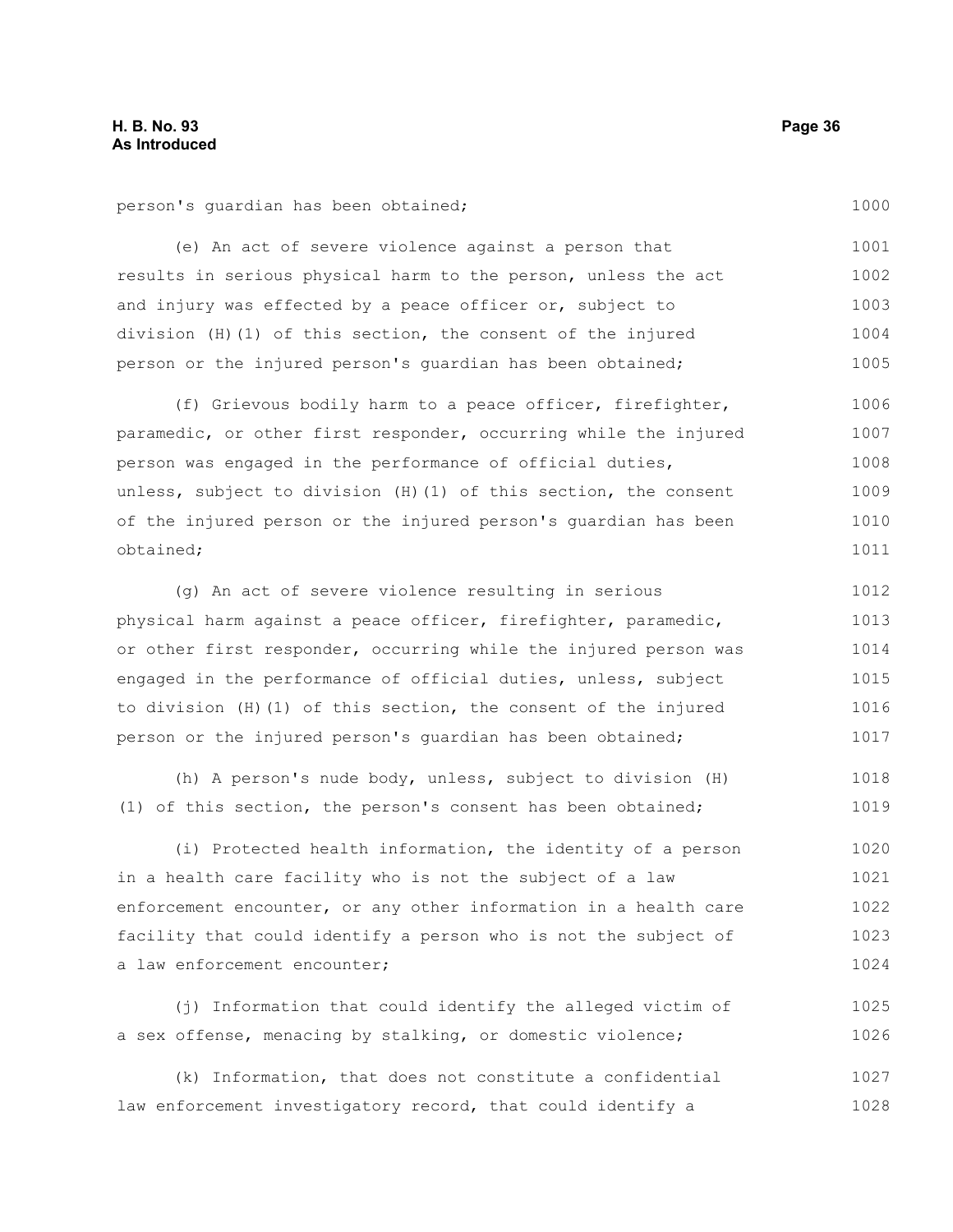person who provides sensitive or confidential information to a law enforcement agency when the disclosure of the person's identity or the information provided could reasonably be expected to threaten or endanger the safety or property of the person or another person; 1029 1030 1031 1032 1033

(l) Personal information of a person who is not arrested, cited, charged, or issued a written warning by a peace officer; 1034 1035

(m) Proprietary police contingency plans or tactics that are intended to prevent crime and maintain public order and safety; 1036 1037 1038

(n) A personal conversation unrelated to work between peace officers or between a peace officer and an employee of a law enforcement agency; 1039 1040 1041

(o) A conversation between a peace officer and a member of the public that does not concern law enforcement activities; 1042 1043

(p) The interior of a residence, unless the interior of a residence is the location of an adversarial encounter with, or a use of force by, a peace officer; 1044 1045 1046

(q) Any portion of the interior of a private business that is not open to the public, unless an adversarial encounter with, or a use of force by, a peace officer occurs in that location. 1047 1048 1049

As used in division (A)(17) of this section: 1050

"Grievous bodily harm" has the same meaning as in section 5924.120 of the Revised Code. 1051 1052

"Health care facility" has the same meaning as in section 1337.11 of the Revised Code. 1053 1054

"Protected health information" has the same meaning as in 1055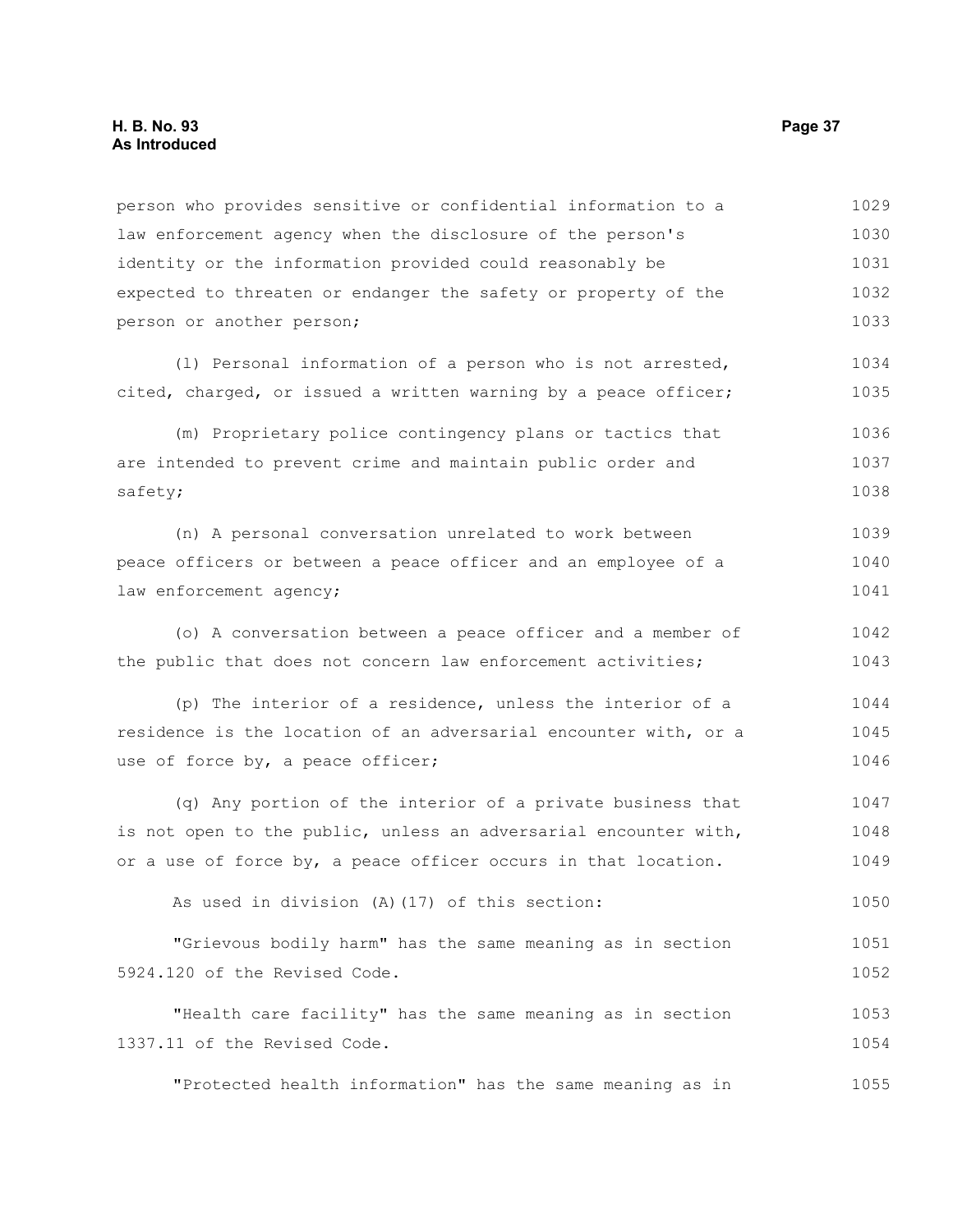45 C.F.R. 160.103. "Law enforcement agency" has the same meaning as in section 2925.61 of the Revised Code. "Personal information" means any government-issued identification number, date of birth, address, financial information, or criminal justice information from the law enforcement automated data system or similar databases. "Sex offense" has the same meaning as in section 2907.10 of the Revised Code. "Firefighter," "paramedic," and "first responder" have the same meanings as in section 4765.01 of the Revised Code. (18) "Insurer" and "insurance agent" have the same meanings as in section 3905.01 of the Revised Code. (B)(1) Upon request and subject to division (B)(8) of this section, all public records responsive to the request shall be promptly prepared and made available for inspection to any person at all reasonable times during regular business hours. Subject to division (B)(8) of this section, upon request by any person, a public office or person responsible for public records shall make copies of the requested public record available to the requester at cost and within a reasonable period of time. If a public record contains information that is exempt from the duty to permit public inspection or to copy the public record, the public office or the person responsible for the public record shall make available all of the information within the public record that is not exempt. When making that public record available for public inspection or copying that public record, 1056 1057 1058 1059 1060 1061 1062 1063 1064 1065 1066 1067 1068 1069 1070 1071 1072 1073 1074 1075 1076 1077 1078 1079 1080 1081 1082

the public office or the person responsible for the public record shall notify the requester of any redaction or make the 1083 1084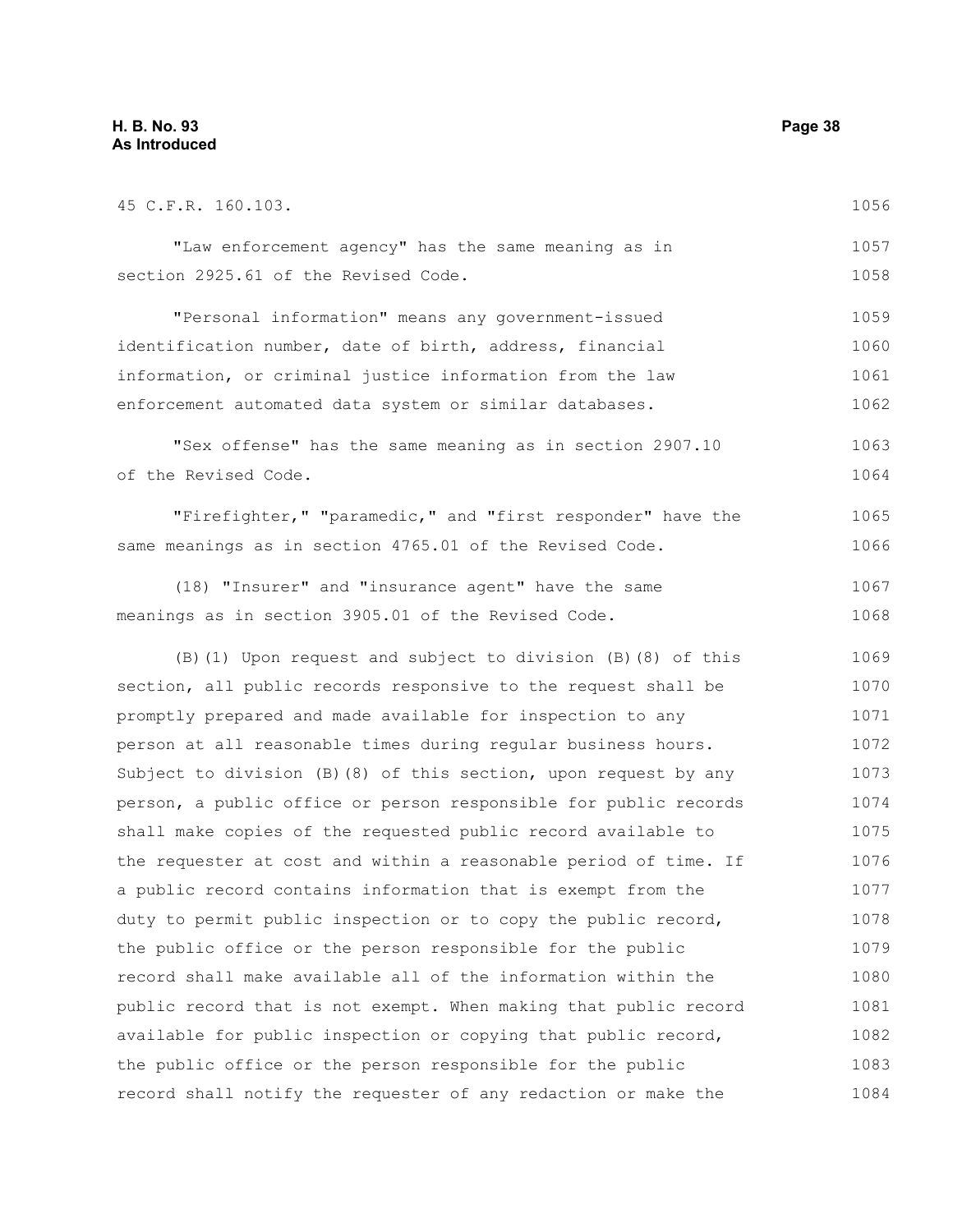redaction plainly visible. A redaction shall be deemed a denial of a request to inspect or copy the redacted information, except if federal or state law authorizes or requires a public office to make the redaction. 1085 1086 1087 1088

(2) To facilitate broader access to public records, a public office or the person responsible for public records shall organize and maintain public records in a manner that they can be made available for inspection or copying in accordance with division (B) of this section. A public office also shall have available a copy of its current records retention schedule at a location readily available to the public. If a requester makes an ambiguous or overly broad request or has difficulty in making a request for copies or inspection of public records under this section such that the public office or the person responsible for the requested public record cannot reasonably identify what public records are being requested, the public office or the person responsible for the requested public record may deny the request but shall provide the requester with an opportunity to revise the request by informing the requester of the manner in which records are maintained by the public office and accessed in the ordinary course of the public office's or person's duties. 1089 1090 1091 1092 1093 1094 1095 1096 1097 1098 1099 1100 1101 1102 1103 1104 1105 1106

(3) If a request is ultimately denied, in part or in whole, the public office or the person responsible for the requested public record shall provide the requester with an explanation, including legal authority, setting forth why the request was denied. If the initial request was provided in writing, the explanation also shall be provided to the requester in writing. The explanation shall not preclude the public office or the person responsible for the requested public record from relying upon additional reasons or legal authority in defending 1107 1108 1109 1110 1111 1112 1113 1114 1115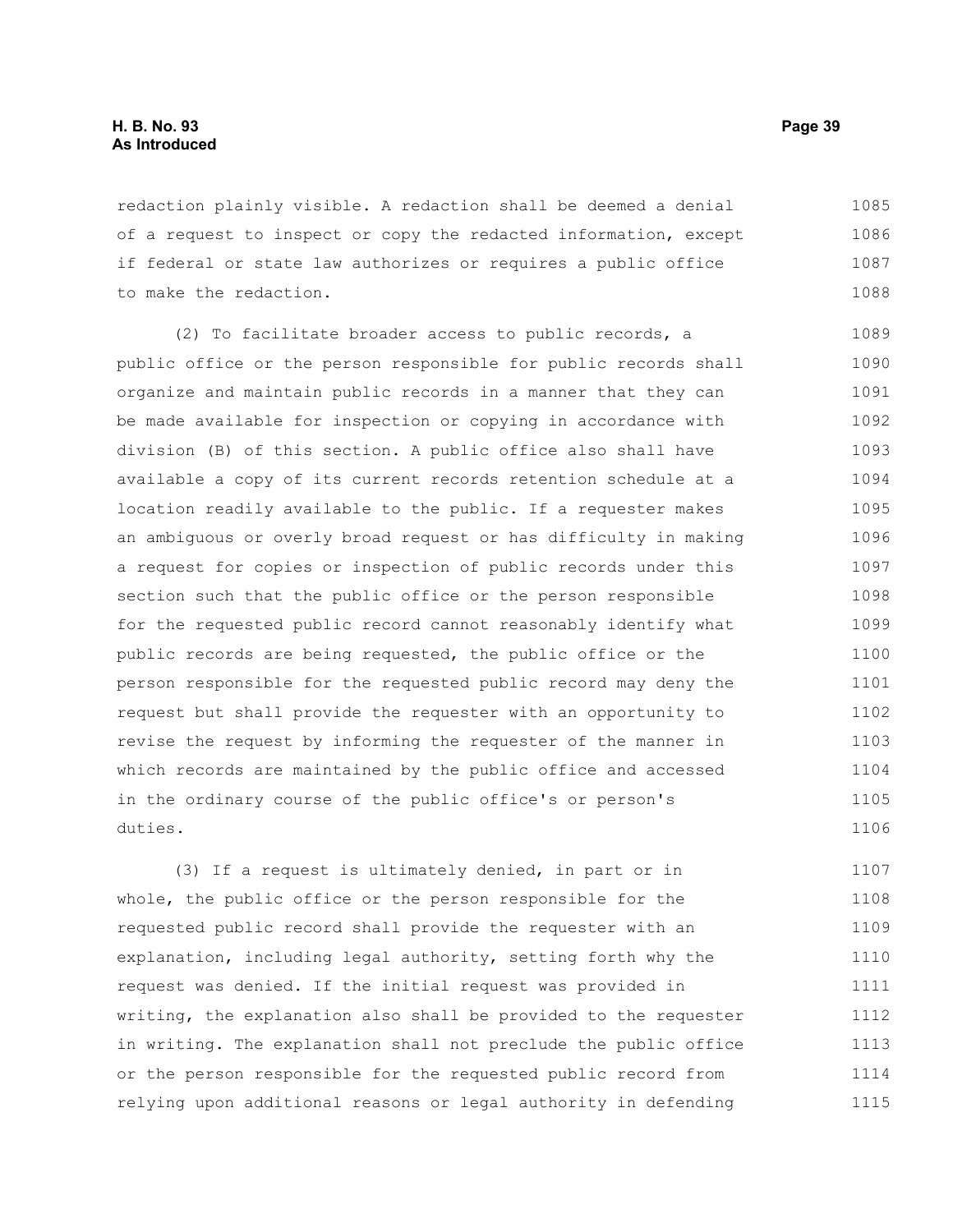1116

an action commenced under division (C) of this section.

(4) Unless specifically required or authorized by state or federal law or in accordance with division (B) of this section, no public office or person responsible for public records may limit or condition the availability of public records by requiring disclosure of the requester's identity or the intended use of the requested public record. Any requirement that the requester disclose the requester's identity or the intended use of the requested public record constitutes a denial of the request. 1117 1118 1119 1120 1121 1122 1123 1124 1125

(5) A public office or person responsible for public records may ask a requester to make the request in writing, may ask for the requester's identity, and may inquire about the intended use of the information requested, but may do so only after disclosing to the requester that a written request is not mandatory, that the requester may decline to reveal the requester's identity or the intended use, and when a written request or disclosure of the identity or intended use would benefit the requester by enhancing the ability of the public office or person responsible for public records to identify, locate, or deliver the public records sought by the requester. 1126 1127 1128 1129 1130 1131 1132 1133 1134 1135 1136

(6) If any person requests a copy of a public record in accordance with division (B) of this section, the public office or person responsible for the public record may require that person to pay in advance the cost involved in providing the copy of the public record in accordance with the choice made by the person requesting the copy under this division. The public office or the person responsible for the public record shall permit that person to choose to have the public record duplicated upon paper, upon the same medium upon which the 1137 1138 1139 1140 1141 1142 1143 1144 1145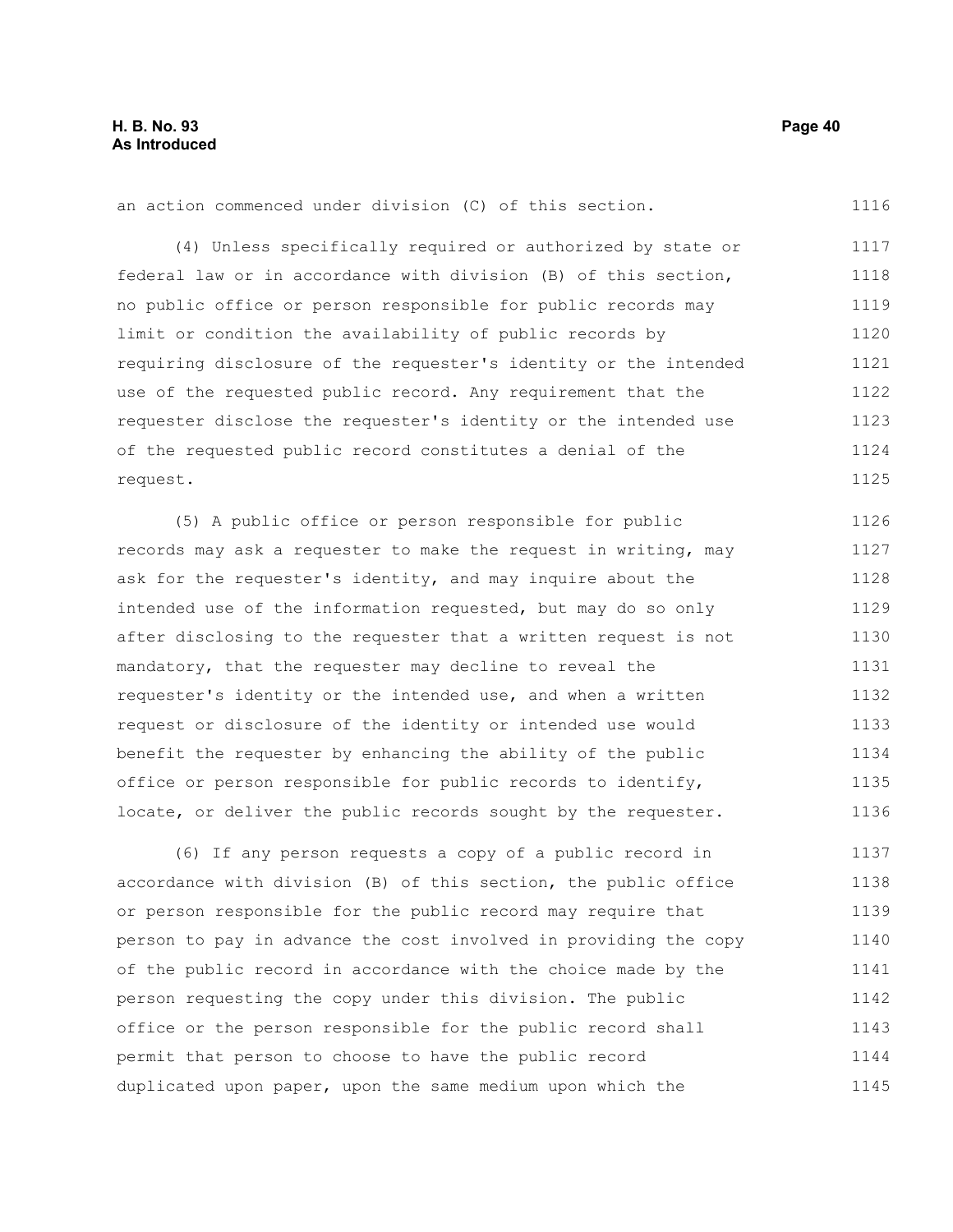public office or person responsible for the public record keeps it, or upon any other medium upon which the public office or person responsible for the public record determines that it reasonably can be duplicated as an integral part of the normal operations of the public office or person responsible for the public record. When the person requesting the copy makes a choice under this division, the public office or person responsible for the public record shall provide a copy of it in accordance with the choice made by that person. Nothing in this section requires a public office or person responsible for the public record to allow the person requesting a copy of the public record to make the copies of the public record. 1146 1147 1148 1149 1150 1151 1152 1153 1154 1155 1156 1157

(7)(a) Upon a request made in accordance with division (B) of this section and subject to division (B)(6) of this section, a public office or person responsible for public records shall transmit a copy of a public record to any person by United States mail or by any other means of delivery or transmission within a reasonable period of time after receiving the request for the copy. The public office or person responsible for the public record may require the person making the request to pay in advance the cost of postage if the copy is transmitted by United States mail or the cost of delivery if the copy is transmitted other than by United States mail, and to pay in advance the costs incurred for other supplies used in the mailing, delivery, or transmission. 1158 1159 1160 1161 1162 1163 1164 1165 1166 1167 1168 1169 1170

(b) Any public office may adopt a policy and procedures that it will follow in transmitting, within a reasonable period of time after receiving a request, copies of public records by United States mail or by any other means of delivery or transmission pursuant to division (B)(7) of this section. A public office that adopts a policy and procedures under division 1171 1172 1173 1174 1175 1176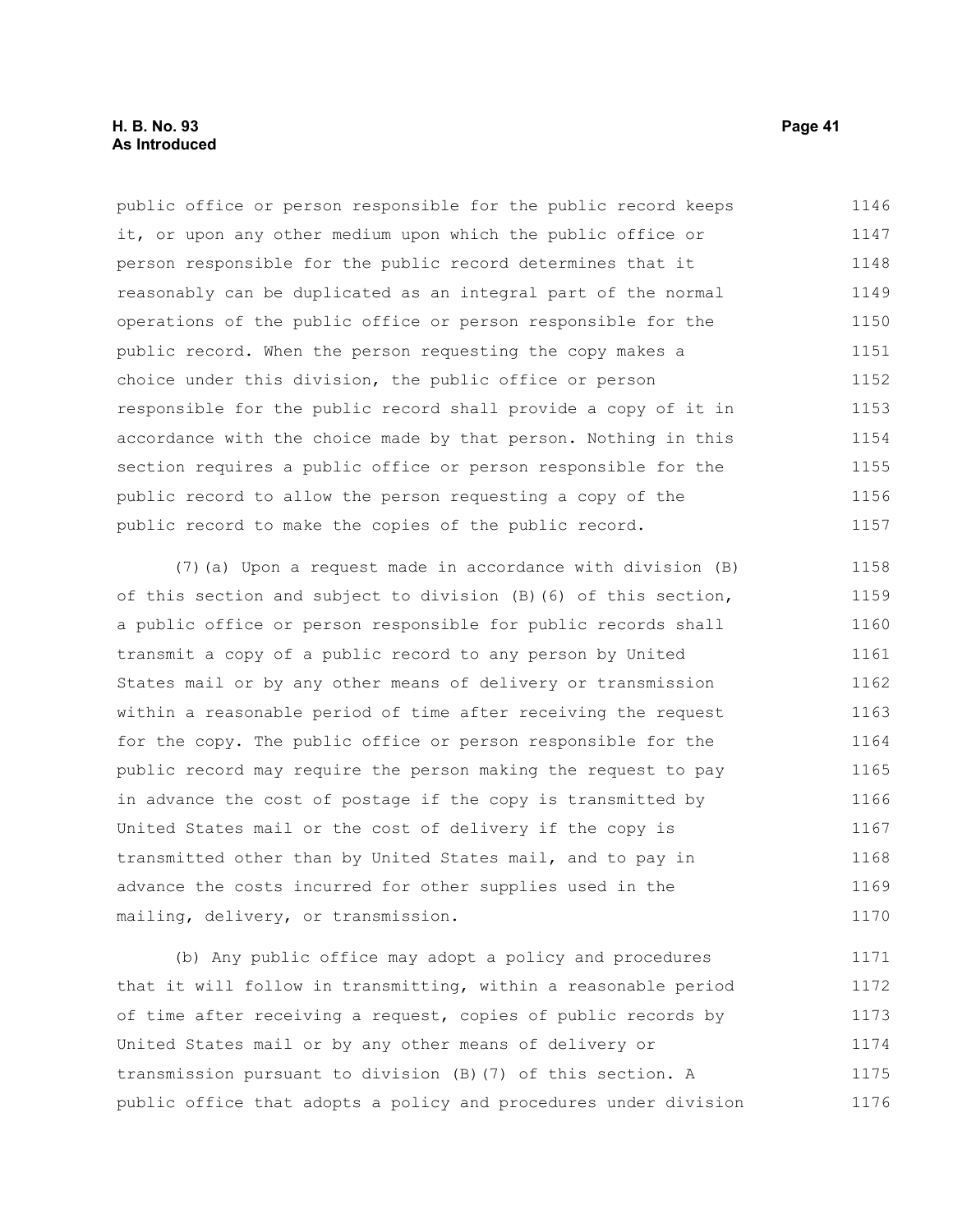(B)(7) of this section shall comply with them in performing its duties under that division. (c) In any policy and procedures adopted under division 1177 1178 1179

(B)(7) of this section:

(i) A public office may limit the number of records requested by a person that the office will physically deliver by United States mail or by another delivery service to ten per month, unless the person certifies to the office in writing that the person does not intend to use or forward the requested records, or the information contained in them, for commercial purposes; 1181 1182 1183 1184 1185 1186 1187

(ii) A public office that chooses to provide some or all of its public records on a web site that is fully accessible to and searchable by members of the public at all times, other than during acts of God outside the public office's control or maintenance, and that charges no fee to search, access, download, or otherwise receive records provided on the web site, may limit to ten per month the number of records requested by a person that the office will deliver in a digital format, unless the requested records are not provided on the web site and unless the person certifies to the office in writing that the person does not intend to use or forward the requested records, or the information contained in them, for commercial purposes. 1188 1189 1190 1191 1192 1193 1194 1195 1196 1197 1198 1199

(iii) For purposes of division (B)(7) of this section, "commercial" shall be narrowly construed and does not include reporting or gathering news, reporting or gathering information to assist citizen oversight or understanding of the operation or activities of government, or nonprofit educational research. 1200 1201 1202 1203 1204

(8) A public office or person responsible for public 1205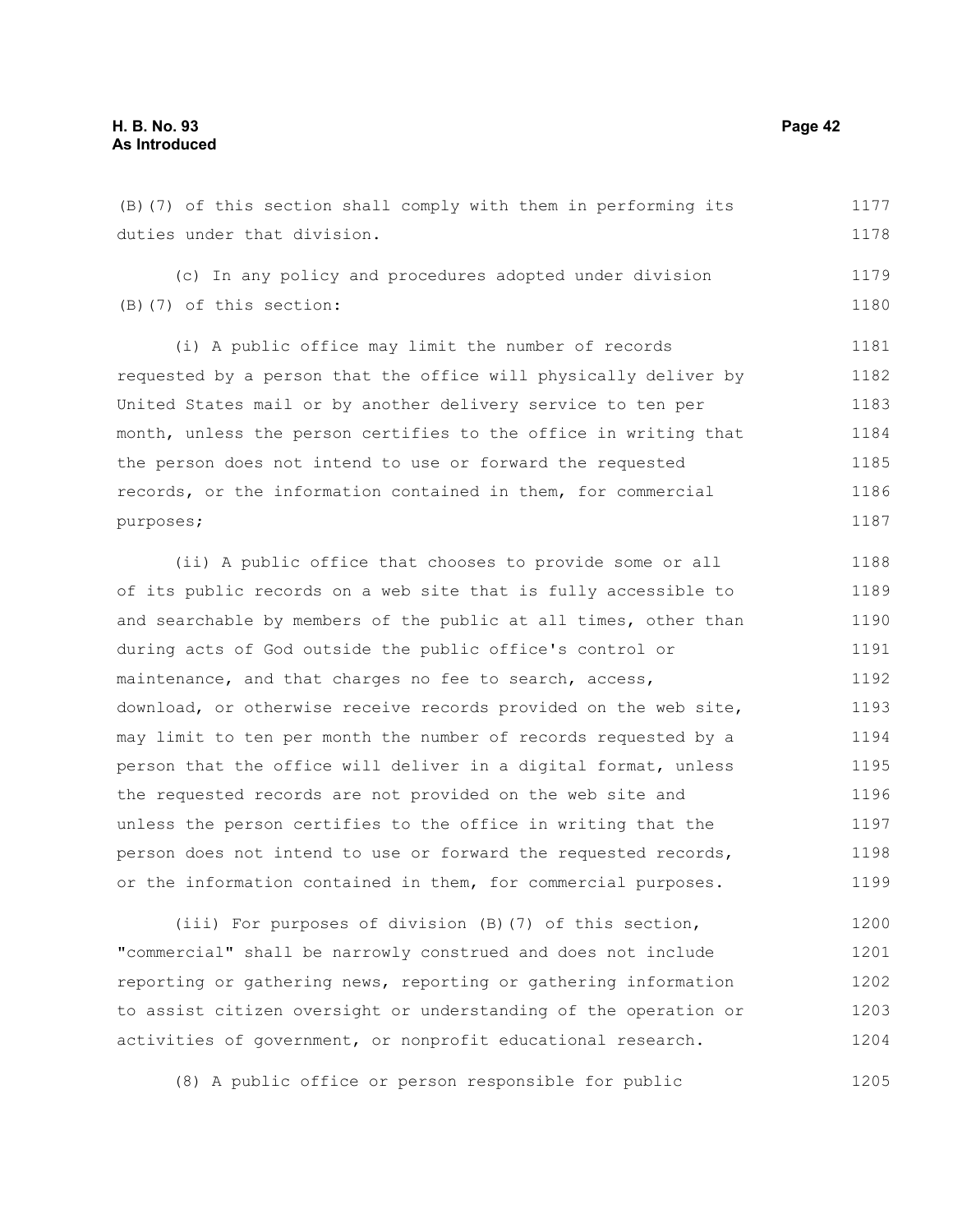#### **H. B. No. 93 Page 43 As Introduced**

records is not required to permit a person who is incarcerated pursuant to a criminal conviction or a juvenile adjudication to inspect or to obtain a copy of any public record concerning a criminal investigation or prosecution or concerning what would be a criminal investigation or prosecution if the subject of the investigation or prosecution were an adult, unless the request to inspect or to obtain a copy of the record is for the purpose of acquiring information that is subject to release as a public record under this section and the judge who imposed the sentence or made the adjudication with respect to the person, or the judge's successor in office, finds that the information sought in the public record is necessary to support what appears to be a justiciable claim of the person. 1206 1207 1208 1209 1210 1211 1212 1213 1214 1215 1216 1217 1218

(9)(a) Upon written request made and signed by a journalist, a public office, or person responsible for public records, having custody of the records of the agency employing a specified designated public service worker shall disclose to the journalist the address of the actual personal residence of the designated public service worker and, if the designated public service worker's spouse, former spouse, or child is employed by a public office, the name and address of the employer of the designated public service worker's spouse, former spouse, or child. The request shall include the journalist's name and title and the name and address of the journalist's employer and shall state that disclosure of the information sought would be in the public interest. 1219 1220 1221 1222 1223 1224 1225 1226 1227 1228 1229 1230 1231

(b) Division (B)(9)(a) of this section also applies to journalist requests for: 1232 1233

(i) Customer information maintained by a municipally owned or operated public utility, other than social security numbers 1234 1235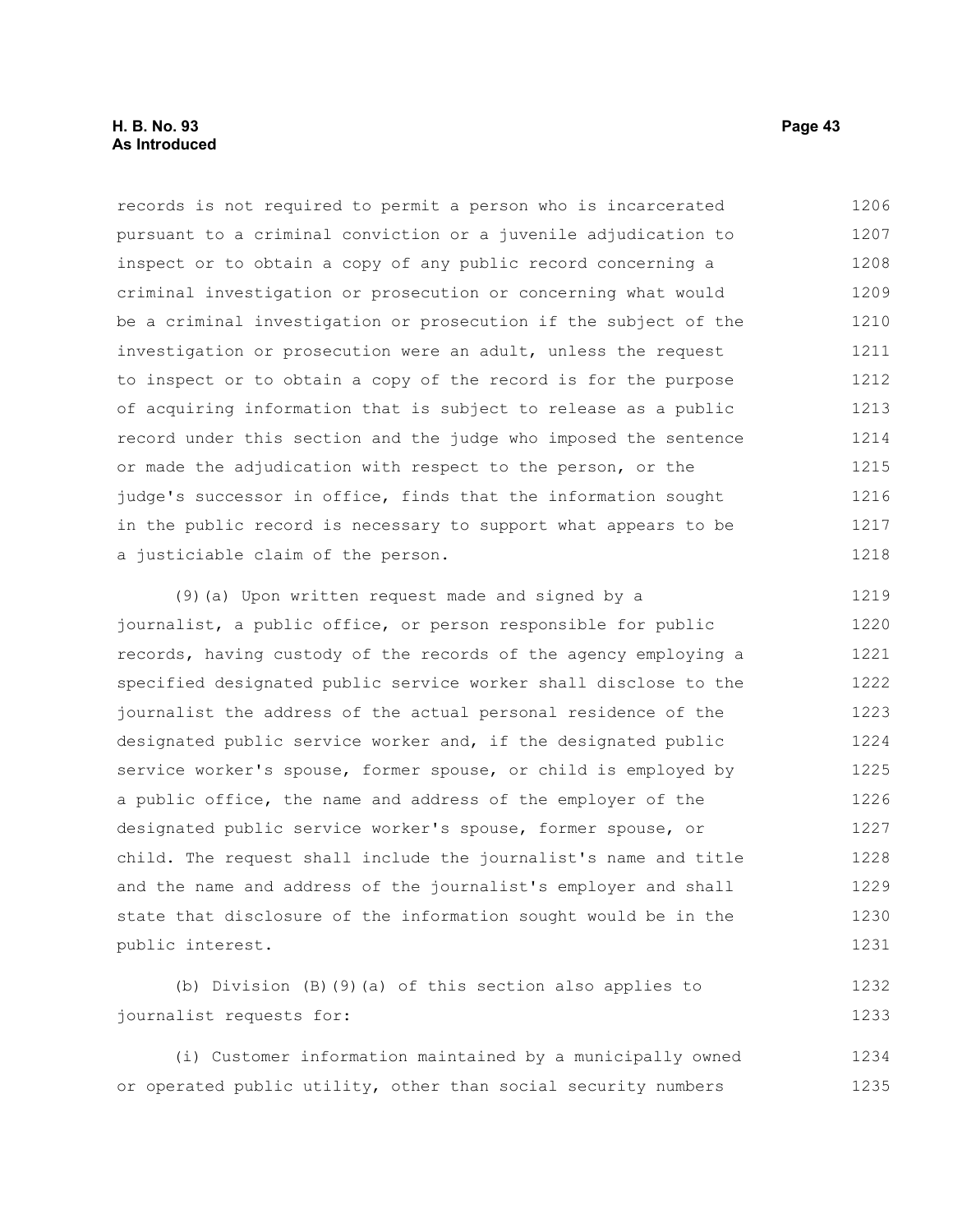not both:

payment methods, credit card numbers, and bank account information; (ii) Information about minors involved in a school vehicle accident as provided in division  $(A)$   $(1)$  (gg) of this section, other than personal information as defined in section 149.45 of the Revised Code. (c) As used in division (B)(9) of this section, "journalist" means a person engaged in, connected with, or employed by any news medium, including a newspaper, magazine, press association, news agency, or wire service, a radio or television station, or a similar medium, for the purpose of gathering, processing, transmitting, compiling, editing, or disseminating information for the general public. (10) Upon a request made by a victim, victim's attorney, or victim's representative, as that term is used in section 2930.02 of the Revised Code, a public office or person responsible for public records shall transmit a copy of a depiction of the victim as described in division (A)(1)(ii) of this section to the victim, victim's attorney, or victim's representative. (C)(1) If a person allegedly is aggrieved by the failure of a public office or the person responsible for public records to promptly prepare a public record and to make it available to the person for inspection in accordance with division (B) of this section or by any other failure of a public office or the person responsible for public records to comply with an obligation in accordance with division (B) of this section, the person allegedly aggrieved may do only one of the following, and 1237 1238 1239 1240 1241 1242 1243 1244 1245 1246 1247 1248 1249 1250 1251 1252 1253 1254 1255 1256 1257 1258 1259 1260 1261 1262 1263 1264

and any private financial information such as credit reports,

1236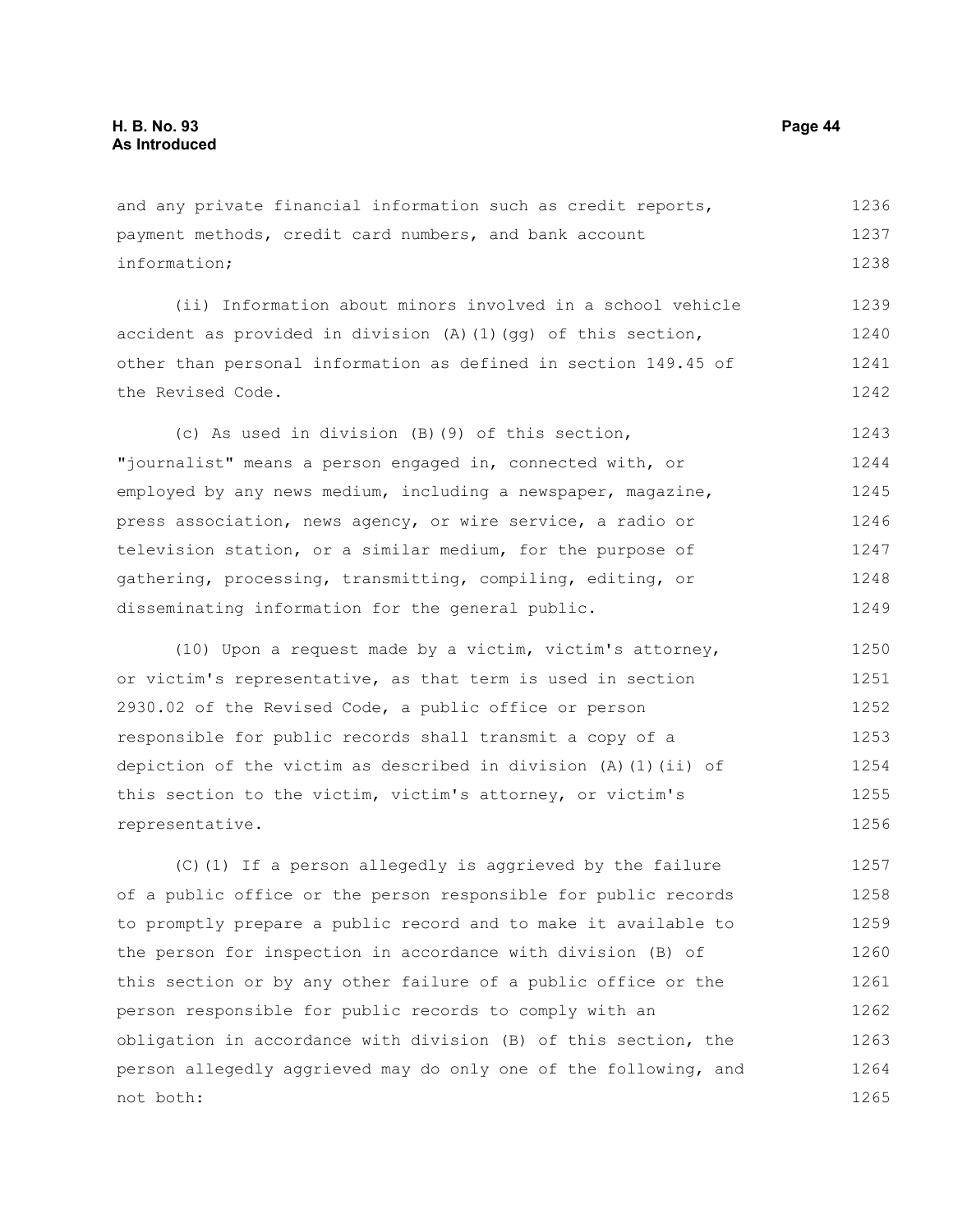(a) File a complaint with the clerk of the court of claims or the clerk of the court of common pleas under section 2743.75 of the Revised Code; 1266 1267 1268

(b) Commence a mandamus action to obtain a judgment that orders the public office or the person responsible for the public record to comply with division (B) of this section, that awards court costs and reasonable attorney's fees to the person that instituted the mandamus action, and, if applicable, that includes an order fixing statutory damages under division (C)(2) of this section. The mandamus action may be commenced in the court of common pleas of the county in which division (B) of this section allegedly was not complied with, in the supreme court pursuant to its original jurisdiction under Section 2 of Article IV, Ohio Constitution, or in the court of appeals for the appellate district in which division (B) of this section allegedly was not complied with pursuant to its original jurisdiction under Section 3 of Article IV, Ohio Constitution. 1269 1270 1271 1272 1273 1274 1275 1276 1277 1278 1279 1280 1281 1282

(2) If a requester transmits a written request by hand delivery, electronic submission, or certified mail to inspect or receive copies of any public record in a manner that fairly describes the public record or class of public records to the public office or person responsible for the requested public records, except as otherwise provided in this section, the requester shall be entitled to recover the amount of statutory damages set forth in this division if a court determines that the public office or the person responsible for public records failed to comply with an obligation in accordance with division (B) of this section. 1283 1284 1285 1286 1287 1288 1289 1290 1291 1292 1293

The amount of statutory damages shall be fixed at one hundred dollars for each business day during which the public 1294 1295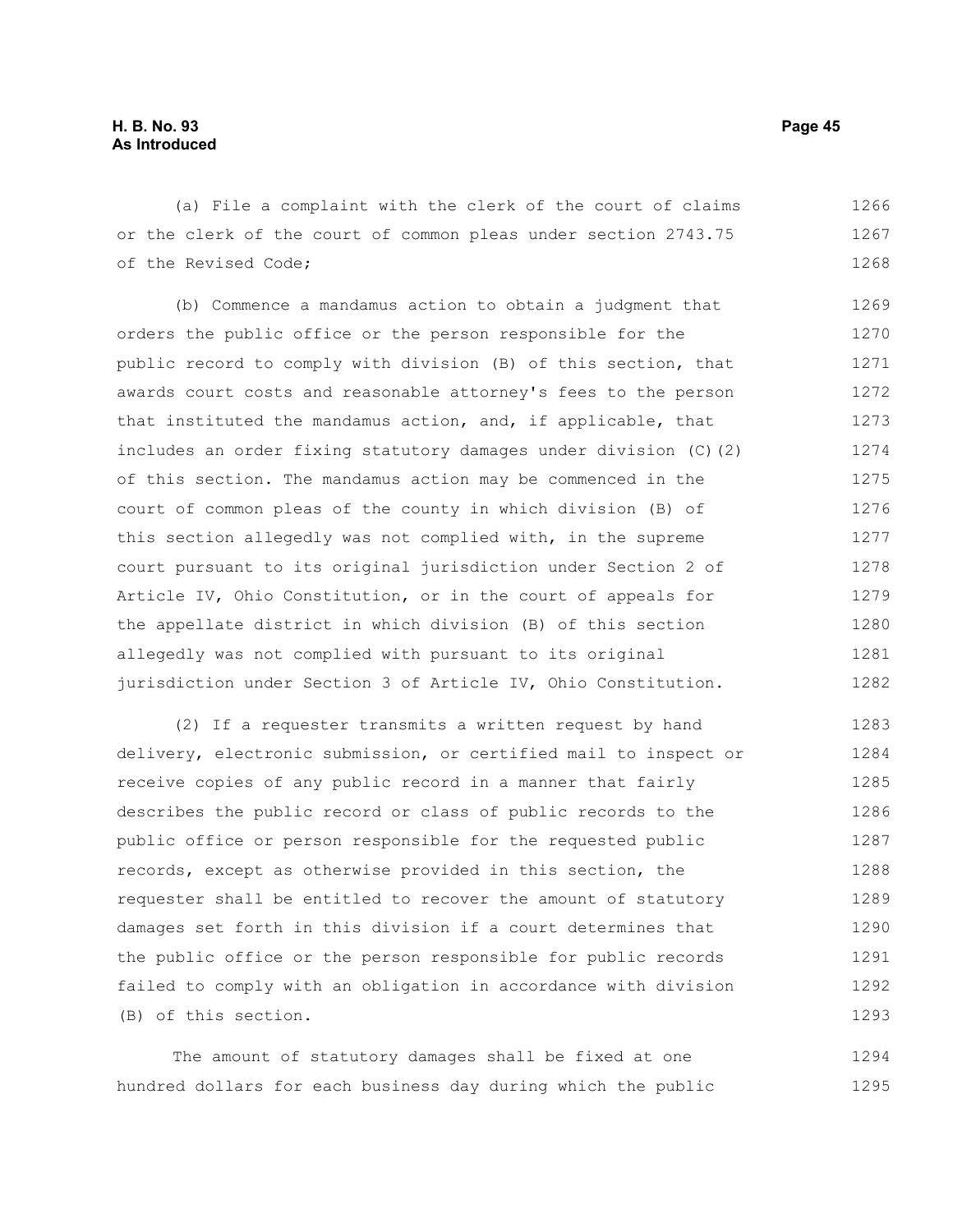office or person responsible for the requested public records failed to comply with an obligation in accordance with division (B) of this section, beginning with the day on which the requester files a mandamus action to recover statutory damages, up to a maximum of one thousand dollars. The award of statutory damages shall not be construed as a penalty, but as compensation for injury arising from lost use of the requested information. The existence of this injury shall be conclusively presumed. The award of statutory damages shall be in addition to all other remedies authorized by this section. 1296 1297 1298 1299 1300 1301 1302 1303 1304 1305

The court may reduce an award of statutory damages or not award statutory damages if the court determines both of the following: 1306 1307 1308

(a) That, based on the ordinary application of statutory law and case law as it existed at the time of the conduct or threatened conduct of the public office or person responsible for the requested public records that allegedly constitutes a failure to comply with an obligation in accordance with division (B) of this section and that was the basis of the mandamus action, a well-informed public office or person responsible for the requested public records reasonably would believe that the conduct or threatened conduct of the public office or person responsible for the requested public records did not constitute a failure to comply with an obligation in accordance with division (B) of this section; 1309 1310 1311 1312 1313 1314 1315 1316 1317 1318 1319 1320

(b) That a well-informed public office or person responsible for the requested public records reasonably would believe that the conduct or threatened conduct of the public office or person responsible for the requested public records would serve the public policy that underlies the authority that 1321 1322 1323 1324 1325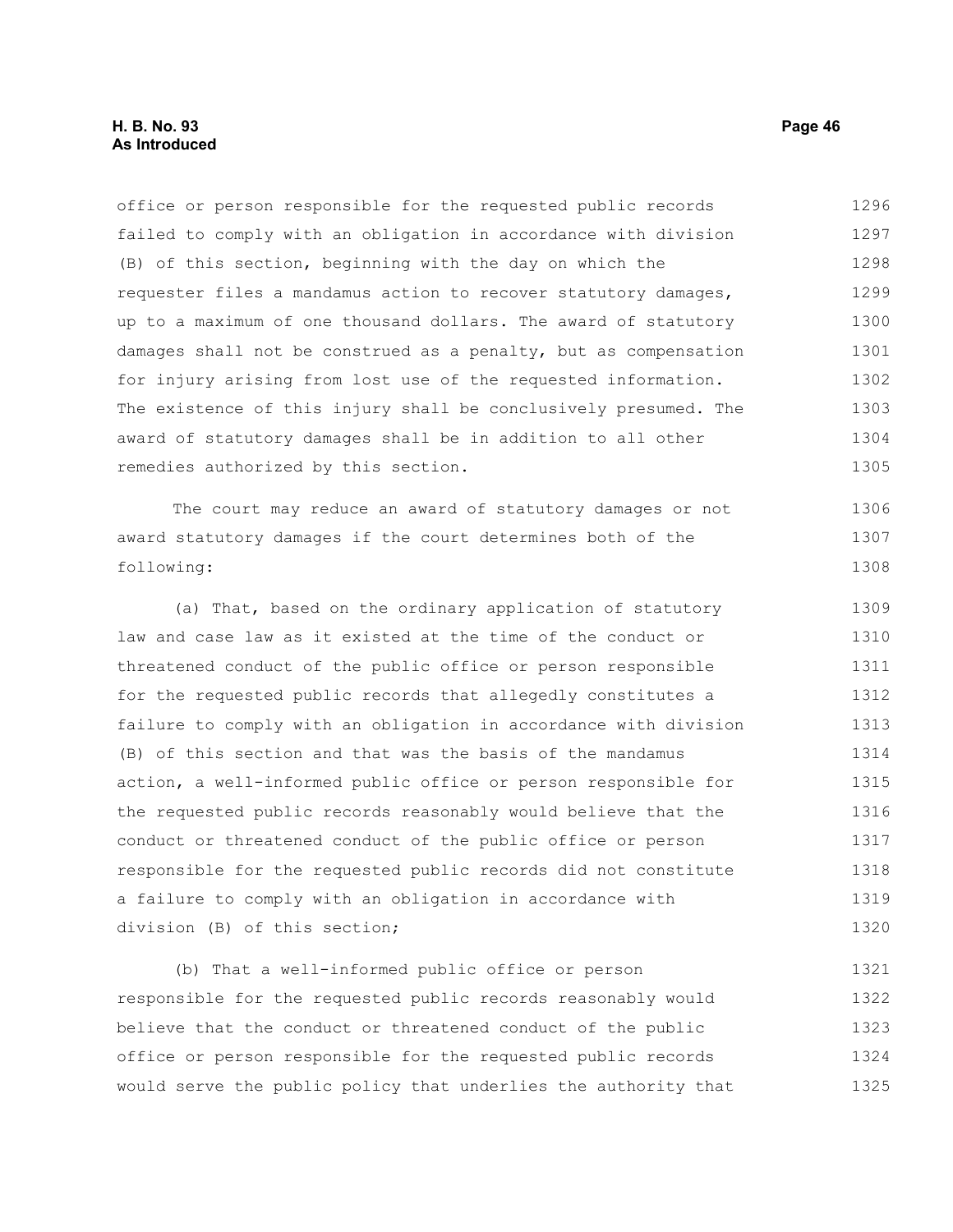is asserted as permitting that conduct or threatened conduct. (3) In a mandamus action filed under division (C)(1) of this section, the following apply: (a)(i) If the court orders the public office or the person responsible for the public record to comply with division (B) of this section, the court shall determine and award to the relator all court costs, which shall be construed as remedial and not punitive. (ii) If the court makes a determination described in division (C)(3)(b)(iii) of this section, the court shall determine and award to the relator all court costs, which shall be construed as remedial and not punitive. (b) If the court renders a judgment that orders the public office or the person responsible for the public record to comply with division (B) of this section or if the court determines any of the following, the court may award reasonable attorney's fees to the relator, subject to division (C)(4) of this section: (i) The public office or the person responsible for the public records failed to respond affirmatively or negatively to the public records request in accordance with the time allowed under division (B) of this section. (ii) The public office or the person responsible for the public records promised to permit the relator to inspect or receive copies of the public records requested within a specified period of time but failed to fulfill that promise 1326 1327 1328 1329 1330 1331 1332 1333 1334 1335 1336 1337 1338 1339 1340 1341 1342 1343 1344 1345 1346 1347 1348 1349

(iii) The public office or the person responsible for the public records acted in bad faith when the office or person voluntarily made the public records available to the relator for 1352 1353 1354

within that specified period of time.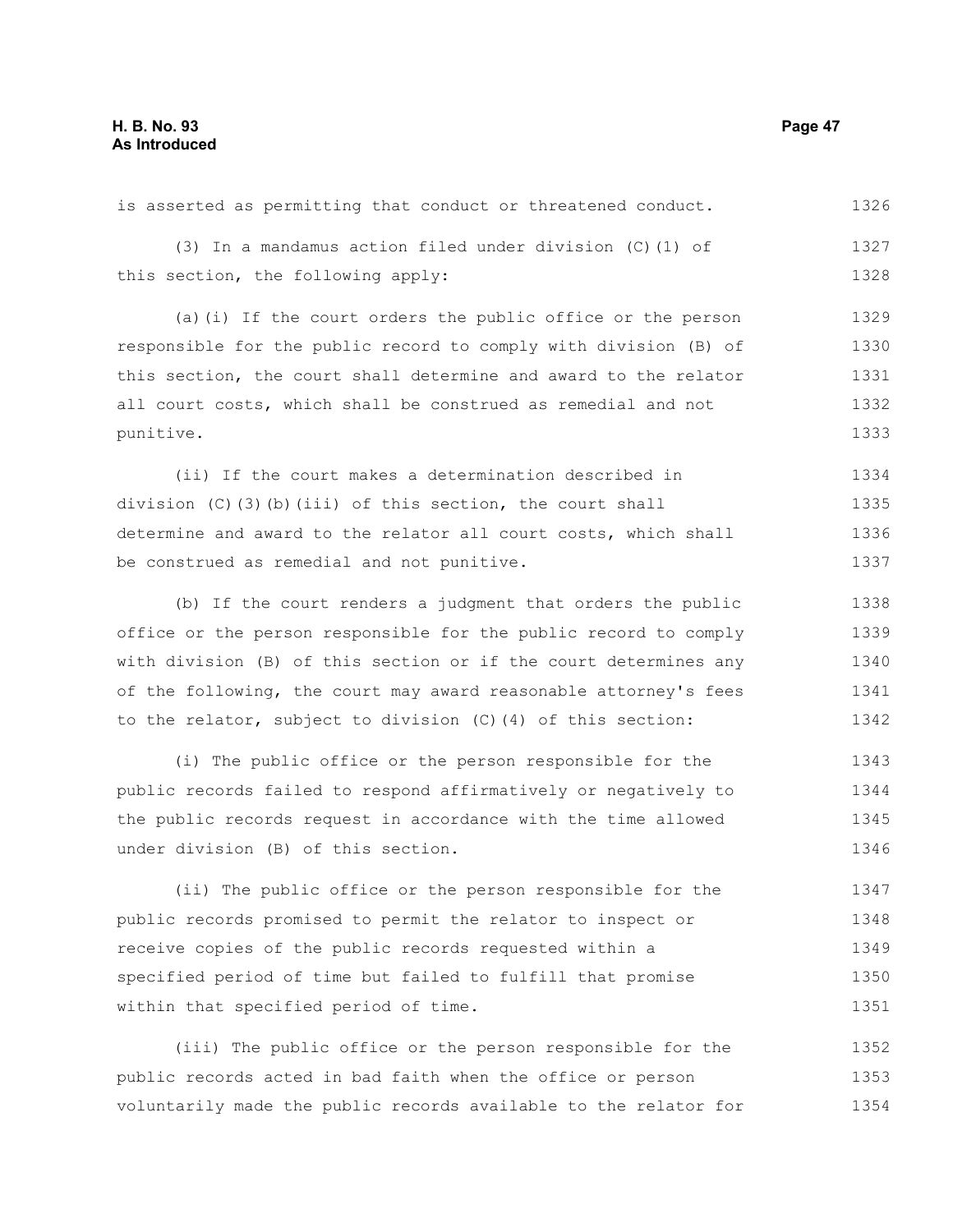the first time after the relator commenced the mandamus action, but before the court issued any order concluding whether or not the public office or person was required to comply with division (B) of this section. No discovery may be conducted on the issue of the alleged bad faith of the public office or person responsible for the public records. This division shall not be construed as creating a presumption that the public office or the person responsible for the public records acted in bad faith when the office or person voluntarily made the public records available to the relator for the first time after the relator commenced the mandamus action, but before the court issued any order described in this division. 1355 1356 1357 1358 1359 1360 1361 1362 1363 1364 1365 1366

(c) The court shall not award attorney's fees to the relator if the court determines both of the following: 1367 1368

(i) That, based on the ordinary application of statutory law and case law as it existed at the time of the conduct or threatened conduct of the public office or person responsible for the requested public records that allegedly constitutes a failure to comply with an obligation in accordance with division (B) of this section and that was the basis of the mandamus action, a well-informed public office or person responsible for the requested public records reasonably would believe that the conduct or threatened conduct of the public office or person responsible for the requested public records did not constitute a failure to comply with an obligation in accordance with division (B) of this section; 1369 1370 1371 1372 1373 1374 1375 1376 1377 1378 1379 1380

(ii) That a well-informed public office or person responsible for the requested public records reasonably would believe that the conduct or threatened conduct of the public office or person responsible for the requested public records 1381 1382 1383 1384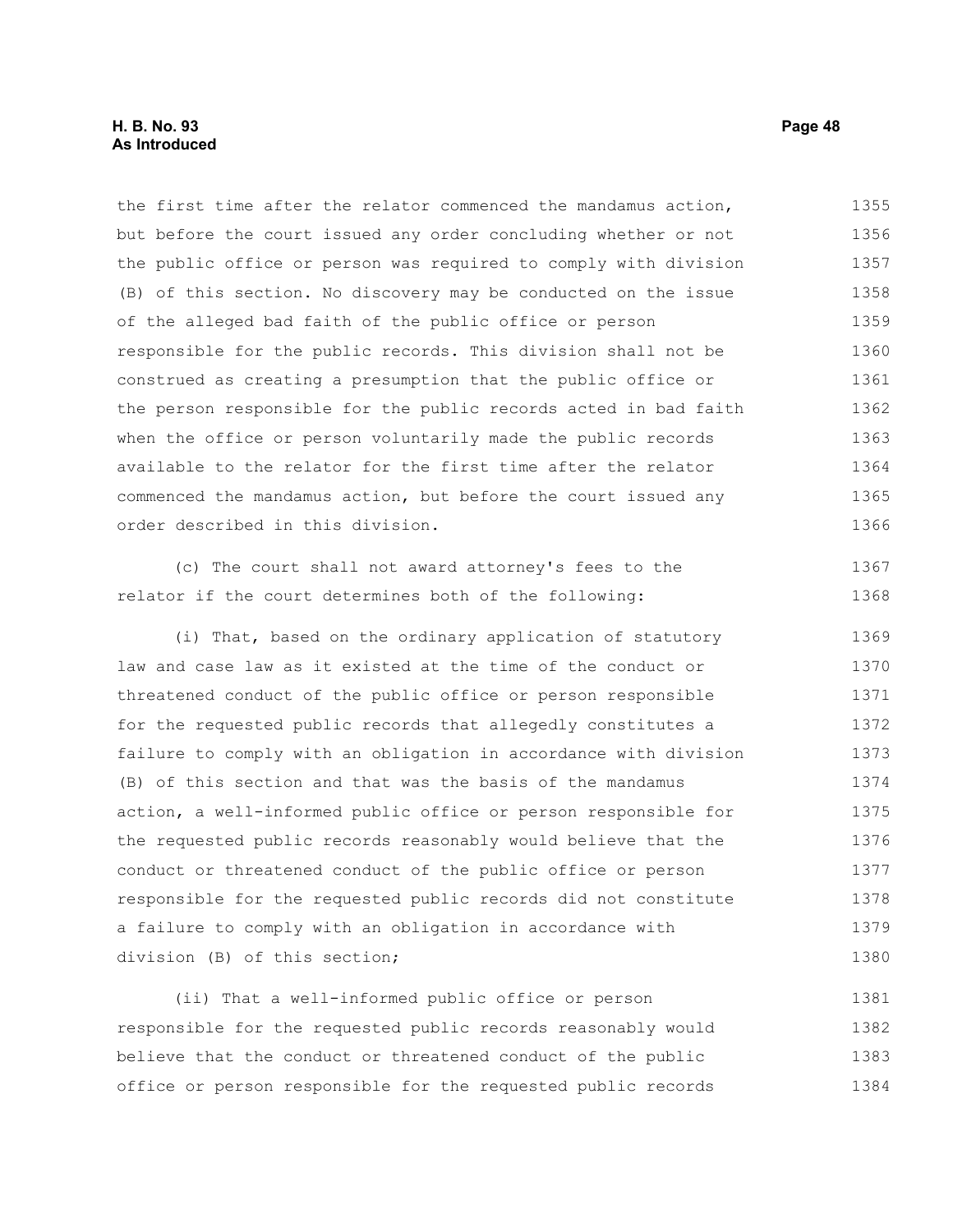would serve the public policy that underlies the authority that is asserted as permitting that conduct or threatened conduct. 1385 1386

(4) All of the following apply to any award of reasonable attorney's fees awarded under division (C)(3)(b) of this section: 1387 1388 1389

(a) The fees shall be construed as remedial and not punitive. 1390 1391

(b) The fees awarded shall not exceed the total of the reasonable attorney's fees incurred before the public record was made available to the relator and the fees described in division (C)(4)(c) of this section. 1392 1393 1394 1395

(c) Reasonable attorney's fees shall include reasonable fees incurred to produce proof of the reasonableness and amount of the fees and to otherwise litigate entitlement to the fees. 1396 1397 1398

(d) The court may reduce the amount of fees awarded if the court determines that, given the factual circumstances involved with the specific public records request, an alternative means should have been pursued to more effectively and efficiently resolve the dispute that was subject to the mandamus action filed under division (C)(1) of this section. 1399 1400 1401 1402 1403 1404

(5) If the court does not issue a writ of mandamus under division (C) of this section and the court determines at that time that the bringing of the mandamus action was frivolous conduct as defined in division (A) of section 2323.51 of the Revised Code, the court may award to the public office all court costs, expenses, and reasonable attorney's fees, as determined by the court. 1405 1406 1407 1408 1409 1410 1411

(D) Chapter 1347. of the Revised Code does not limit the provisions of this section. 1412 1413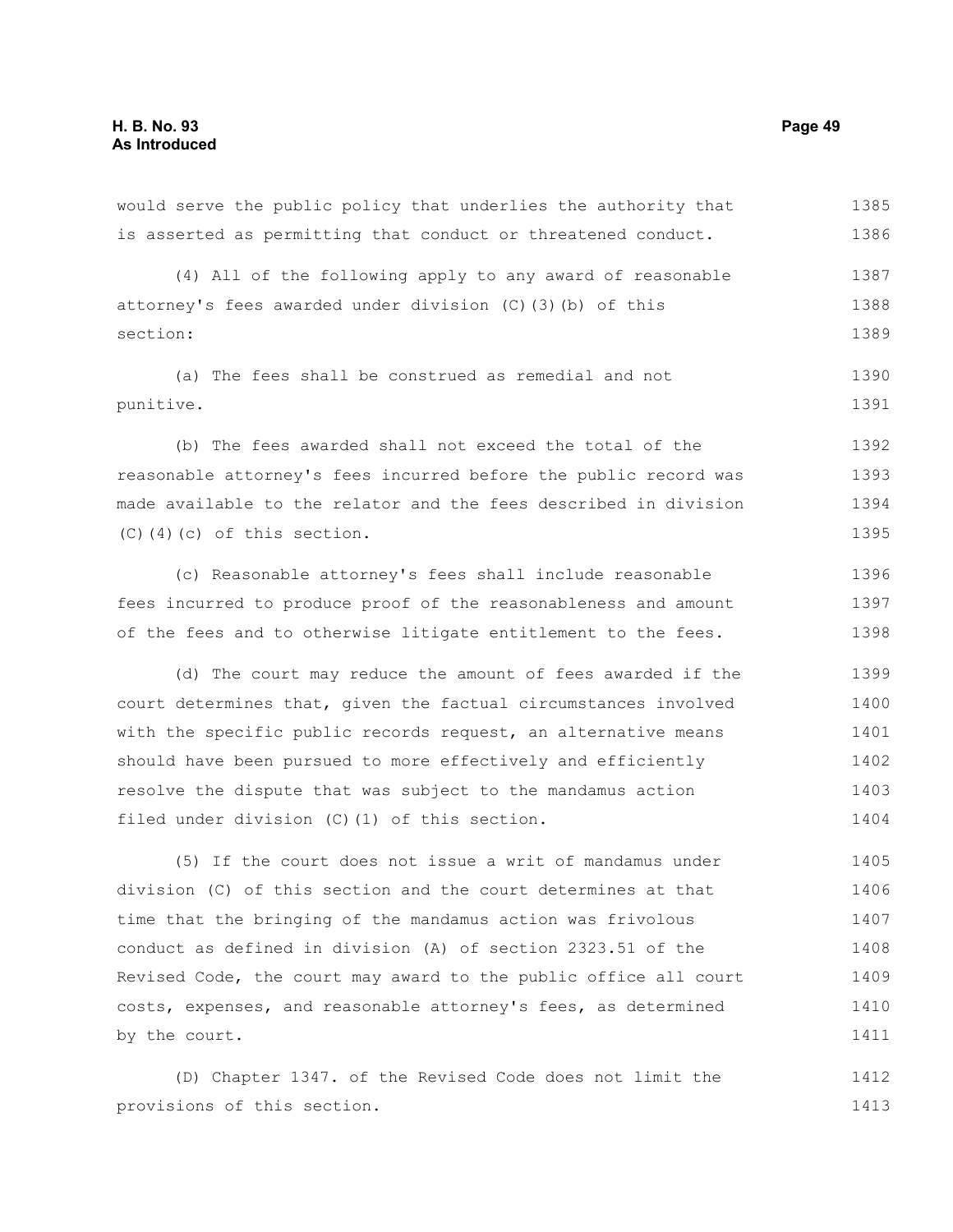#### **H. B. No. 93 Page 50 As Introduced**

(E)(1) To ensure that all employees of public offices are appropriately educated about a public office's obligations under division (B) of this section, all elected officials or their appropriate designees shall attend training approved by the attorney general as provided in section 109.43 of the Revised Code. A future official may satisfy the requirements of this division by attending the training before taking office, provided that the future official may not send a designee in the future official's place. 1414 1415 1416 1417 1418 1419 1420 1421 1422

(2) All public offices shall adopt a public records policy in compliance with this section for responding to public records requests. In adopting a public records policy under this division, a public office may obtain guidance from the model public records policy developed and provided to the public office by the attorney general under section 109.43 of the Revised Code. Except as otherwise provided in this section, the policy may not limit the number of public records that the public office will make available to a single person, may not limit the number of public records that it will make available during a fixed period of time, and may not establish a fixed period of time before it will respond to a request for inspection or copying of public records, unless that period is less than eight hours. 1423 1424 1425 1426 1427 1428 1429 1430 1431 1432 1433 1434 1435 1436

The public office shall distribute the public records policy adopted by the public office under this division to the employee of the public office who is the records custodian or records manager or otherwise has custody of the records of that office. The public office shall require that employee to acknowledge receipt of the copy of the public records policy. The public office shall create a poster that describes its public records policy and shall post the poster in a conspicuous 1437 1438 1439 1440 1441 1442 1443 1444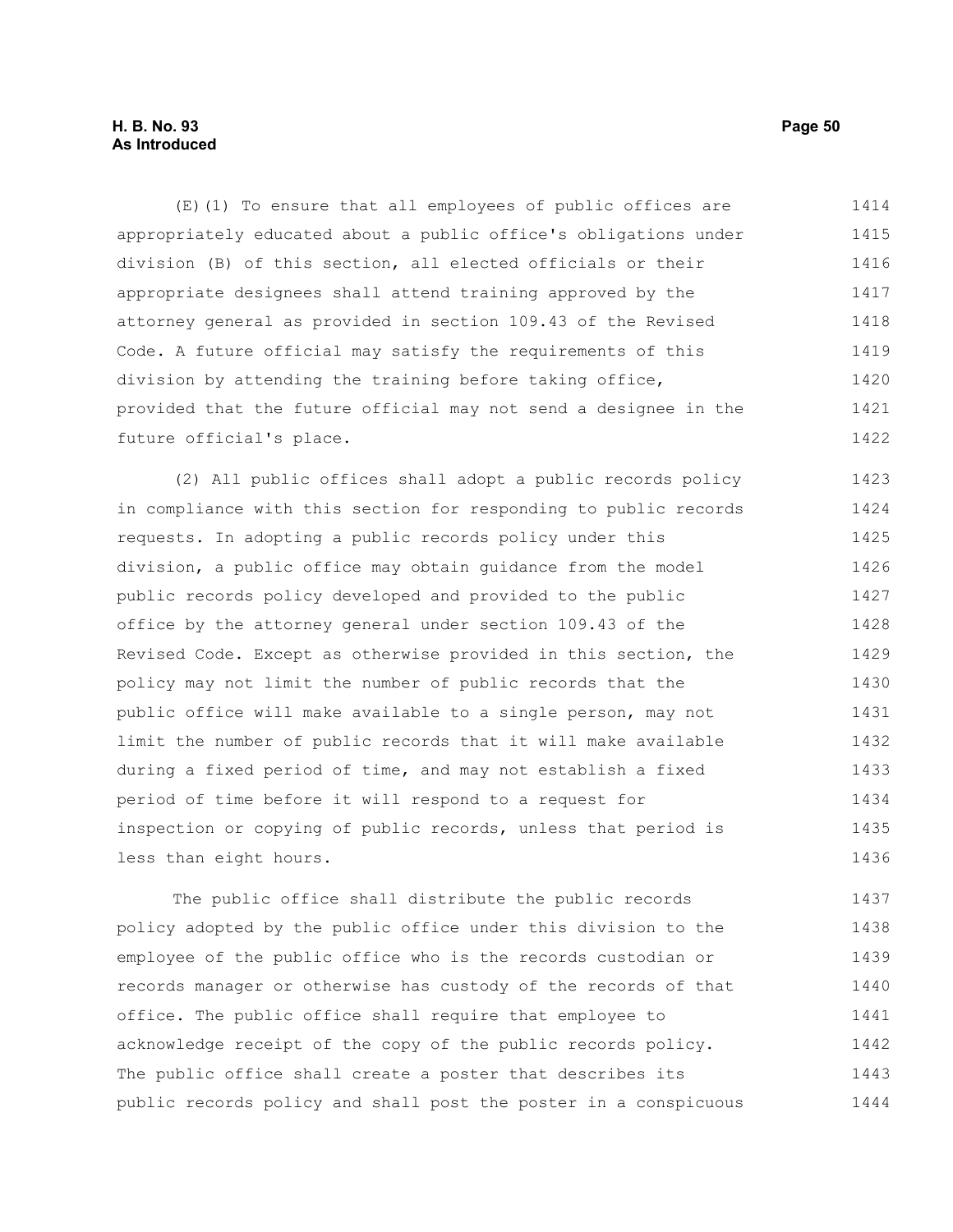#### **H. B. No. 93 Page 51 As Introduced**

place in the public office and in all locations where the public office has branch offices. The public office may post its public records policy on the internet web site of the public office if the public office maintains an internet web site. A public office that has established a manual or handbook of its general policies and procedures for all employees of the public office shall include the public records policy of the public office in the manual or handbook. 1445 1446 1447 1448 1449 1450 1451 1452

(F)(1) The bureau of motor vehicles may adopt rules pursuant to Chapter 119. of the Revised Code to reasonably limit the number of bulk commercial special extraction requests made by a person for the same records or for updated records during a calendar year. The rules may include provisions for charges to be made for bulk commercial special extraction requests for the actual cost of the bureau, plus special extraction costs, plus ten per cent. The bureau may charge for expenses for redacting information, the release of which is prohibited by law. 1453 1454 1455 1456 1457 1458 1459 1460 1461

(2) As used in division (F)(1) of this section:

(a) "Actual cost" means the cost of depleted supplies, records storage media costs, actual mailing and alternative delivery costs, or other transmitting costs, and any direct equipment operating and maintenance costs, including actual costs paid to private contractors for copying services. 1463 1464 1465 1466 1467

(b) "Bulk commercial special extraction request" means a request for copies of a record for information in a format other than the format already available, or information that cannot be extracted without examination of all items in a records series, class of records, or database by a person who intends to use or forward the copies for surveys, marketing, solicitation, or resale for commercial purposes. "Bulk commercial special 1468 1469 1470 1471 1472 1473 1474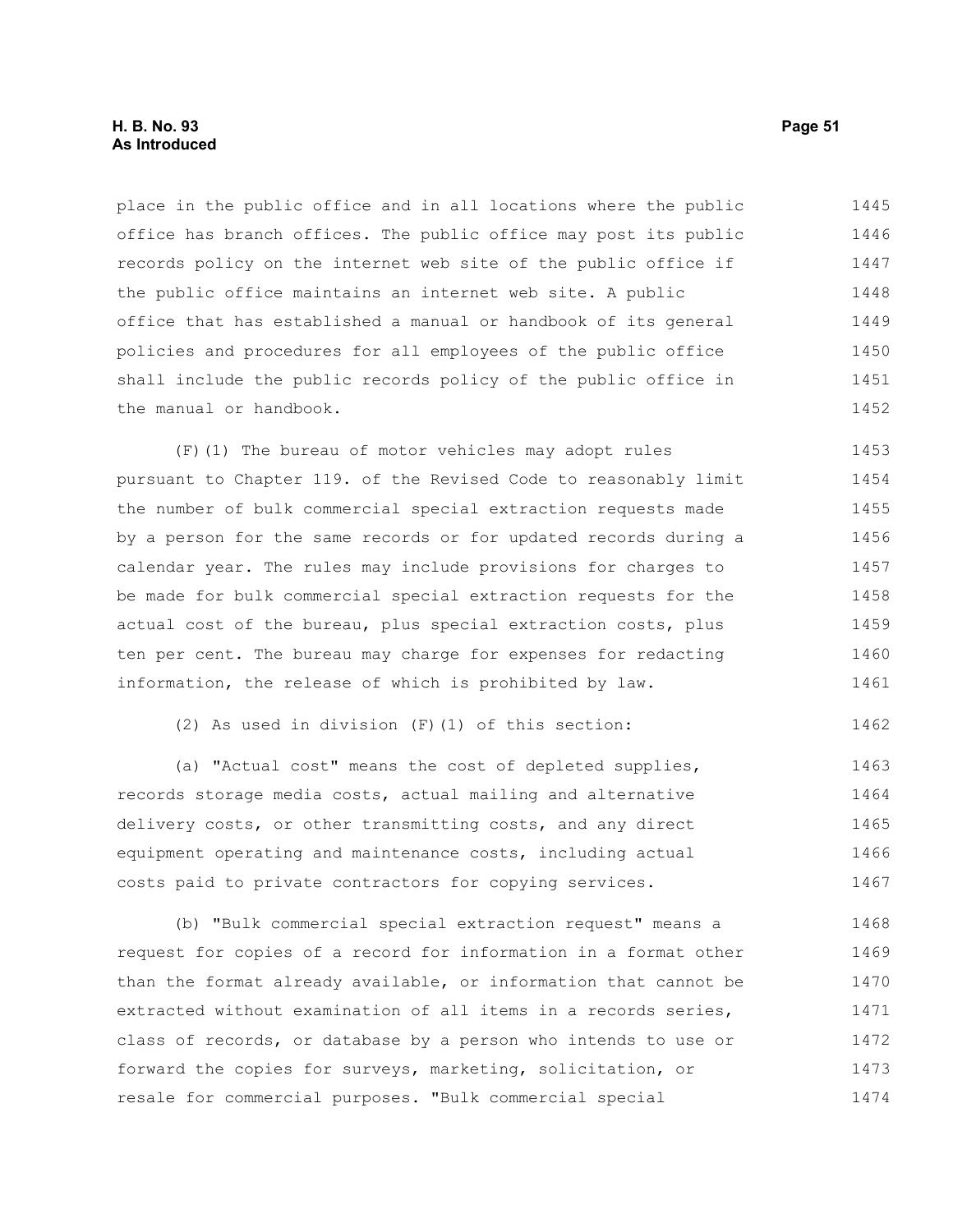#### **H. B. No. 93 Page 52 As Introduced**

extraction request" does not include a request by a person who gives assurance to the bureau that the person making the request does not intend to use or forward the requested copies for surveys, marketing, solicitation, or resale for commercial purposes. 1475 1476 1477 1478 1479

(c) "Commercial" means profit-seeking production, buying, or selling of any good, service, or other product. 1480 1481

(d) "Special extraction costs" means the cost of the time spent by the lowest paid employee competent to perform the task, the actual amount paid to outside private contractors employed by the bureau, or the actual cost incurred to create computer programs to make the special extraction. "Special extraction costs" include any charges paid to a public agency for computer or records services. 1482 1483 1484 1485 1486 1487 1488

(3) For purposes of divisions (F)(1) and (2) of this section, "surveys, marketing, solicitation, or resale for commercial purposes" shall be narrowly construed and does not include reporting or gathering news, reporting or gathering information to assist citizen oversight or understanding of the operation or activities of government, or nonprofit educational research. 1489 1490 1491 1492 1493 1494 1495

(G) A request by a defendant, counsel of a defendant, or any agent of a defendant in a criminal action that public records related to that action be made available under this section shall be considered a demand for discovery pursuant to the Criminal Rules, except to the extent that the Criminal Rules plainly indicate a contrary intent. The defendant, counsel of the defendant, or agent of the defendant making a request under this division shall serve a copy of the request on the prosecuting attorney, director of law, or other chief legal 1496 1497 1498 1499 1500 1501 1502 1503 1504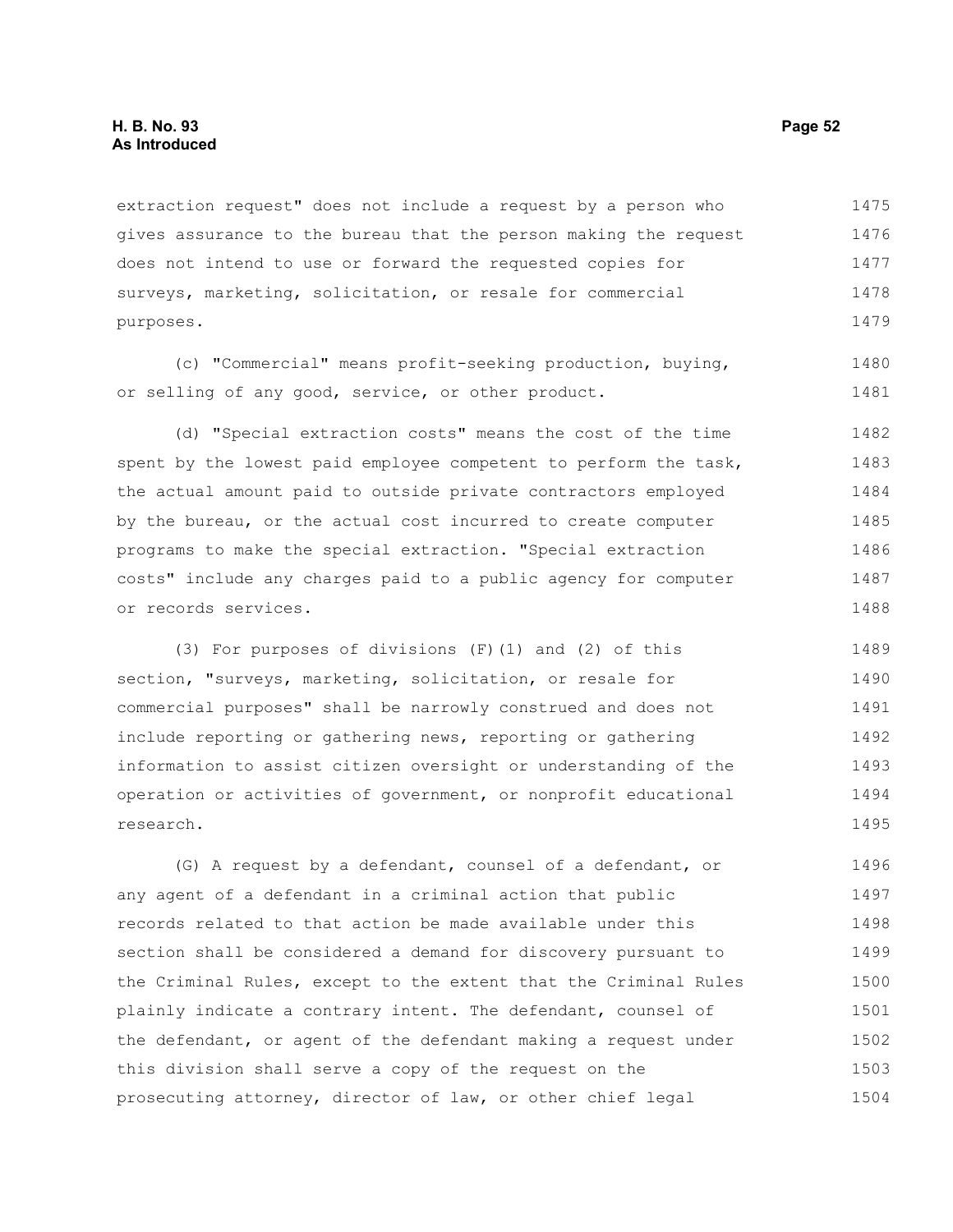(H)(1) Any portion of a body-worn camera or dashboard camera recording described in divisions (A)(17)(b) to (h) of this section may be released by consent of the subject of the recording or a representative of that person, as specified in those divisions, only if either of the following applies: 1506 1507 1508 1509 1510

(a) The recording will not be used in connection with any probable or pending criminal proceedings;

(b) The recording has been used in connection with a criminal proceeding that was dismissed or for which a judgment has been entered pursuant to Rule 32 of the Rules of Criminal Procedure, and will not be used again in connection with any probable or pending criminal proceedings. 1513 1514 1515 1516 1517

(2) If a public office denies a request to release a restricted portion of a body-worn camera or dashboard camera recording, as defined in division  $(A)$  (17) of this section, any person may file a mandamus action pursuant to this section or a complaint with the clerk of the court of claims pursuant to section 2743.75 of the Revised Code, requesting the court to order the release of all or portions of the recording. If the court considering the request determines that the filing articulates by clear and convincing evidence that the public interest in the recording substantially outweighs privacy interests and other interests asserted to deny release, the court shall order the public office to release the recording. 1518 1519 1520 1521 1522 1523 1524 1525 1526 1527 1528 1529

Sec. 315.25. (A) The county engineer shall make and keep, in a book provided for that purpose, an accurate record of all surveys made by-him the engineer or-his the engineer's deputies for the purpose of locating any land or road lines, or fixing 1530 1531 1532 1533

1505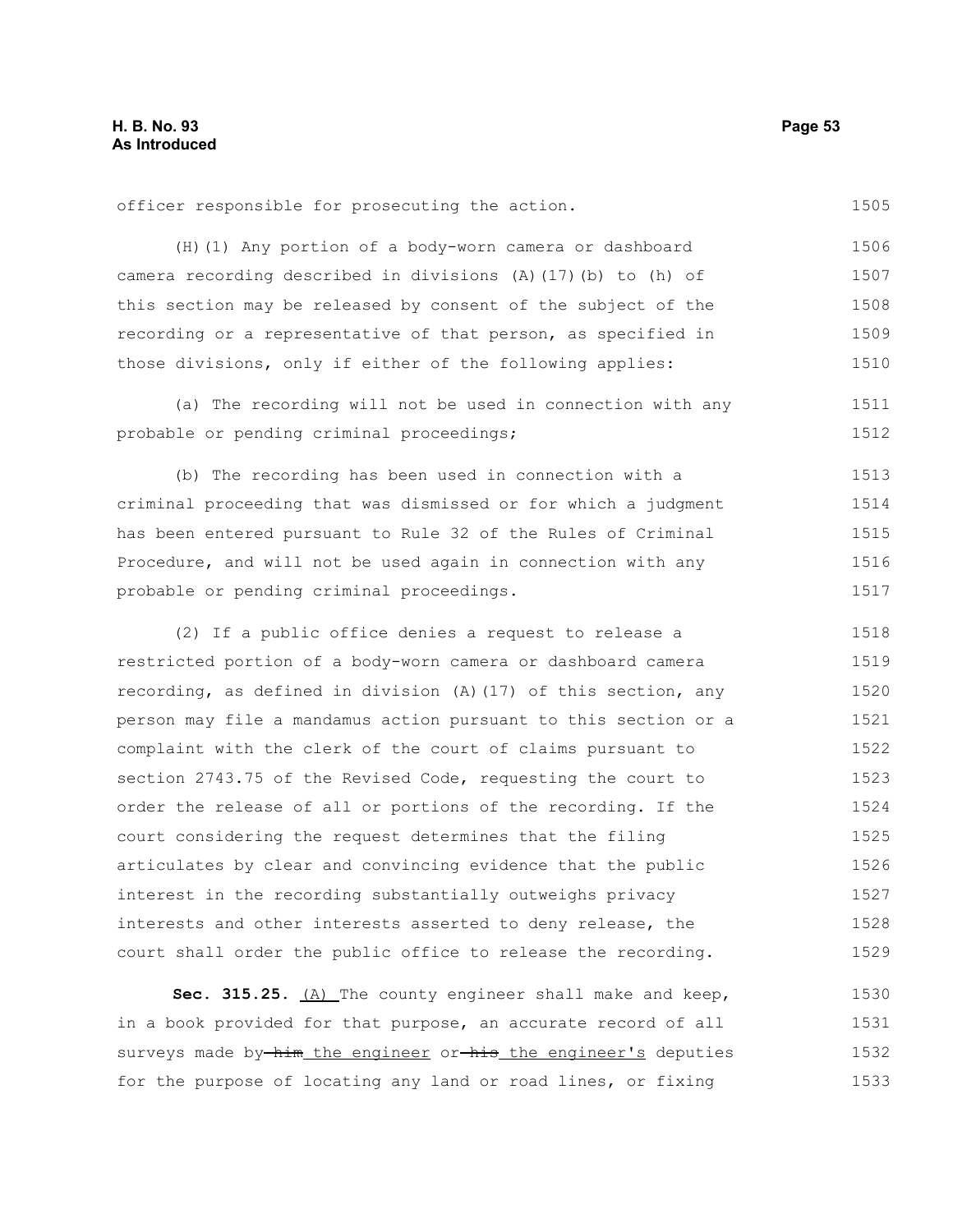### **H. B. No. 93 Page 54 As Introduced**

| any corner or monument by which it may be determined, whether    | 1534 |
|------------------------------------------------------------------|------|
| official or otherwise. Such surveys shall include corners,       | 1535 |
| distances, azimuths, angles, calculations, plats, and a          | 1536 |
| description of the monuments set up, with such references        | 1537 |
| thereto as will aid in finding the names of the parties for whom | 1538 |
| the surveys are made, and the date of making such surveys. Such  | 1539 |
| book shall be kept as a public record by the engineer at-his the | 1540 |
| engineer's office, and it shall be at all proper times open to   | 1541 |
| inspection and examination by all persons interested therein.    | 1542 |
| Any other surveys made in the county by competent surveyors,     | 1543 |
| certified by such surveyor to be correct and deemed worthy of    | 1544 |
| preservation, may, by order of the board of county               | 1545 |
| commissioners, be recorded by the engineer.                      | 1546 |
| (B) The county engineer shall keep confidential                  | 1547 |
| information that is subject to a real property confidentiality   | 1548 |
| notice under section 111.431 of the Revised Code, in accordance  | 1549 |
| <u>with that section.</u>                                        | 1550 |
| Sec. 317.13. (A) Except as otherwise provided in division        | 1551 |
| (B) of this section, the county recorder shall record in the     | 1552 |
| official records, in legible handwriting, typewriting, or        | 1553 |
| printing, or by any authorized photographic or electronic        | 1554 |
| process, all deeds, mortgages, plats, or other instruments of    | 1555 |
| writing that are required or authorized by the Revised Code to   | 1556 |
| be recorded and that are presented to the county recorder for    | 1557 |
| that purpose. The county recorder shall record the instruments   | 1558 |
| in regular succession, according to the priority of              | 1559 |
| presentation, and shall enter the file number at the beginning   | 1560 |
| of the record. On the record of each instrument, the county      | 1561 |
| recorder shall record the date and precise time the instrument   | 1562 |
| was presented for record. All records made, prior to July 28,    | 1563 |
| 1949, by means authorized by this section or by section 9.01 of  | 1564 |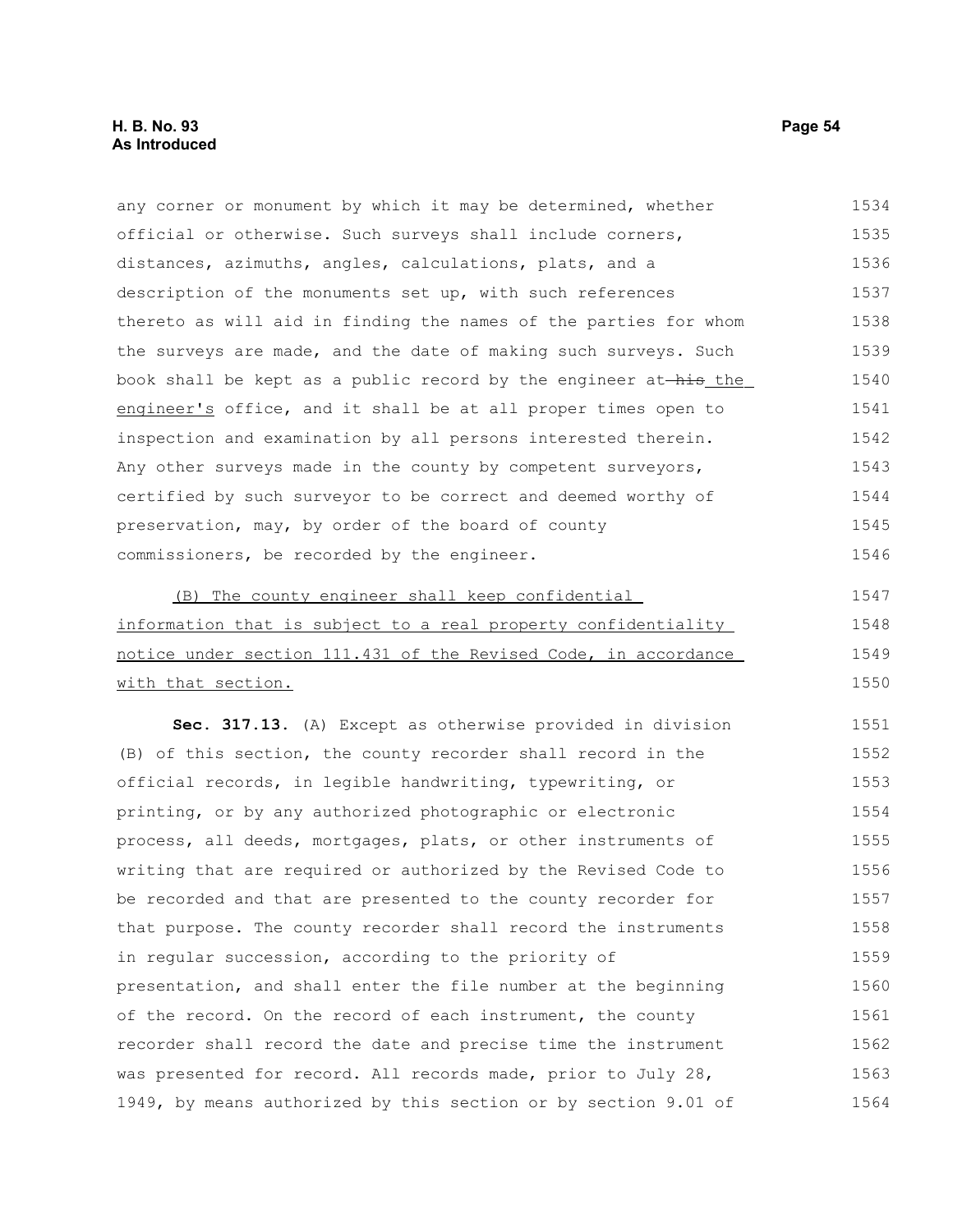the Revised Code shall be deemed properly made.

(B) The county recorder may refuse to record an instrument of writing presented for recording if the instrument is not required or authorized by the Revised Code to be recorded or the county recorder has reasonable cause to believe the instrument is materially false or fraudulent. This division does not create a duty upon a recorder to inspect, evaluate, or investigate an instrument of writing that is presented for recording. 1566 1567 1568 1569 1570 1571 1572

(C) If a person presents an instrument of writing to the county recorder for recording and the county recorder, pursuant to division (B) of this section, refuses to record the instrument, the person has a cause of action for an order from the court of common pleas in the county that the county recorder serves, to require the county recorder to record the instrument. If the court determines that the instrument is required or authorized by the Revised Code to be recorded and is not materially false or fraudulent, it shall order the county recorder to record the instrument. 1573 1574 1575 1576 1577 1578 1579 1580 1581 1582

(D) The county recorder shall keep confidential information that is subject to a real property confidentiality notice under section 111.431 of the Revised Code, in accordance with that section. A copy of the real property confidentiality notice shall accompany subsequent recordings of the property, unless the program participant's certification has been canceled under section 111.431 or 111.45 of the Revised Code. 1583 1584 1585 1586 1587 1588 1589

**Sec. 317.32.** The county recorder shall charge and collect the following fees, to include, except as otherwise provided in division (A)(2) of this section, base fees for the recorder's services and housing trust fund fees collected pursuant to section 317.36 of the Revised Code: 1590 1591 1592 1593 1594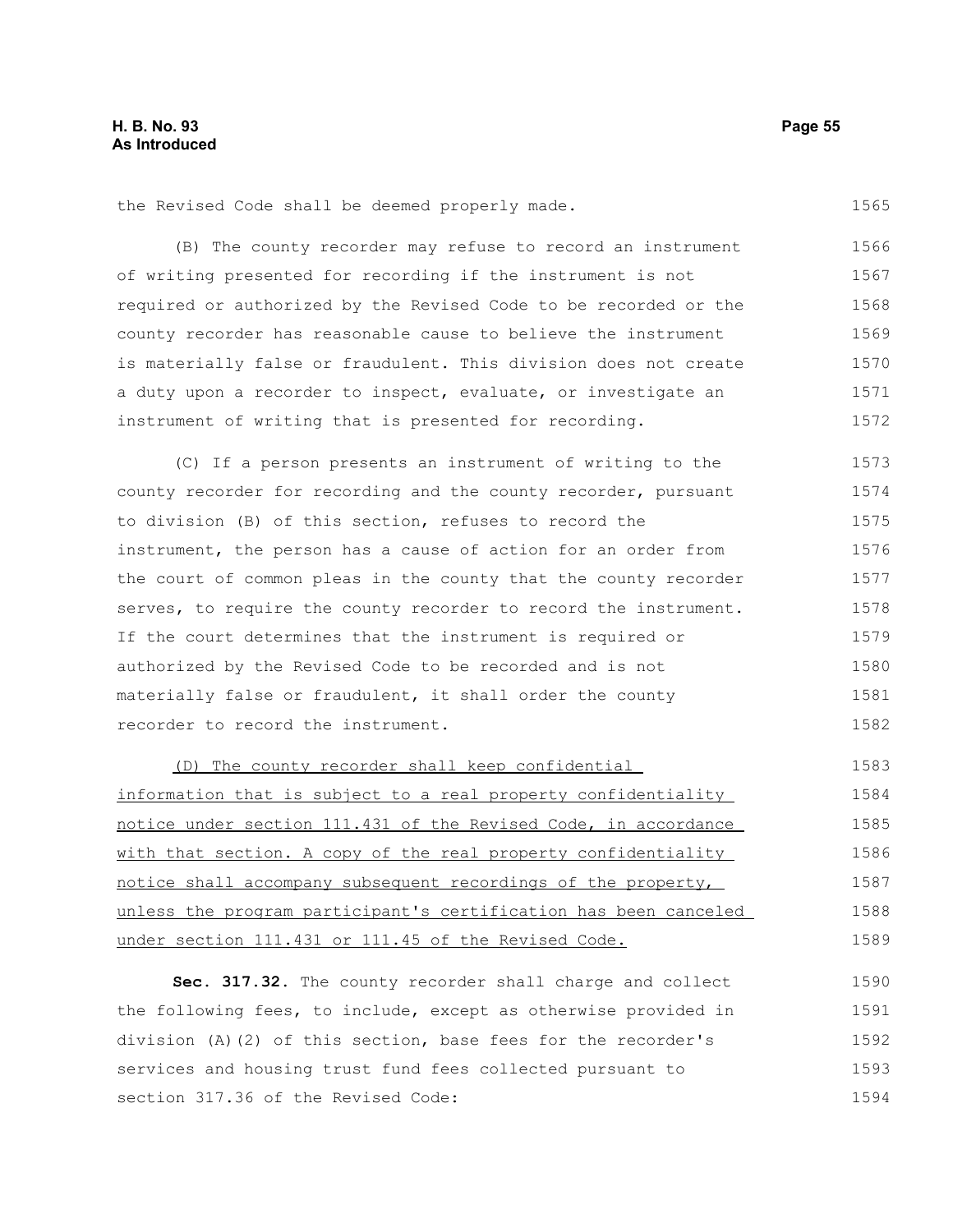#### **H. B. No. 93 Page 56 As Introduced**

(A)(1) Except as otherwise provided in division (A)(2) of this section, for recording and indexing an instrument if the photocopy or any similar process is employed, a base fee of seventeen dollars for the first two pages and a housing trust fund fee of seventeen dollars, and a base fee of four dollars and a housing trust fund fee of four dollars for each subsequent page, size eight and one-half inches by fourteen inches, or fraction of a page, including the caption page, of such instrument; 1595 1596 1597 1598 1599 1600 1601 1602 1603

(2) For recording and indexing an instrument described in division (D) of section 317.08 of the Revised Code if the photocopy or any similar process is employed, a fee of twentyeight dollars for the first two pages to be deposited as specified elsewhere in this division, and a fee of eight dollars to be deposited in the same manner for each subsequent page, size eight and one-half inches by fourteen inches, or fraction of a page, including the caption page, of that instrument. If the county recorder's technology fund has been established under section 317.321 of the Revised Code, of the twenty-eight dollars, fourteen dollars shall be deposited into the county treasury to the credit of the county recorder's technology fund and fourteen dollars shall be deposited into the county treasury to the credit of the county general fund. If the county recorder's technology fund has not been established, the twentyeight dollars shall be deposited into the county treasury to the credit of the county general fund. 1604 1605 1606 1607 1608 1609 1610 1611 1612 1613 1614 1615 1616 1617 1618 1619 1620

(B) For certifying a photocopy-copy or electronic record from the record previously recorded, a base fee of one dollar and a housing trust fund fee of one dollar per page, size eight and one-half inches by fourteen inches, or fraction of a page; for each certification if the recorder's seal is required, 1621 1622 1623 1624 1625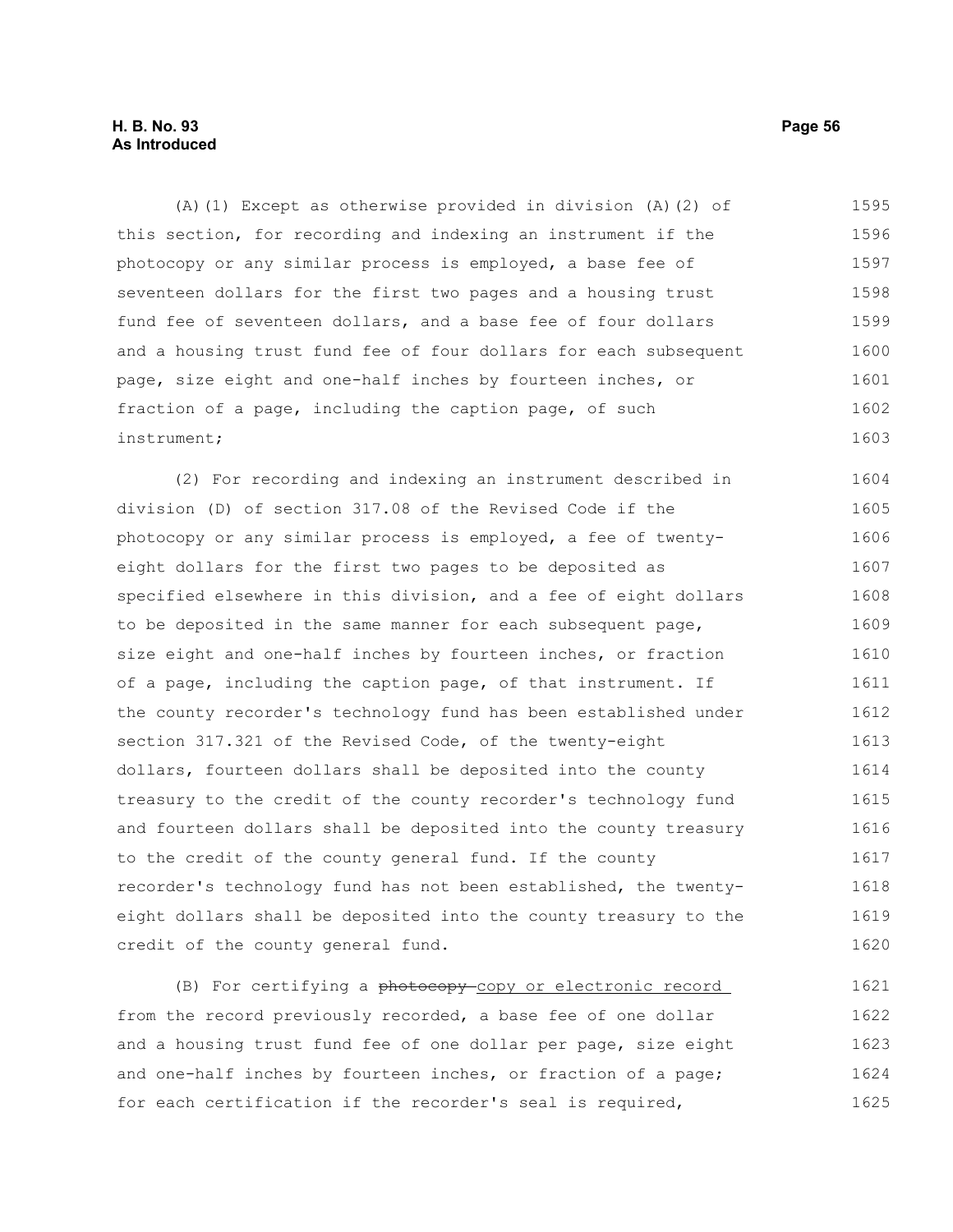except as to instruments issued by the armed forces of the United States, a base fee of fifty cents and a housing trust fund fee of fifty cents; 1626 1627 1628

(C) For entering or indexing any marginal reference by separate recorded instrument, a base fee of two dollars and a housing trust fund fee of two dollars for each marginal reference set out in that instrument, in addition to the fees set forth in division (A)(1) of this section; 1629 1630 1631 1632 1633

(D) For indexing in the real estate mortgage records, pursuant to section 1309.519 of the Revised Code, financing statements covering crops growing or to be grown, timber to be cut, minerals or the like, including oil and gas, accounts subject to section 1309.301 of the Revised Code, or fixture filings made pursuant to section 1309.334 of the Revised Code, a base fee of two dollars and a housing trust fund fee of two dollars for each name indexed: 1634 1635 1636 1637 1638 1639 1640 1641

(E) For filing zoning resolutions, including text and maps, in the office of the recorder as required under sections 303.11 and 519.11 of the Revised Code, a base fee of twenty-five dollars and a housing trust fund fee of twenty-five dollars, regardless of the size or length of the resolutions; 1642 1643 1644 1645 1646

(F) For filing zoning amendments, including text and maps, in the office of the recorder as required under sections 303.12 and 519.12 of the Revised Code, a base fee of ten dollars and a housing trust fund fee of ten dollars regardless of the size or length of the amendments; 1647 1648 1649 1650 1651

(G) For photocopying a document, other than at the time of recording and indexing as provided for in division (A)(1) or (2) of this section, a base fee of one dollar and a housing trust 1652 1653 1654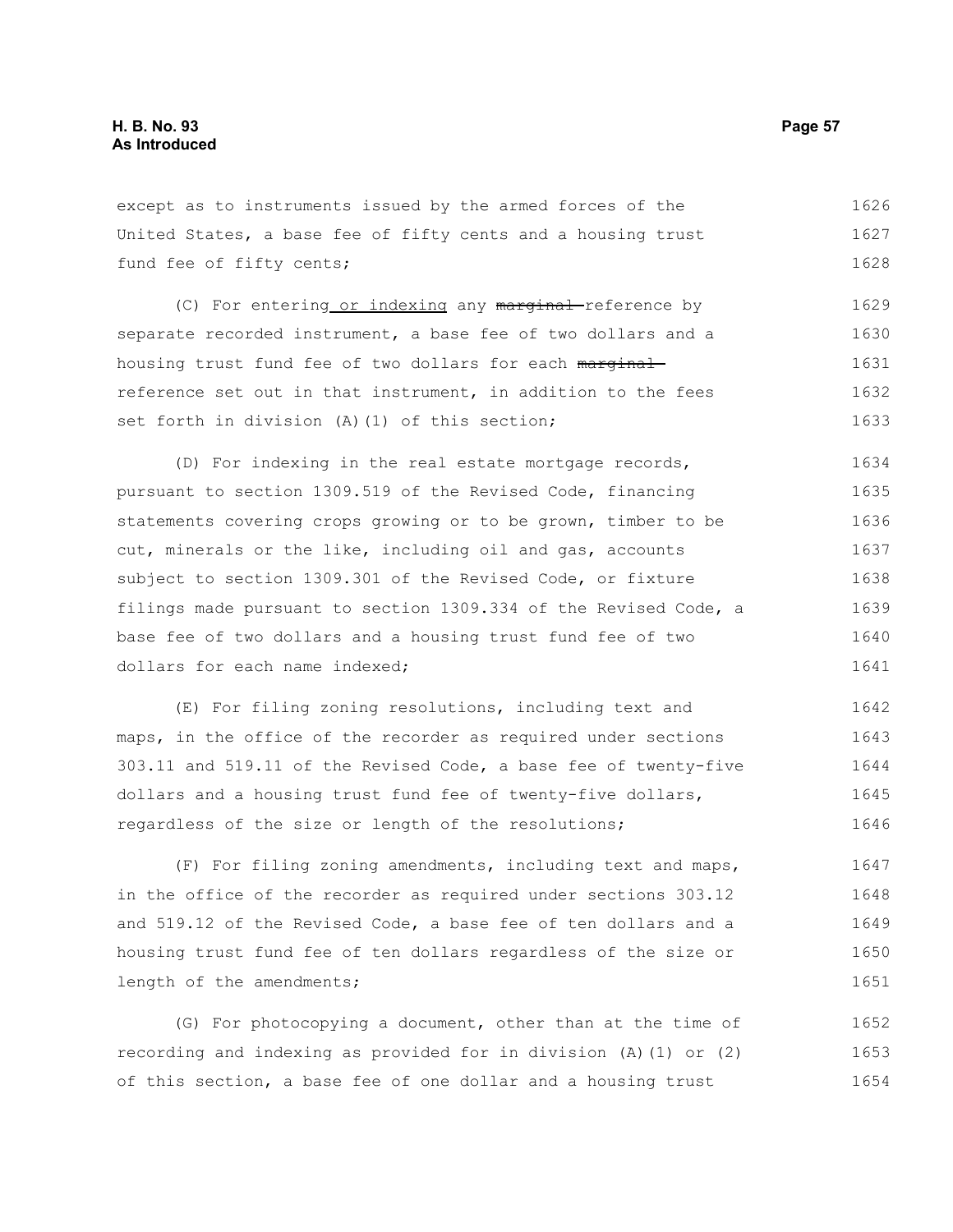fund fee of one dollar per page, size eight and one-half inches by fourteen inches, or fraction thereof; 1655 1656

(H) For local facsimile transmission of a document, a base fee of one dollar and a housing trust fund fee of one dollar per page, size eight and one-half inches by fourteen inches, or fraction thereof; for long distance facsimile transmission of a document, a base fee of two dollars and a housing trust fund fee of two dollars per page, size eight and one-half inches by fourteen inches, or fraction thereof; 1657 1658 1659 1660 1661 1662 1663

(I) For recording a declaration executed pursuant to section 2133.02 of the Revised Code or a durable power of attorney for health care executed pursuant to section 1337.12 of the Revised Code, or both a declaration and a durable power of attorney for health care, a base fee of at least fourteen dollars but not more than twenty dollars and a housing trust fund fee of at least fourteen dollars but not more than twenty dollars. 1664 1665 1666 1667 1668 1669 1670 1671

In any county in which the recorder employs the photostatic or any similar process for recording maps, plats, or prints the recorder shall determine, charge, and collect for the recording or rerecording of any map, plat, or print, a base fee of five cents and a housing trust fund fee of five cents per square inch, for each square inch of the map, plat, or print filed for that recording or rerecording, with a minimum base fee of twenty dollars and a minimum housing trust fund fee of twenty dollars; for certifying a copy from the record, a base fee of two cents and a housing trust fund fee of two cents per square inch of the record, with a minimum base fee of two dollars and a minimum housing trust fund fee of two dollars. 1672 1673 1674 1675 1676 1677 1678 1679 1680 1681 1682 1683

The fees provided in this section shall be paid upon the 1684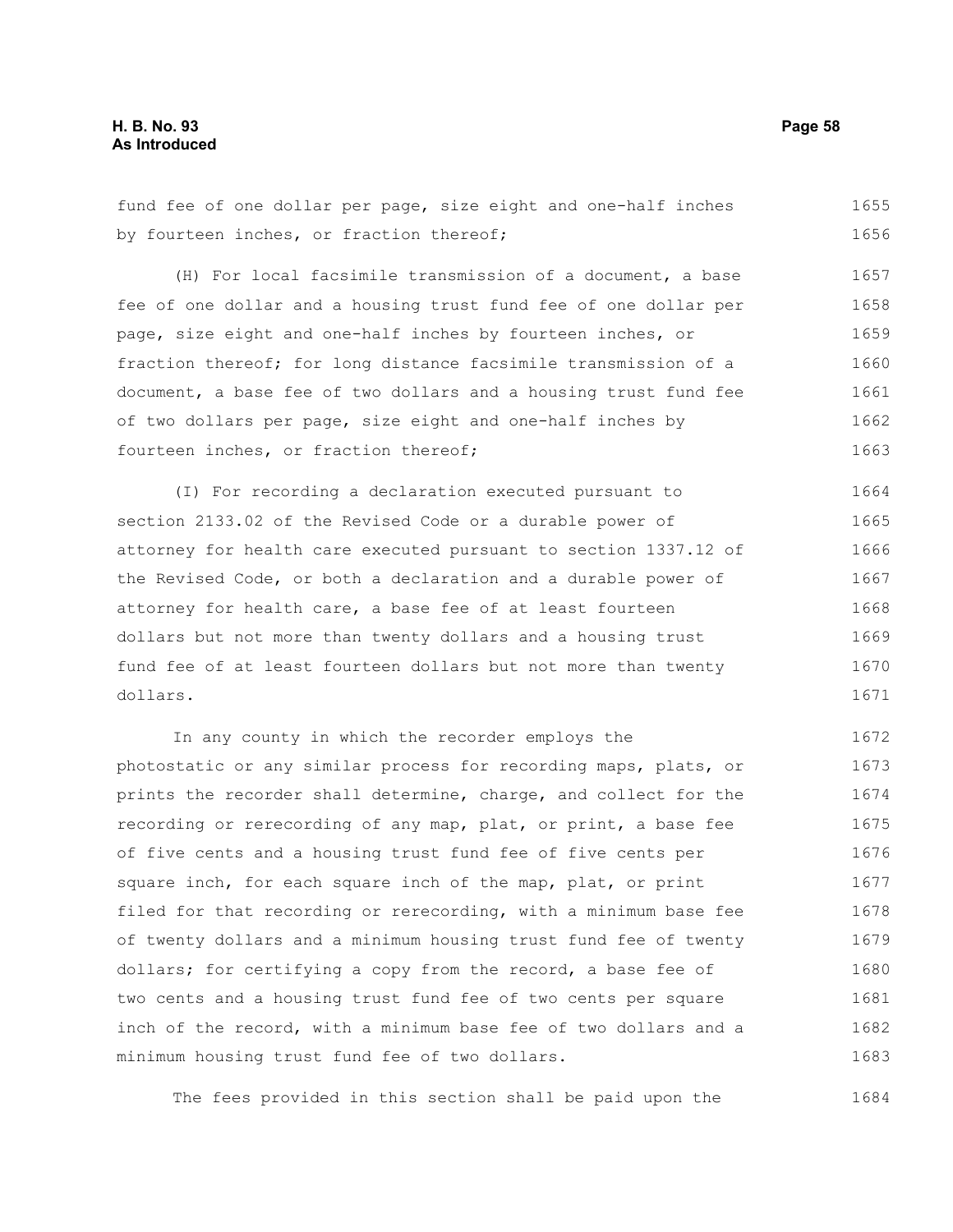| presentation of the instruments for record or upon the                   | 1685 |
|--------------------------------------------------------------------------|------|
| application for any certified copy of the record, except that            | 1686 |
| the payment of fees for providing copies of instruments                  | 1687 |
| conveying or extinguishing agricultural easements to the office          | 1688 |
| of farmland preservation in the department of agriculture under          | 1689 |
| division (H) of section 5301.691 of the Revised Code shall be            | 1690 |
| governed by that division, and payment of fees for electronic            | 1691 |
| recording may be made by electronic funds transfer, automated            | 1692 |
| clearing house, or other electronic means after presentation.            | 1693 |
| The fees provided for in this section shall not apply to                 | 1694 |
| the recording, indexing, or making of a certified copy or to the         | 1695 |
| filing of any instrument by a county land reutilization                  | 1696 |
| corporation, its.                                                        | 1697 |
| The fees provided for in this section shall not apply to                 | 1698 |
| the recording, indexing, or making of a certified copy or to the         | 1699 |
| filing of any instrument by a county land reutilization                  | 1700 |
| corporation's wholly owned subsidiary <sub>7</sub> or any other electing | 1701 |
| subdivision as defined in section 5722.01 of the Revised Code if         | 1702 |
| the wholly owned subsidiary or the electing subdivision is               | 1703 |
| acting in capacity consistent with the purpose of the land               | 1704 |
| reutilization program.                                                   | 1705 |
|                                                                          |      |
| Sec. 319.28. (A) Except as otherwise provided in division                | 1706 |
| (B) of this section, on or before the first Monday of August,            | 1707 |
| annually, the county auditor shall compile and make up a general         | 1708 |

either in tabular form and alphabetical order, or, with the consent of the county treasurer, by listing all parcels in a permanent parcel number sequence to which a separate alphabetical index is keyed, containing the names of the several persons, companies, firms, partnerships, associations, and 1710 1711 1712 1713 1714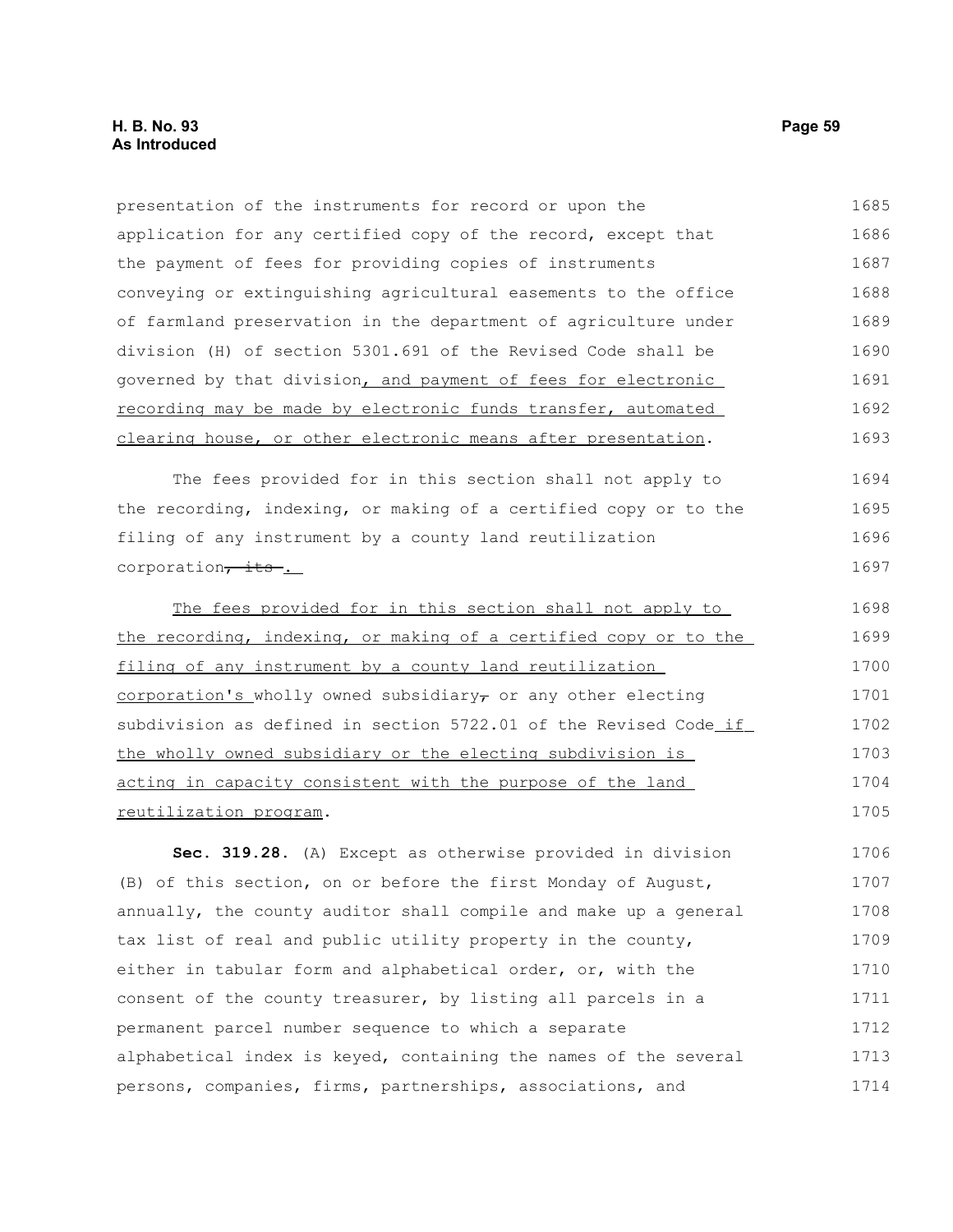#### **H. B. No. 93 Page 60 As Introduced**

corporations in whose names real property has been listed in each township, municipal corporation, special district, or separate school district, or part of either in the auditor's county, placing separately, in appropriate columns opposite each name, the description of each tract, lot, or parcel of real estate, the value of each tract, lot, or parcel, the value of the improvements thereon, and of the names of the several public utilities whose property, subject to taxation on the general tax list and duplicate, has been apportioned by the department of taxation to the county, and the amount so apportioned to each township, municipal corporation, special district, or separate school district or part of either in the auditor's county, as shown by the certificates of apportionment of public utility property. If the name of the owner of any tract, lot, or parcel of real estate is unknown to the auditor, "unknown" shall be entered in the column of names opposite said tract, lot, or parcel. Such lists shall be prepared in duplicate. On or before the first Monday of September in each year, the auditor shall correct such lists in accordance with the additions and deductions ordered by the tax commissioner and by the county board of revision, and shall certify and on the first day of October deliver one copy thereof to the county treasurer. The copies prepared by the auditor shall constitute the auditor's general tax list and treasurer's general duplicate of real and public utility property for the current year. 1715 1716 1717 1718 1719 1720 1721 1722 1723 1724 1725 1726 1727 1728 1729 1730 1731 1732 1733 1734 1735 1736 1737 1738 1739

Once a permanent parcel numbering system has been established in any county as provided by the preceding paragraph, such system shall remain in effect until otherwise agreed upon by the county auditor and county treasurer. 1740 1741 1742 1743

(B)(1) An individual, or the spouse of that individual, whose residential and familial information is not a public 1744 1745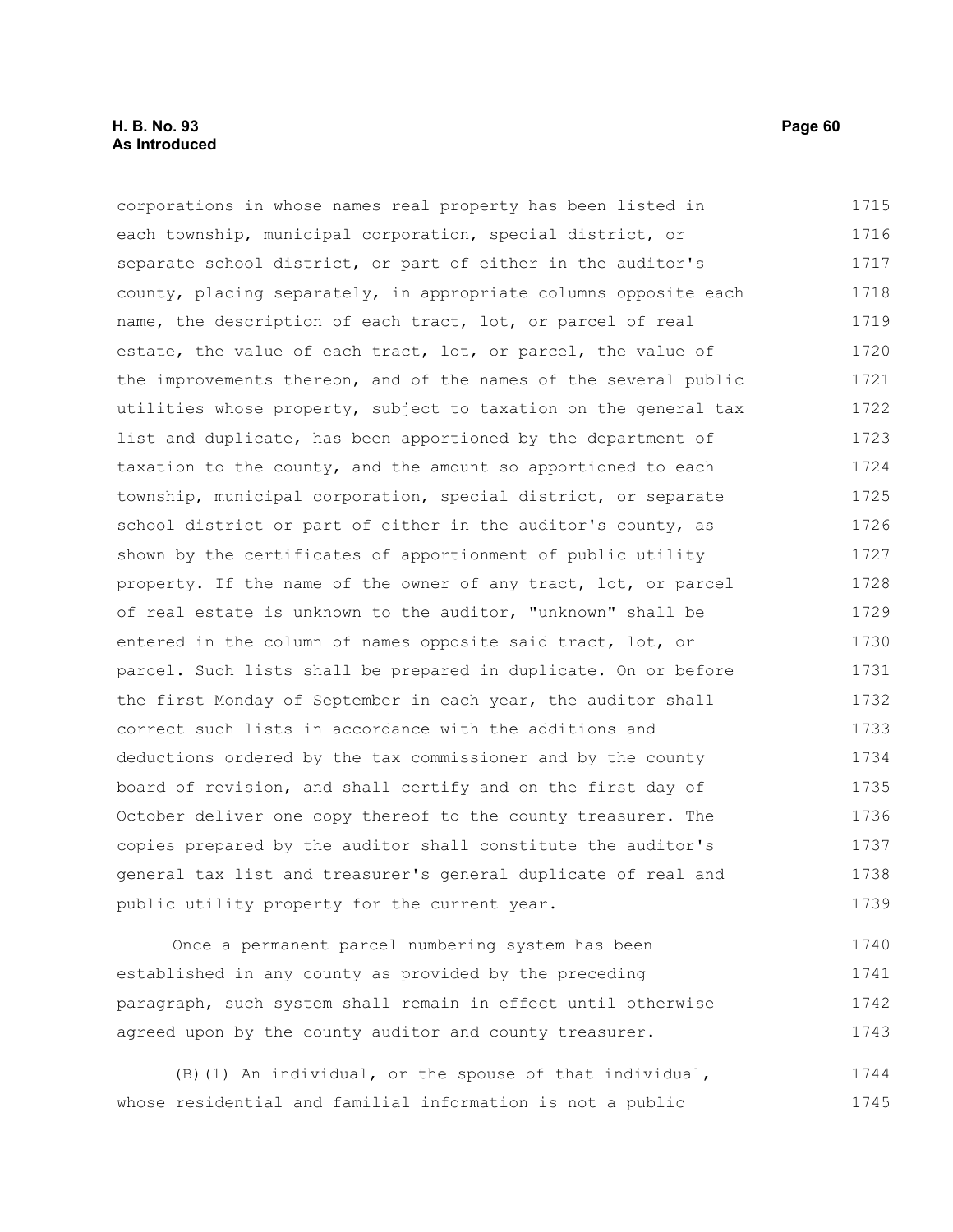record under divisions (A)(1)(p) and (A)(7) of section  $149.43$  of the Revised Code may submit an affidavit to the county auditor requesting the county auditor to remove the name of the individual filing the affidavit from any record made available to the general public on the internet or a publicly accessible database, and from the general tax list and duplicate of real and public utility property, and to instead insert the individual's initials on any such record, and on the general tax list and duplicate of real and public utility property as the name of the individual that appears on the deed. 1746 1747 1748 1749 1750 1751 1752 1753 1754 1755

(2) Upon receiving an affidavit described in division (B) (1) of this section, the county auditor shall act within five business days in accordance with the request to remove the individual's name from any record made available to the general public on the internet or a publicly accessible database, and from the general tax list and duplicate of real and public utility property and insert the individual's initials on any such record and on the general tax list and duplicate of real and public utility property, if practicable. If the removal and insertion is not practicable, the county auditor shall verbally or in writing within five business days after receiving the affidavit explain to the individual why the removal and insertion is impracticable. 1756 1757 1758 1759 1760 1761 1762 1763 1764 1765 1766 1767 1768

(C) The county auditor shall keep confidential information that is subject to a real property confidentiality notice under section 111.431 of the Revised Code, in accordance with that section. 1769 1770 1771 1772

Sec. 321.25. The county treasurer shall keep confidential information that is subject to a real property confidentiality notice under section 111.431 of the Revised Code, in accordance 1773 1774 1775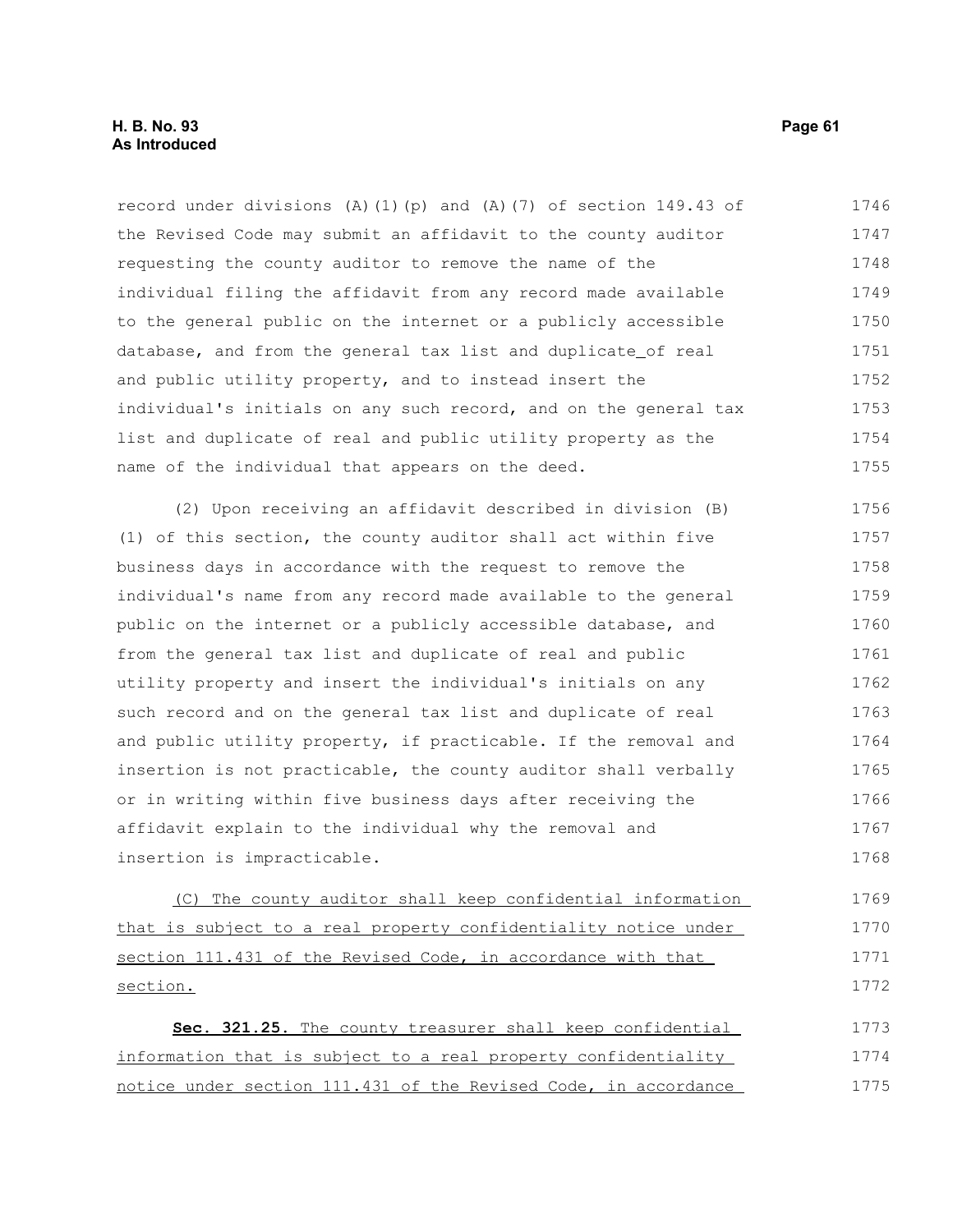#### with that section.

1776

| Sec. 2303.12. (A) The clerk of the court of common pleas                     | 1777 |
|------------------------------------------------------------------------------|------|
| shall keep at least four books. They shall be called the                     | 1778 |
| appearance docket, trial docket and printed duplicates of the                | 1779 |
| trial docket for the use of the court and the officers thereof,              | 1780 |
| journal, and execution docket. <del>-He The clerk</del> shall also keep a    | 1781 |
| record in book form or-he the clerk may prepare a record by                  | 1782 |
| using any photostatic, photographic, miniature photographic,                 | 1783 |
| film, microfilm, or microphotographic process, electrostatic                 | 1784 |
| process, perforated tape, magnetic tape, or other                            | 1785 |
| electromagnetic means, electronic data processing, machine                   | 1786 |
| readable media, graphic or video display, or any combination                 | 1787 |
| thereof, which correctly and accurately copies or reproduces the             | 1788 |
| original document, paper, or instrument in writing. <del>-He The clerk</del> | 1789 |
| shall use materials that comply with the minimum standards of                | 1790 |
| quality for permanent photographic records prescribed by the                 | 1791 |
| National Bureau of Standards. <del>-He</del> The clerk shall keep an index   | 1792 |
| to the trial docket and to the printed duplicates of the trial               | 1793 |
| docket and of the journal direct, and to the appearance docket,              | 1794 |
| record, and execution docket, direct and reverse. All clerks                 | 1795 |
| keeping records and information by the methods described in this             | 1796 |
| section shall keep and make readily available to the public the              | 1797 |
| machine and equipment necessary to reproduce the records and                 | 1798 |
| information in a readable form.                                              | 1799 |
|                                                                              |      |

(B) The clerk of the court of common pleas shall keep confidential information that is subject to a real property confidentiality notice under section 111.431 of the Revised Code, in accordance with that section. 1800 1801 1802 1803

**Sec. 5301.255.** (A) A memorandum of trust that satisfies both of the following may be presented for recordation in the 1804 1805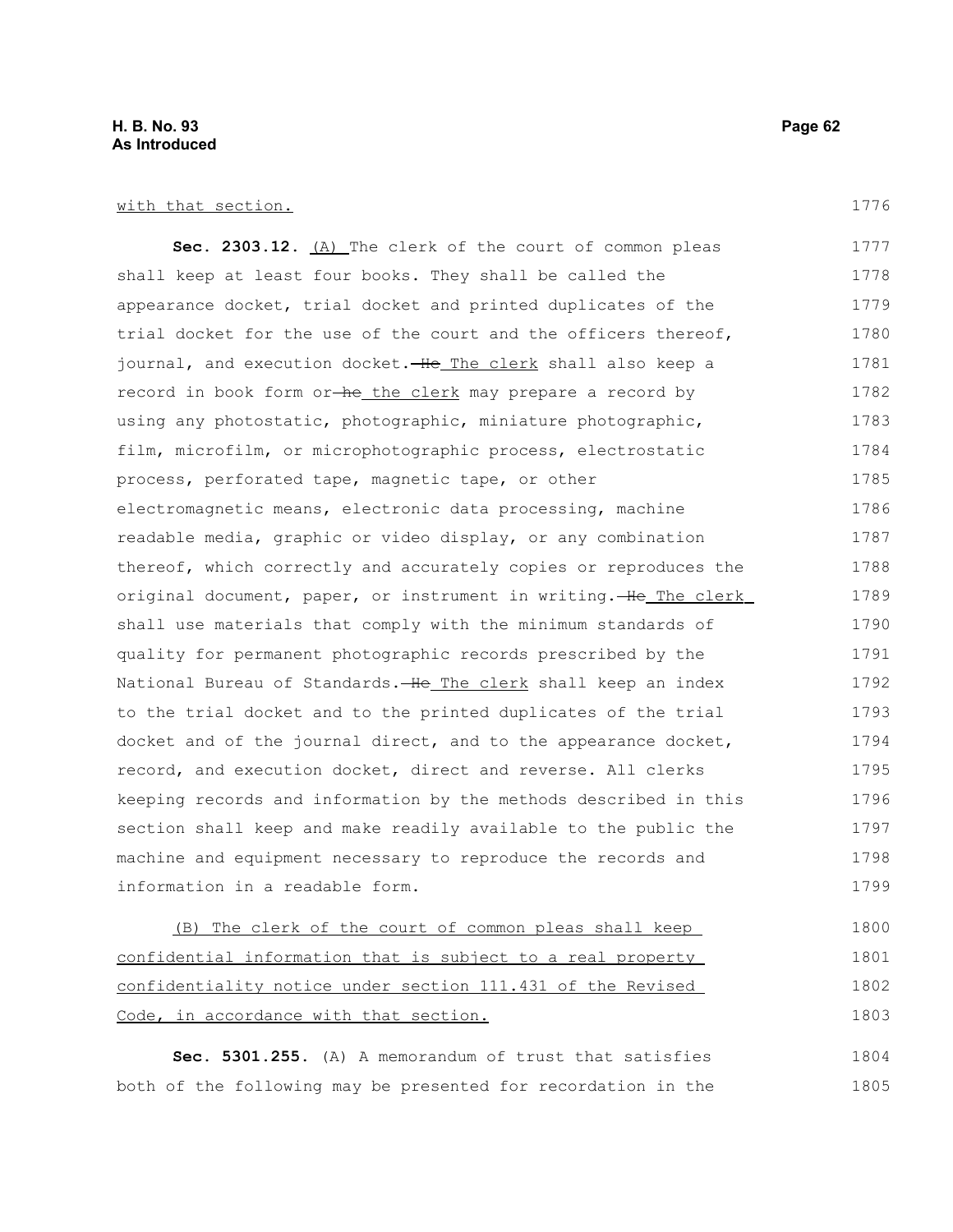| office of the county recorder of any county in which real        | 1806 |
|------------------------------------------------------------------|------|
| property that is subject to the trust is located:                | 1807 |
| (1) The memorandum shall be executed by the trustee of the       | 1808 |
| trust and acknowledged by the trustee of the trust in accordance | 1809 |
| with section 5301.01 of the Revised Code.                        | 1810 |
| (2) The memorandum shall state all of the following:             | 1811 |
| (a) The name and address of the trustee of the trust;            | 1812 |
| (b) The date of execution of the trust;                          | 1813 |
| (c) The powers specified in the trust relative to the            | 1814 |
| acquisition, sale, or encumbering of real property by the        | 1815 |
| trustee or the conveyance of real property by the trustee, and   | 1816 |
| any restrictions upon those powers.                              | 1817 |
| (B) A memorandum of trust that satisfies divisions (A) (1)       | 1818 |
| and (2) of this section also may set forth the substance or      | 1819 |
| actual text of provisions of the trust that are not described in | 1820 |
| those divisions.                                                 | 1821 |
| (C) A memorandum of trust that satisfies divisions (A) (1)       | 1822 |

and (2) of this section shall constitute notice only of the information contained in it. 1823 1824

(D) Upon the presentation for recordation of a memorandum of trust that satisfies divisions (A)(1) and (2) of this section and the payment of the requisite fee prescribed in section 317.32 of the Revised Code, a county recorder shall record the memorandum of trust in the official records described in division (A) $(18)(17)$  of section 317.08 of the Revised Code, if the memorandum of trust describes specific real property, or in the official records described in division (A) $(24)$ (23) of that section, if the memorandum of trust does not describe specific 1825 1826 1827 1828 1829 1830 1831 1832 1833